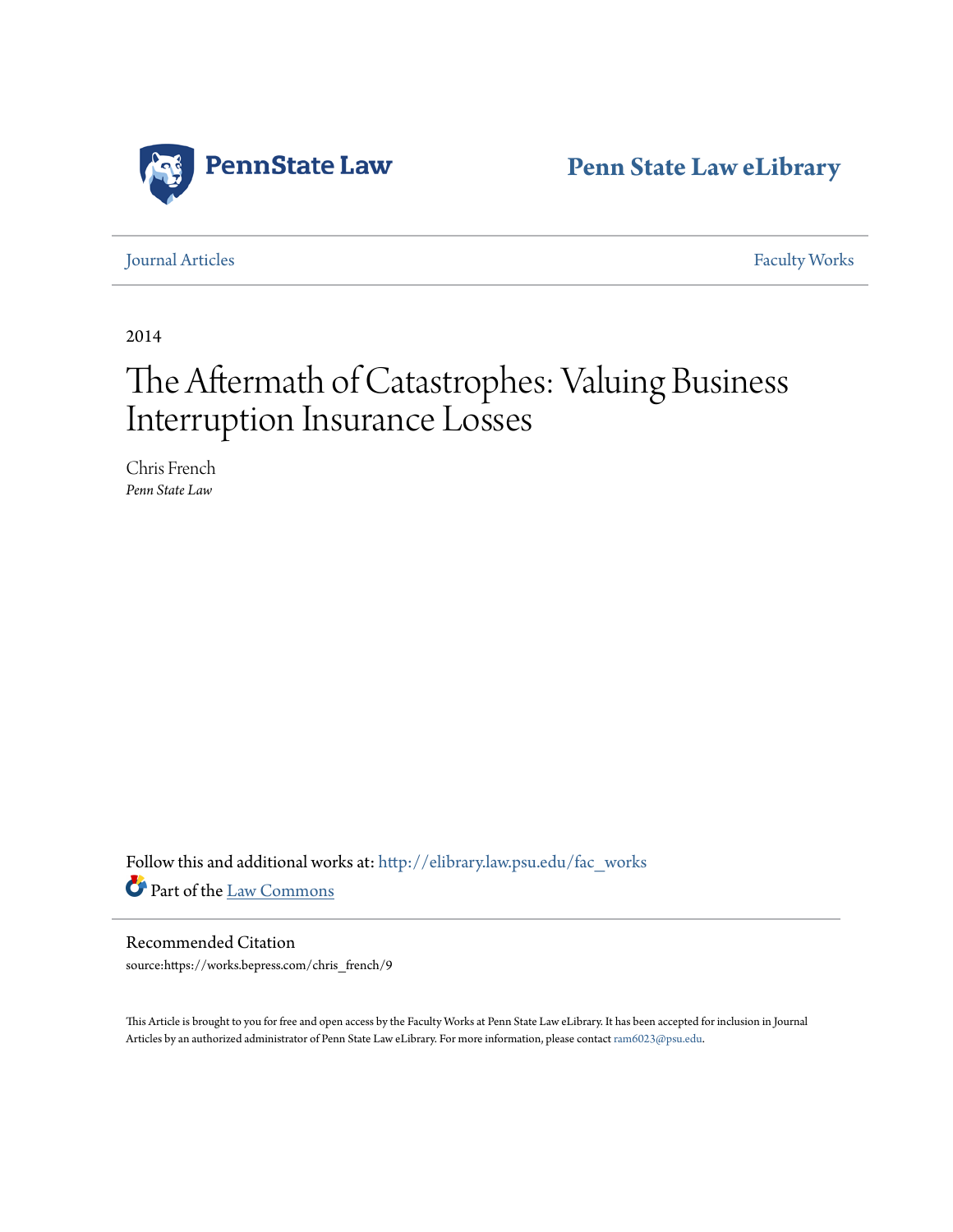# **THE AFTERMATH OF CATASTROPHES: VALUING BUSINESS INTERRUPTION INSURANCE LOSSES**

## **Christopher C. French\***

#### **ABSTRACT**

With the onslaught of tornadoes, hurricanes, and floods in recent years, business interruption losses have been staggering. Many businesses do not survive such catastrophes. Even business owners that purchased business interruption insurance, which is intended to ensure that a business's revenue stream continues during an interruption in its operations, often find that their insurers have dramatically different views regarding the amount of the losses that should be reimbursed. The reason for this disparity in views is that the loss valuation provisions in business interruption insurance policies provide very little guidance regarding how business interruption losses should be calculated. Thus, disputes regarding the valuation of business interruption losses frequently arise and courts and juries are forced to resolve such disputes with widely varying, inconsistent, and unpredictable results. This lack of predictability has placed a burden on the legal system because far more business interruption cases are tried than are necessary.

This Article analyzes the origins and purpose of business interruption insurance, as well as the courts' inconsistent interpretations of the standard form business interruption loss valuation provisions. The Article then offers an interpretation of the existing loss valuation provisions under the rules of policy interpretation and considers whether the result would be different if

<sup>\*</sup> Christopher C. French is a Visiting Assistant Professor at the University of Pittsburgh School of Law; J.D., Harvard Law School; B.A., Columbia University. The author gratefully acknowledges the legal research contributions of Amanda Lusk to this article. The author also would like to thank Daniel Schwarcz, Jim Chen, and all of the participants in a workshop at Villanova Law School for providing thoughtful comments on earlier drafts of this article.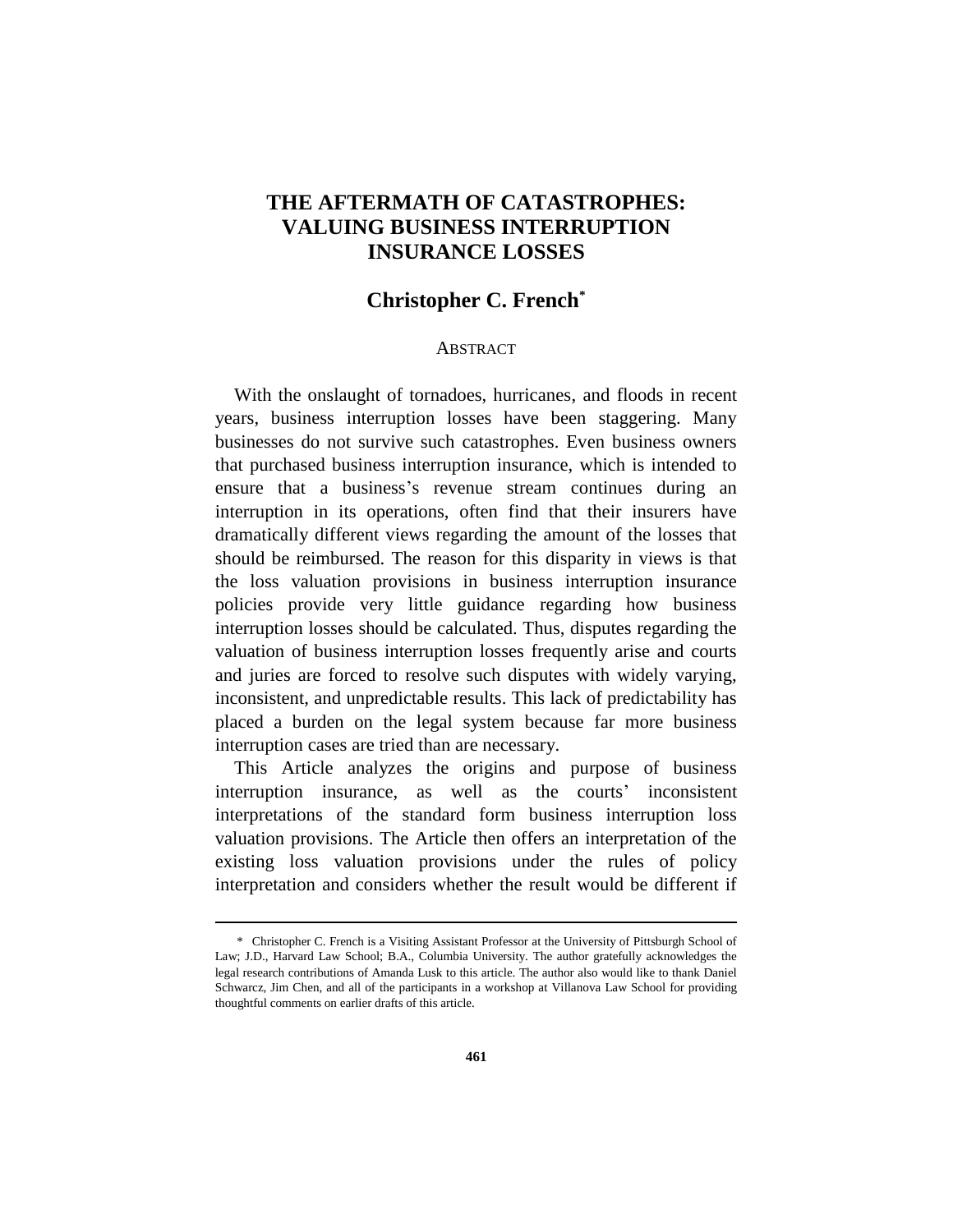the language were analyzed from a product liability perspective in light of the fact that policies are non-negotiated contracts of adhesion sold on a take-it-or-leave-it basis. The Article concludes with an analysis of the public policy considerations related to the payment of business interruption insurance losses and proposes alternative loss valuation formulas to be used in the future that should provide for consistent, fair and predictable loss valuations and payment of claims without litigation.

### TABLE OF CONTENTS

|  |             | A. The Origins of Business Interruption Insurance469       |  |
|--|-------------|------------------------------------------------------------|--|
|  |             | <b>B.</b> The Policy Language Regarding the Valuation of   |  |
|  |             |                                                            |  |
|  |             | II. COURTS' INTERPRETATION AND APPLICATION OF THE POLICY   |  |
|  |             | <b>LANGUAGE REGARDING THE VALUATION OF BUSINESS</b>        |  |
|  |             | 472                                                        |  |
|  |             | A. Courts That Have Interpreted the Loss Valuation         |  |
|  |             | Language to Allow for Consideration of Only Historical     |  |
|  |             |                                                            |  |
|  |             | B. Courts That Have Interpreted the Loss Valuation         |  |
|  |             | Language to Allow for the Consideration of Local           |  |
|  |             | Economic Conditions Post-Catastrophe 477                   |  |
|  |             | C. Courts' Inconsistent Holdings Regarding the             |  |
|  |             | Application of the Loss Valuation Language 481             |  |
|  |             | D. Courts' Confusion Regarding the Evidentiary Standard    |  |
|  |             | Under Which Business Interruption Losses Must be           |  |
|  |             |                                                            |  |
|  |             | III. PRINCIPLES OF INSURANCE POLICY INTERPRETATION         |  |
|  |             | RELEVANT TO VALUING BUSINESS INTERRUPTION LOSSES490        |  |
|  |             |                                                            |  |
|  | $B_{\cdot}$ | The "Reasonable Expectations" Doctrine493                  |  |
|  |             |                                                            |  |
|  |             | IV. HOW BUSINESS INTERRUPTION LOSSES SHOULD BE VALUED  496 |  |
|  |             | A. The Problems with the Existing Framework497             |  |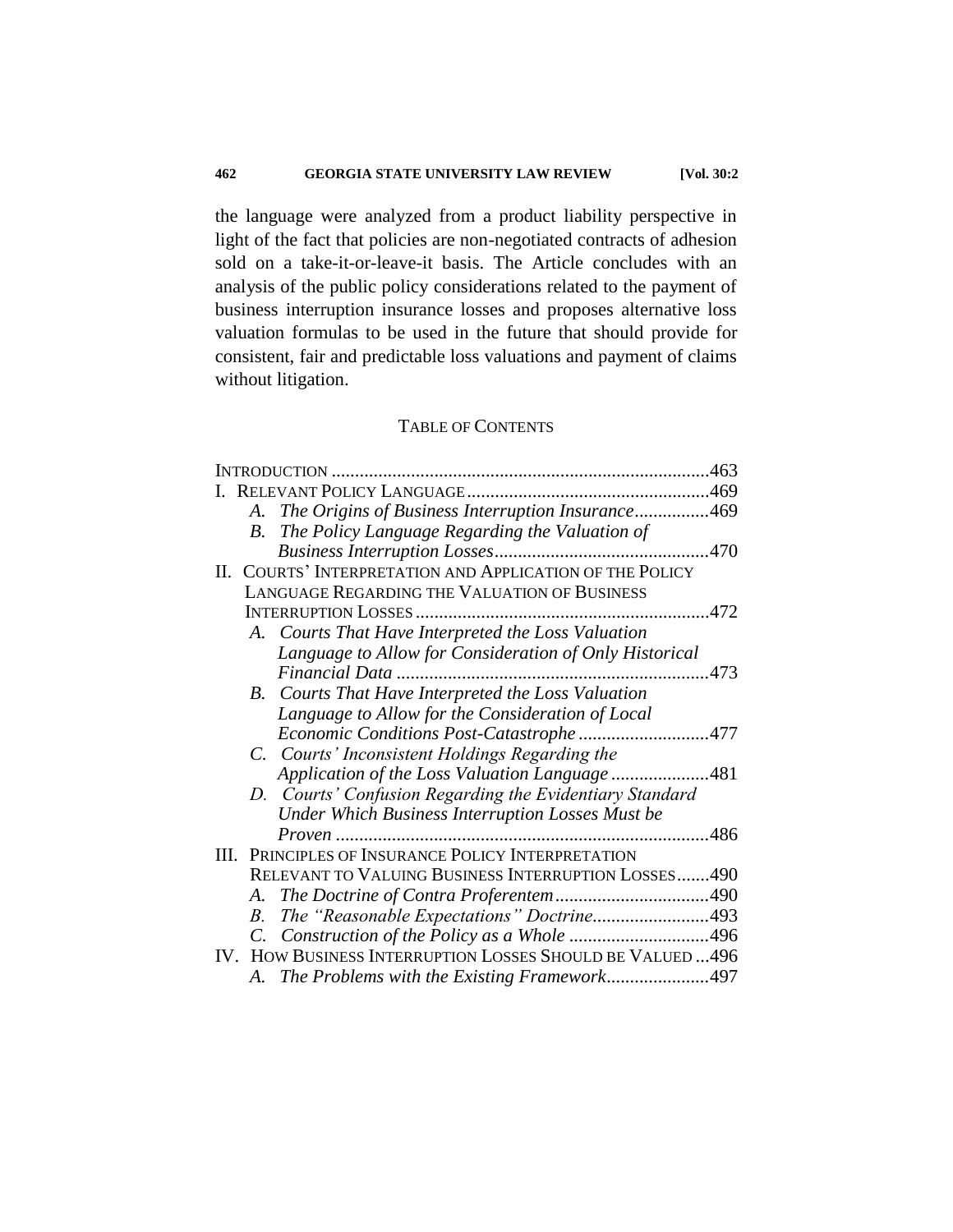| 1. Business Interruption Loss Valuations are<br>Inherently Speculative so They Cannot be Proven |
|-------------------------------------------------------------------------------------------------|
|                                                                                                 |
| Using Only the Policyholder's Historical Financial<br>2.                                        |
| Information to Value Business Interruption Losses                                               |
| Ignores Some of the Valuation Policy Language499                                                |
| Consideration of the Post-Catastrophe Economic<br>3.                                            |
| <b>Conditions Can Lead to Unfair Results and Factual</b>                                        |
| 502                                                                                             |
| B. How Business Interruption Losses Should be Valued                                            |
| 504                                                                                             |
| 1. Applying the Rules of Policy Interpretation to Loss                                          |
| 505                                                                                             |
| Analyzing the Loss Valuation Policy Language as a<br>2.                                         |
| 508                                                                                             |
| C. Proposed Loss Valuation Formulas That are Based                                              |
| Upon the Original Purpose of Business Interruption                                              |
| Insurance and Which Provide Consistent, Predictable                                             |
| Results and the Efficient Resolution of Claims 510                                              |
| 1. A Stated Daily Loss Value Set Forth in the Policy or                                         |
| Only the Policyholder's Prior Three Years of                                                    |
| Historical Earnings and Expenses Should be Used                                                 |
| When Valuing Business Interruption Losses511                                                    |
| 2.                                                                                              |
| 519                                                                                             |

#### **INTRODUCTION**

Business interruption losses caused by natural and unnatural disasters are enormous. For example, the business interruption losses associated with the 9/11 terrorist attack have been estimated to exceed \$10 billion.<sup>1</sup> Hurricane Katrina caused more than \$45 billion in damage.<sup>2</sup> The governors of New York and New Jersey estimated that Hurricane Sandy caused more than \$60 billion in damages.<sup>3</sup>

<sup>1.</sup> DANIEL T. TORPEY, DANIEL G. LENTZ & ALLEN MELTON, BUSINESS INTERRUPTION: COVERAGE, CLAIMS, AND RECOVERY 4 (2d ed. 2011).

<sup>2.</sup> Gregory D. Miller & Joseph D. Jean, *Effect of Post-Loss Economic Factors in Measuring Business Interruption Losses: An Insured's and Insurer's Perspectives*, *in* NEW APPLEMAN ON INSURANCE: CURRENT CRITICAL ISSUES IN INSURANCE LAW 25, 25 (2010).

<sup>3.</sup> Editorial, *Hurricane Sandy's Rising Costs*, N.Y. TIMES, Nov. 28, 2012, at A32.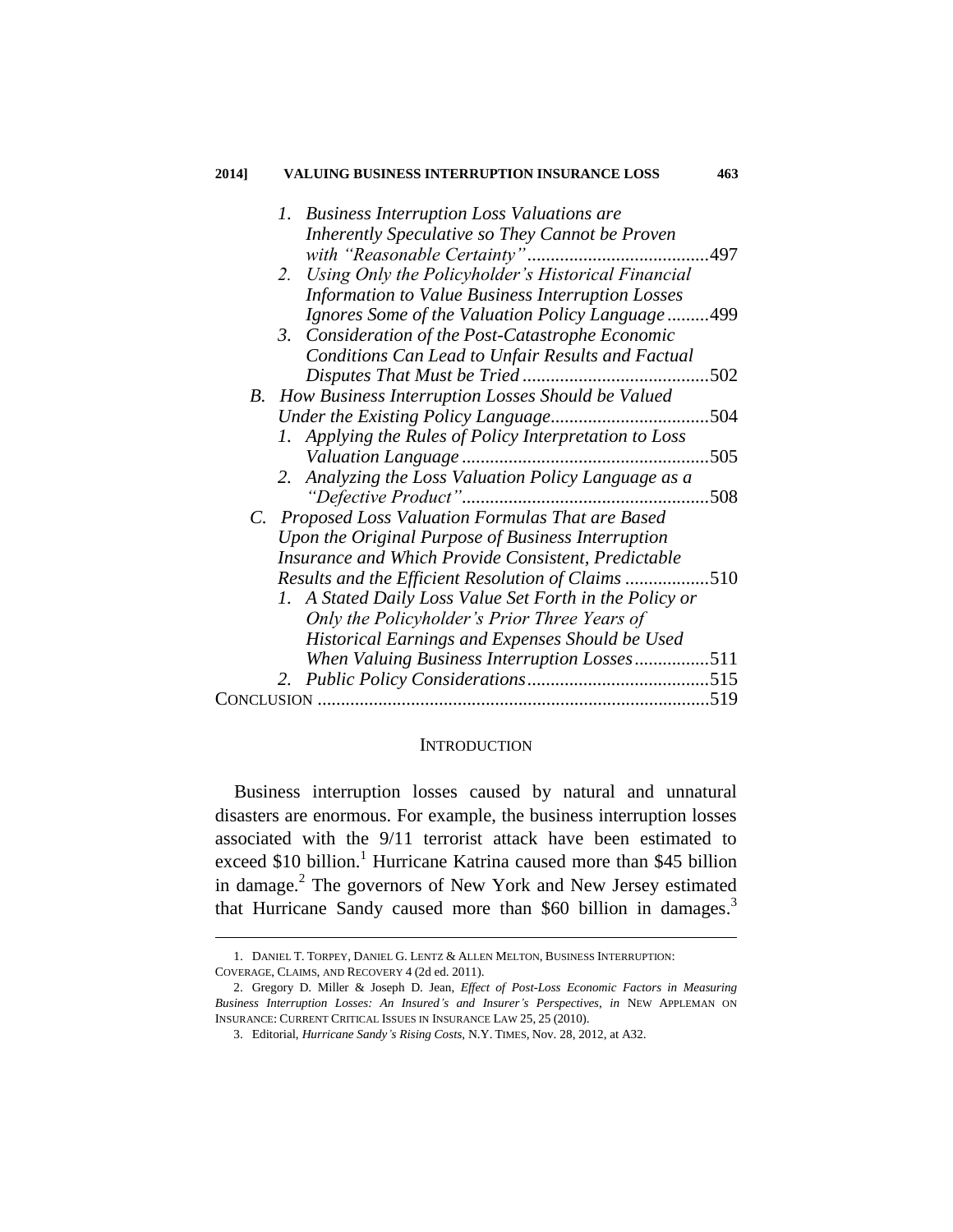Many businesses impacted by such disasters never recover. Indeed, the United States Department of Labor has estimated that 40% of businesses never reopen after experiencing a disaster.<sup>4</sup> Of those that do, at least 25% fail within two years.<sup>5</sup>

Now imagine a business owner in an area that was just struck by a flood, tornado, or hurricane. The business was damaged such that operations had to be suspended. Lucky for the business owner, however, he was able to resume operations in a few weeks or months after repairs were made. Even better, he had the foresight to purchase business interruption insurance, which is intended to place the business owner in the position he would have occupied if the catastrophe had not occurred.<sup>6</sup>

Yet, when the business owner submits a business interruption claim to the insurer, the insurer denies coverage for the claim or offers a paltry sum and advises the business owner that there would have been little or no demand for the business's services or products during the time period its operations were being restored because the area near the business was wiped out by the disaster. Thus, the insurer tells the business owner that the business did not actually suffer a business interruption loss because very few customers or clients would have patronized the business following the disaster even if the business had not been impacted. At best, the insurer tells the owner, what little business he might have had would not have covered the business's fixed costs such as rent and payroll. Consequently, the insurance policy purchased to cover business interruption losses provides little or no recovery because the business's projected earnings during the period of interruption would not have exceeded its continuing fixed costs.<sup>8</sup>

<sup>4.</sup> John Grossman, *A Business Ponders Whether Its Location is Perfect, or a Disaster*, N.Y. TIMES, Dec. 8, 2011, at B6.

<sup>5</sup>*. Id.*

<sup>6.</sup> Miller & Jean, *supra* note 2, at 25 ("Business interruption insurance, at its core, is intended to place the insured in the position it would have been in had it not suffered a loss."); Jon C. Rice, *Business Interruption Coverage in the Wake of Katrina: Measuring the Insured's Loss in a Volatile Economy*, 41 TORT TRIAL & INS. PRAC. L.J. 857, 857 (2006) ("The purpose of business interruption coverage is to place the insured in the position it would have occupied had no interruption occurred.").

<sup>7</sup>*. See, e.g.*, Cont'l Ins. Co. v. DNE Corp*.*, 834 S.W.2d 930, 933 (Tenn. 1992).

<sup>8</sup>*. Id.*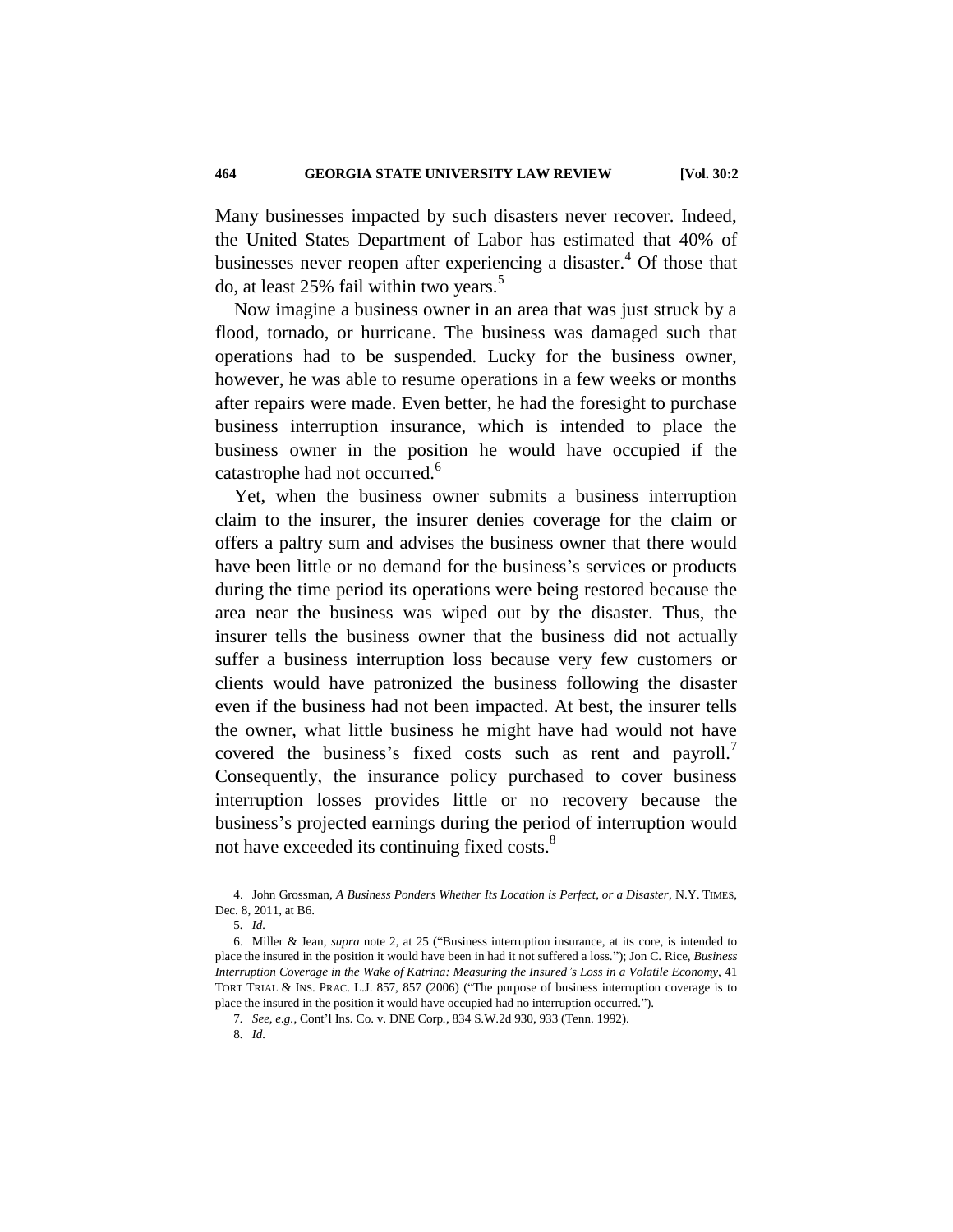Unfortunately, this is not a fictional scenario. It is all too real and it is regularly experienced by many business owners throughout America. There are countless business owners in New Jersey and New York that are currently going through such an experience right now in the wake of Hurricane Sandy.

Insurers take such a position due to the nebulous wording of the loss valuation provisions buried in lengthy, complex, standard form business interruption insurance policies that insurers draft and then sell on a take-it-or-leave-it basis.<sup>9</sup> The loss valuation language often is worded as follows:

In determining the amount of gross earnings covered hereunder for the purposes of ascertaining the amount of loss sustained, *due consideration shall be given to the experience of the business before the date of the damage or destruction and to the probable experience thereafter had no loss occurred.*<sup>10</sup>

<sup>9.</sup> Wagner v. Yates, 912 N.E.2d 805, 811 (Ind. 2009) ("[T]he insurer drafts the policy and foists its terms upon the customer."); 401 Fourth Street, Inc. v. Investors Ins. Grp., 879 A.2d 166, 171 (Pa. 2005) ("[T]he insurer drafts the policy, and controls coverage."). *See also* 1 JEFFREY W. STEMPEL, LAW OF INSURANCE CONTRACT DISPUTES § 4.06(b), at 4-37 (2d ed. Supp. 2005) ("In a sense, the typical insurance contract is one of 'super-adhesion' in that the contract is completely standardized and not even reviewed prior to contract formation."); Kenneth S. Abraham, *A Theory of Insurance Policy Interpretation,* 95 MICH. L. REV. 531, 534 (1996); Michelle Boardman, *Insuring Understanding: The Tested Language Defense*, 95 IOWA L. REV. 1075, 1091 (2010) (describing the "hyperstandardization" of insurance policies); James M. Fischer, *Why Are Insurance Contracts Subject to Special Rules of Interpretation?: Text Versus Context*, 24 ARIZ. ST. L.J. 995, 996 (1992) ("The only part of the standard policy that is generally customized to the consumer-insured is the Declarations Sheet . . . . [T]here is little, if any, freedom to negotiate the standardized language of the insurance contract that determines the scope of coverage."); Jonathan R. Macey & Geoffrey P. Miller, *The McCarran-Ferguson Act of 1945: Reconceiving the Federal Role in Insurance Regulation*, 68 N.Y.U. L. REV. 13, 18 (1993); Susan Randall, *Freedom of Contract in Insurance*, 14 CONN. INS. L.J. 107, 125 (2007) ("[I]n some lines of insurance, all insurance companies provide identical coverage on the same take-it-or-leave-it basis."); Daniel Schwarcz, *Reevaluating Standardized Insurance Policies,* 78 U. CHI. L. REV. 1263, 1266–67, 1276 (2011) (citing sources that discuss the standardization of insurance policies and then arguing homeowners insurance policies are not as standardized as other lines of insurance); Kent D. Syverud, *The Duty to Settle*, 76 VA. L. REV. 1113, 1153 (1990) ("[P]roperty owner's liability insurance contracts are standardized across insurers in a form few insureds have the power or experience to bargain around.").

<sup>10.</sup> Finger Furniture Co. v. Commonwealth Ins. Co., 404 F.3d 312, 314 (5th Cir. 2005) (emphasis added).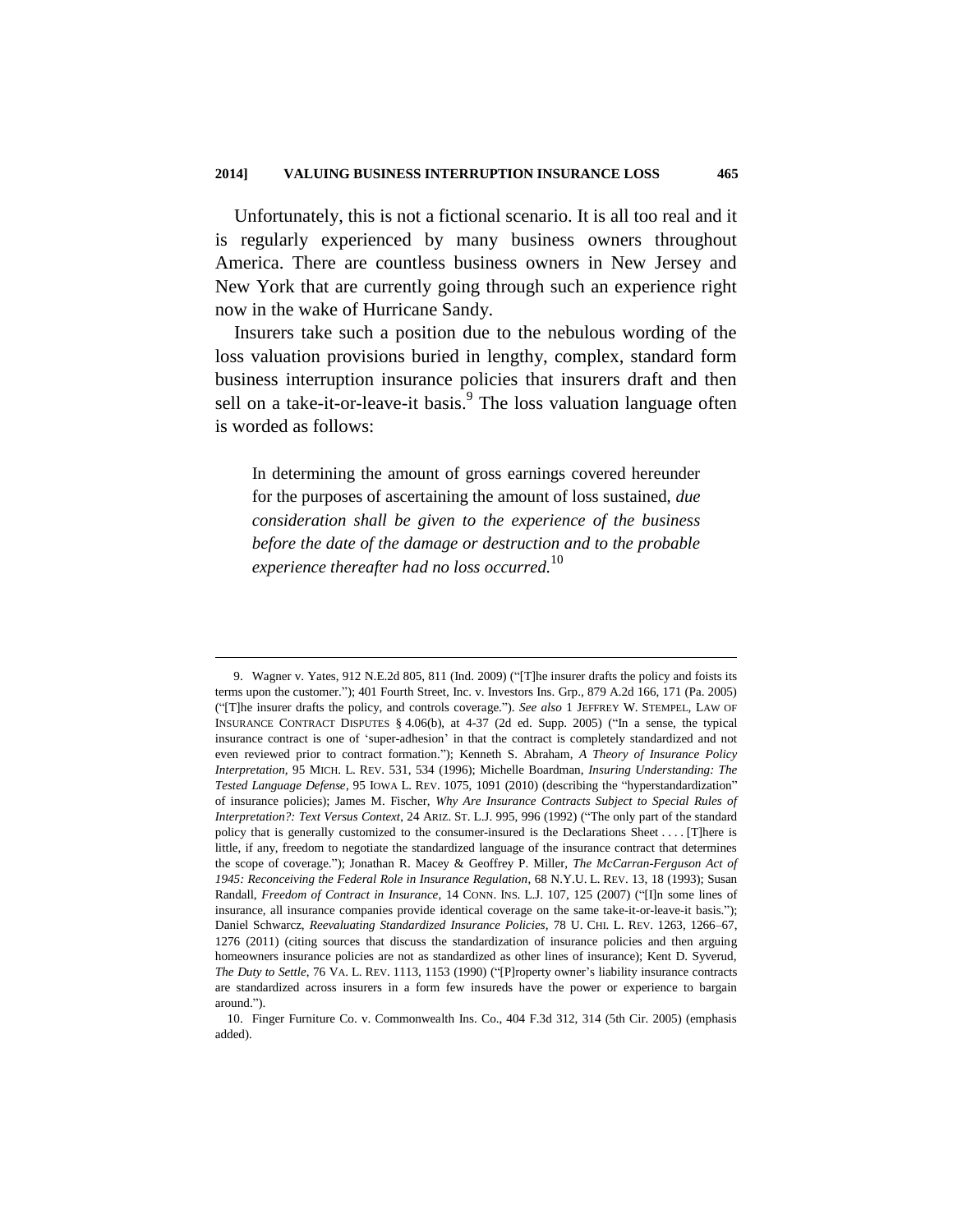Insurers rely upon the above italicized language when they attempt to support the argument that business interruption losses are negligible or non-existent in situations where the area surrounding a business has been destroyed by a catastrophe such that the demand for the impacted business's services or products has been greatly reduced or eliminated.<sup>11</sup> Other times, if the catastrophe results in increased demand for the policyholder's services or products, then the insurers argue only the pre-catastrophe sales and expenses of the policyholder should be used to value the loss.<sup>12</sup>

Some courts have accepted the argument that the economic conditions post-catastrophe should be considered when valuing business interruption losses.<sup>13</sup> Other courts have not.<sup>14</sup> Courts also have disagreed regarding which elements of a business interruption loss are recoverable.<sup>15</sup> In addition, some courts have required the policyholder to prove the amount of any business interruption loss to a "reasonable degree of certainty" even though such calculations are, by necessity, only projections regarding what the policyholder would have earned in the hypothetical world in which the catastrophe did not occur.<sup>16</sup> All of these inconsistencies and problems reflected in the courts' decisions flow from the nebulous valuation language that is contained in business interruption policies.

In this Article, the author contends that if the existing policy language continues to be used, then the ambiguities in it should be construed in favor of policyholders and against insurers, which should lead to inconsistent results that consistently favor policyholders. A better approach, however, would be to redraft the loss valuation provisions. Instead of using the vague loss valuation language that currently exists, business interruption policies should include a stated daily loss value for business interruption claims, which already is developed and used during the underwriting

<sup>11</sup>*. See infra* Part II.

<sup>12</sup>*. See infra* Part II.B.

<sup>13</sup>*. Id.*

<sup>14</sup>*. See infra* Part II.A.

<sup>15</sup>*. See infra* Part II.C*.*

<sup>16</sup>*. See infra* notes 120, 121.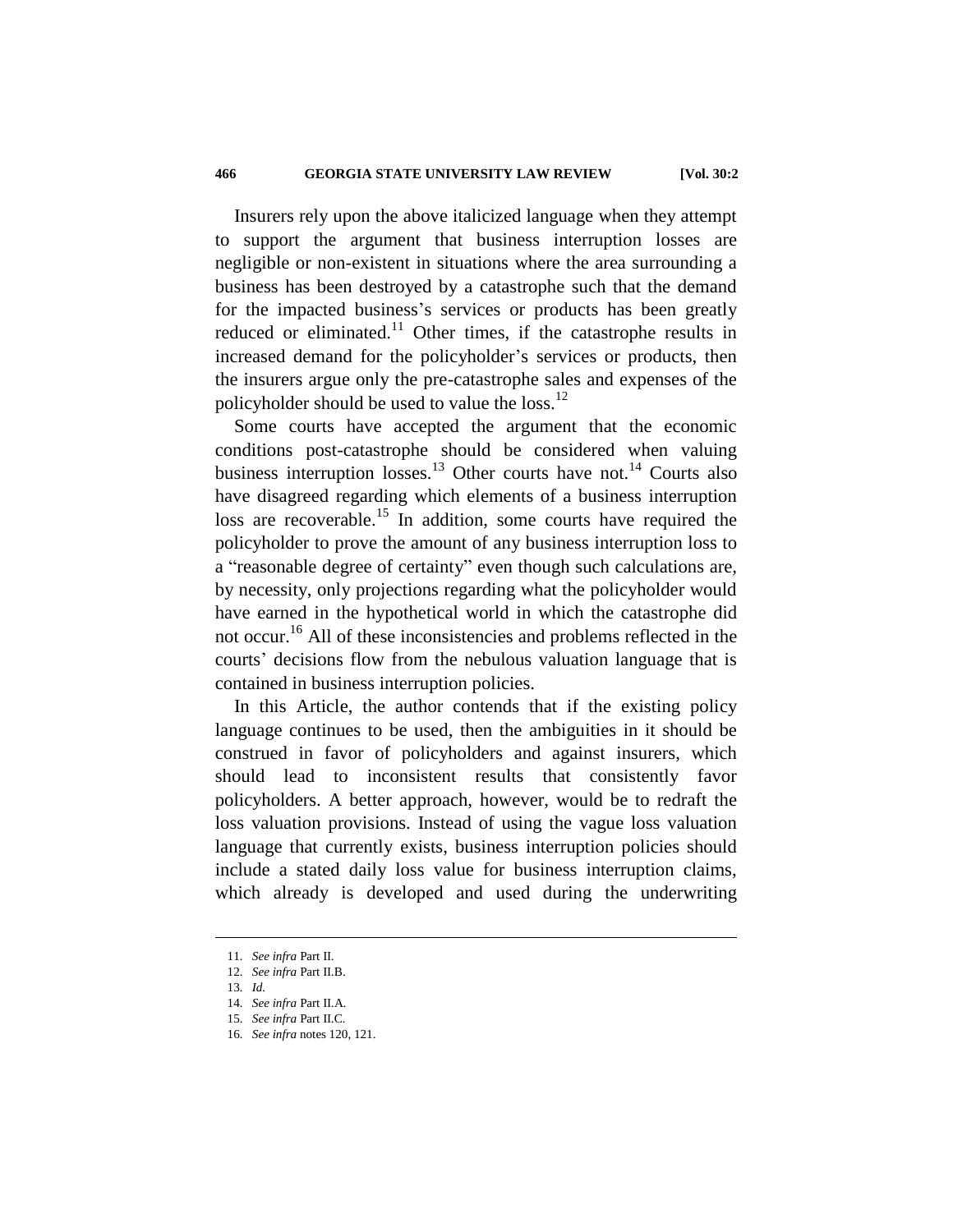process.<sup>17</sup> The stated daily loss value is the amount, at the time the policy is placed, that the policyholder is projected to lose on a daily basis if its operations are interrupted.<sup>18</sup> It is a number that is derived from the policyholder's current expense and revenue data and is revised annually during the policy renewal process so it always is up to date. Insurers already use the number during the underwriting process to assess the risk and establish the amount of the premium.<sup>19</sup> Alternatively, only the policyholder's earnings and cost data for the three years prior to the business interruption could be used to value business interruption losses. Using a three-year time period should account for the seasonal or cyclical nature of some businesses' revenue streams.

The advantages of using either proposal are that they establish a fixed number that is agreed to by the parties at the time the policy is placed regarding the amount a policyholder will be paid if its operations are interrupted. Both proposals would eliminate debates between the parties regarding the state of the economy, the trends in the policyholder's industry, and the impact the catastrophe had on the local business climate. Such debates are at the center of the current litigation regarding business interruption losses and they result in an enormous waste of the parties' and courts' resources as cases unnecessarily wind their way through the legal system and are ultimately presented to juries because the outcomes of the cases are unpredictable under the existing policy language.<sup>20</sup> Thus, if adopted, either proposal would provide consistent, predictable results and the efficient resolution of claims without the necessity of litigation in most instances.

This Article addresses these issues in four parts. Part One discusses the origins and purpose of business interruption insurance, which is to ensure that the policyholder's revenue stream continues during the period of interruption, as well as the policy language

<sup>17</sup>*. See infra* note 216.

<sup>18.</sup> Stan Johnson & Kevin O'Toole, *Common Business Interruption Measurement Disputes*, 19 JOHN LINER REV. 59, 65 (2005).

<sup>19</sup>*. See infra* note 216.

<sup>20</sup>*. See infra* Part II.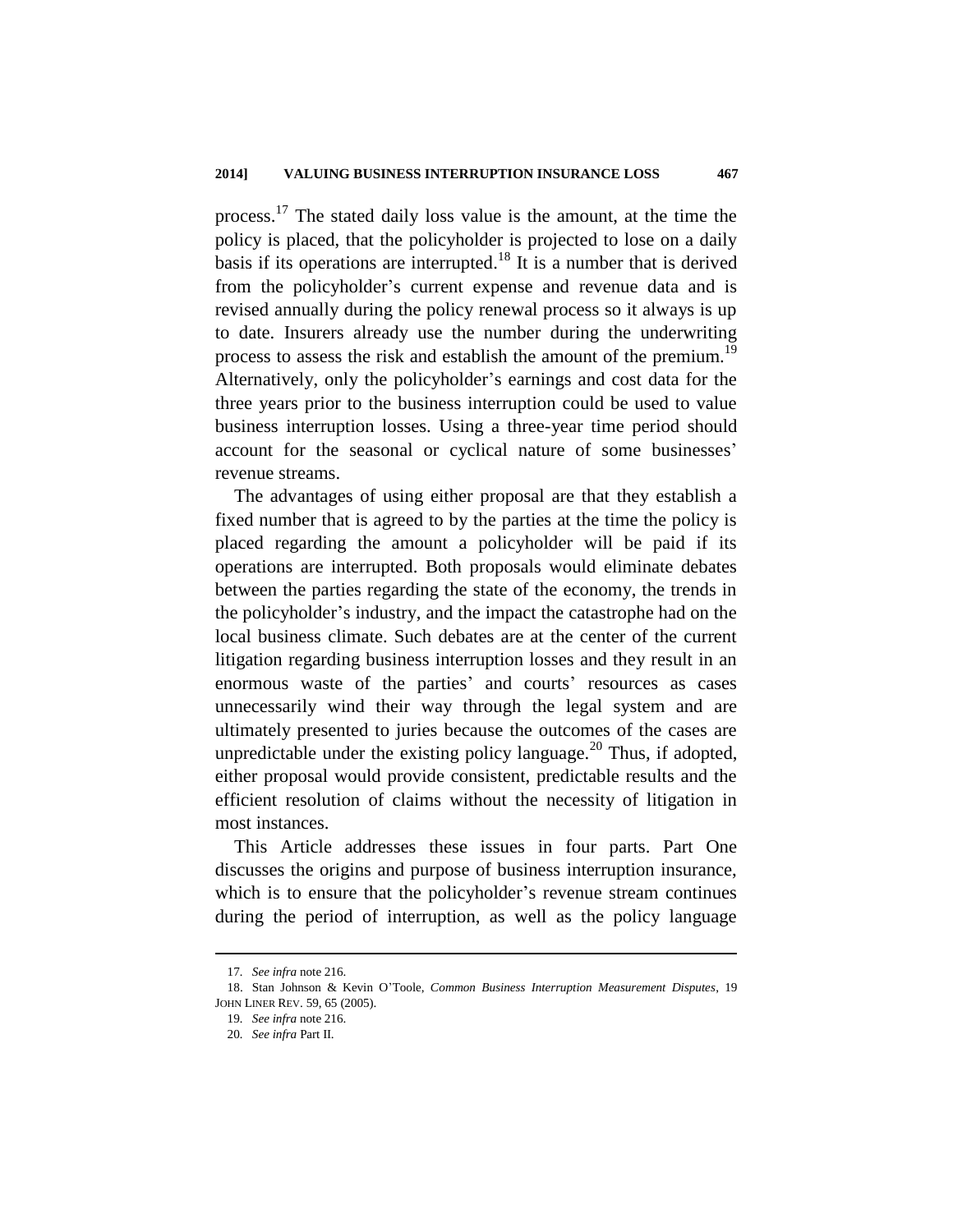relevant to the valuation of business interruption losses. Part Two discusses the conflicting court opinions regarding the valuation of business interruption losses. Part Three discusses the rules of policy interpretation that are relevant to interpreting and applying the existing policy language. Part Three also explores the idea that, in light of the fact that policies are non-negotiated contracts of adhesion sold on a take-it-or-leave-it basis, the loss valuation language can be viewed as a defective product if the policy fails to perform as reasonably expected by the policyholder (i.e., the policyholder does not receive payment from the insurer for the full amount of the policyholder's business interruption loss). Part Four discusses the problems with the existing policy language and current approaches to valuing business interruption losses. Part Four also discusses public policy considerations, such as the importance of ensuring that policyholders receive the benefit of the bargain for the premiums they paid, and ensuring that the socially important purpose of insurance—transferring the risk of losses from individuals and businesses to insurers—is not frustrated by insurers' interest in maximizing their profits by minimizing the amounts they pay for catastrophic losses by relying upon vaguely-worded loss valuation provisions they themselves drafted and buried in policies that often exceed fifty pages of single-spaced terms, conditions and exclusions. The Article concludes with the author's proposal that instead of using the existing policy language, the policies either should contain a daily loss value or specify that only the policyholders' prior three years of revenue and cost data will be used to calculate business interruption losses. If insurers will not voluntarily redraft the loss valuation language to clarify how business interruption losses will be calculated, then the author proposes that: (1) courts should construe the nebulous loss valuation language strictly against insurers as required under the existing rules of policy interpretation, and (2) legislatures should enact legislation that dictates how business interruption losses will be valued in accordance with one of the proposals made in this Article.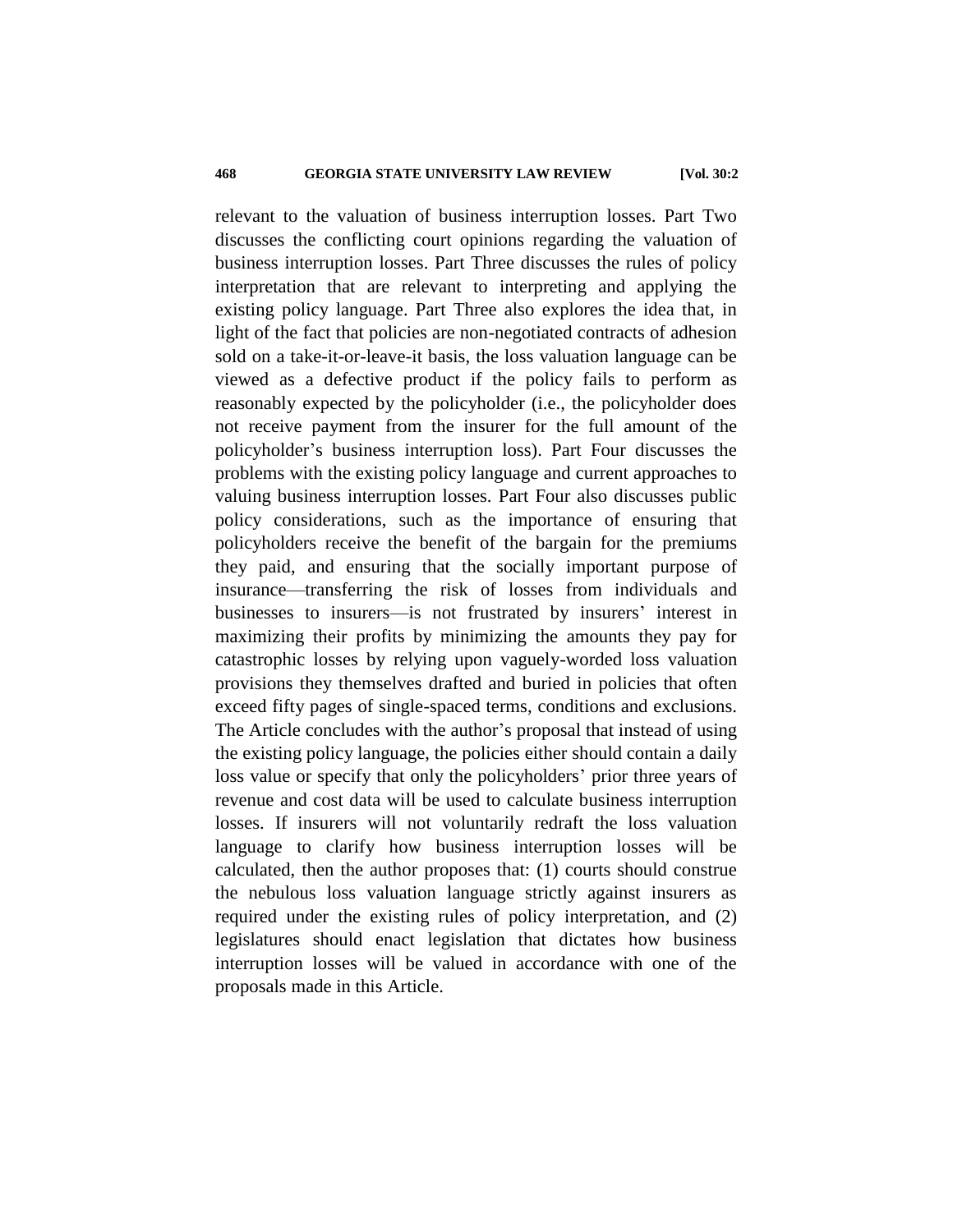#### I. RELEVANT POLICY LANGUAGE

#### *A. The Origins of Business Interruption Insurance*

The genealogy of business interruption insurance begins over two hundred years ago and has its roots in insurance that was issued to protect property owners' rental income.<sup>21</sup> Because property insurance historically did not protect against lost rent, separate coverage had to be purchased.<sup>22</sup> Originally, such insurance was referred to as "use and occupancy" insurance. $^{23}$  In the 1930s, the name evolved to business interruption insurance and in the 1980s the Insurance Services Office (ISO) coined the term "business income insurance" when it issued a new policy form for business interruption insurance. $24$ 

As many courts and commentators have stated, the purpose of business interruption insurance is to return the policyholder to the position it would have occupied if the disaster had not occurred:

The purpose of business interruption insurance is to protect the insured against losses that occur when its operations are unexpectedly interrupted, and to place it in the position it would have occupied if the interruption had not occurred.<sup>25</sup>

The modern forms of business interruption insurance, which cover net profits plus continuing expenses such as payroll and taxes, were introduced in the mid-1920s. $26$  There currently are two common business interruption policy forms: 1) Gross Earnings and 2) Business Income.<sup>27</sup> Gross Earnings forms calculate business

<sup>21.</sup> TORPEY, LENTZ & MELTON, *supra* note 1, at 1.

<sup>22</sup>*. Id.*

<sup>23</sup>*. Id.* at 5. Use and occupancy insurance typically had a loss per day value set forth in the policy. *Id.* at 6. Consequently, there was no need for, and little room to, debate what the amount of lost income was in the event of a business interruption. *Id.*

<sup>24</sup>*. Id.* at 5*.*

<sup>25.</sup> Cont'l Ins. Co. v. DNE Corp*.*, 834 S.W.2d 930, 934 (Tenn. 1992) (citing Nw. States Portland Cement Co. v. Hartford Fire Ins. Co*.*, 360 F.2d 531 (8th Cir. 1966)). *See also* Miller & Jean, *supra* note 2, at 25; Rice, *supra* note 6, at 857.

<sup>26.</sup> TORPEY, LENTZ & MELTON, *supra* note 1, at 8.

<sup>27</sup>*. Id.* at 9, 14 (describing the gross earnings form and the business income form). *See also* David A.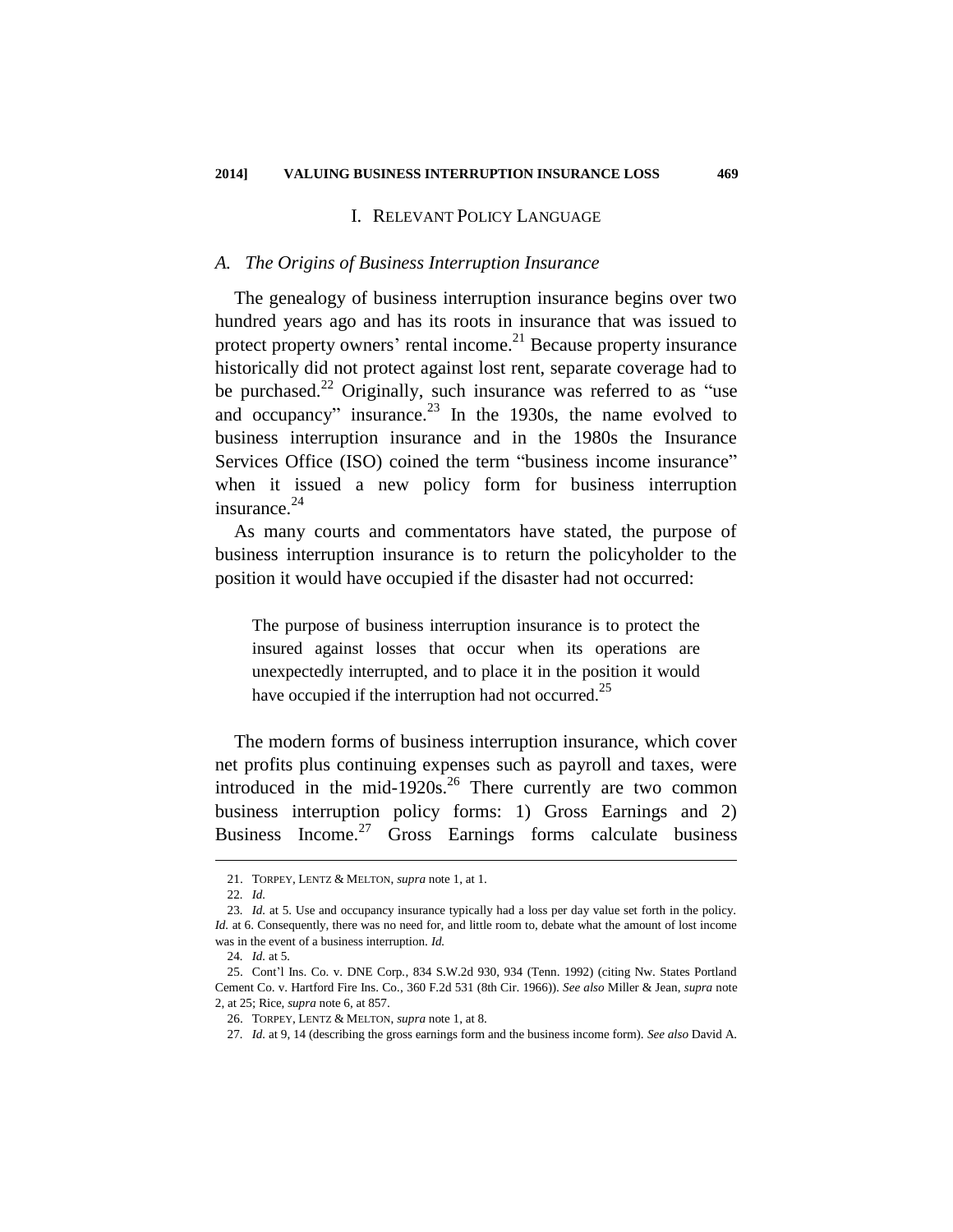interruption losses from the top down, which means the business interruption loss is the total amount the policyholder would have earned if not for the interruption of its operations less the costs or expenses the policyholder did not incur due to the interruption in its business (i.e., the variable costs it saved because its operations were suspended). $^{28}$  Business Income forms calculate business interruption losses from the bottom up, which means the business interruption loss is the net income the policyholder would have earned if not for the interruption plus the policyholder's continuing fixed expenses such as payroll and taxes.<sup>29</sup> In theory, the amount of a business interruption loss should be the same under the two policy forms.<sup>30</sup>

## *B. The Policy Language Regarding the Valuation of Business Interruption Losses*

Although there are many minor variations in the wording used in business interruption policies because insurers often have their own policy form that they prefer to use, all such forms are drafted by insurers.<sup>31</sup> The policies are contracts of adhesion and sold on a takeit-or-leave-it basis.<sup>32</sup> One common version of the insuring agreement language found in Gross Earnings policy forms provides:

[The insurer] shall be liable for the ACTUAL LOSS SUSTAINED by insured resulting directly from such interruption of business, but not exceeding the reduction in gross earnings less charges and expenses which do not necessarily

Borghesi, *Business Interruption Insurance: A Business Perspective*, 17 NOVA L. REV. 1147, 1150 (1993) (discussing the types of business interruption policy forms); Lori R. Keeton, *Business Interruption Coverage in the Wake of the Gulf Coast Oil Spill: The Devil Is in the Details*, ASPATORE (Mar. 2011), 2011 WL 971800, at \*6.

<sup>28.</sup> TORPEY, LENTZ & MELTON, *supra* note 1, at 10–12; Borghesi, *supra* note 27, at 1150; Keeton, *supra* note 27, at \*6.

<sup>29.</sup> TORPEY, LENTZ & MELTON, *supra* note 1, at 15; Borghesi, *supra* note 27, at 1150; Keeton, *supra* note 27, at \*6.

<sup>30.</sup> Borghesi, *supra* note 27, at 1150.

<sup>31</sup>*. See supra* note 9.

<sup>32</sup>*. Id.*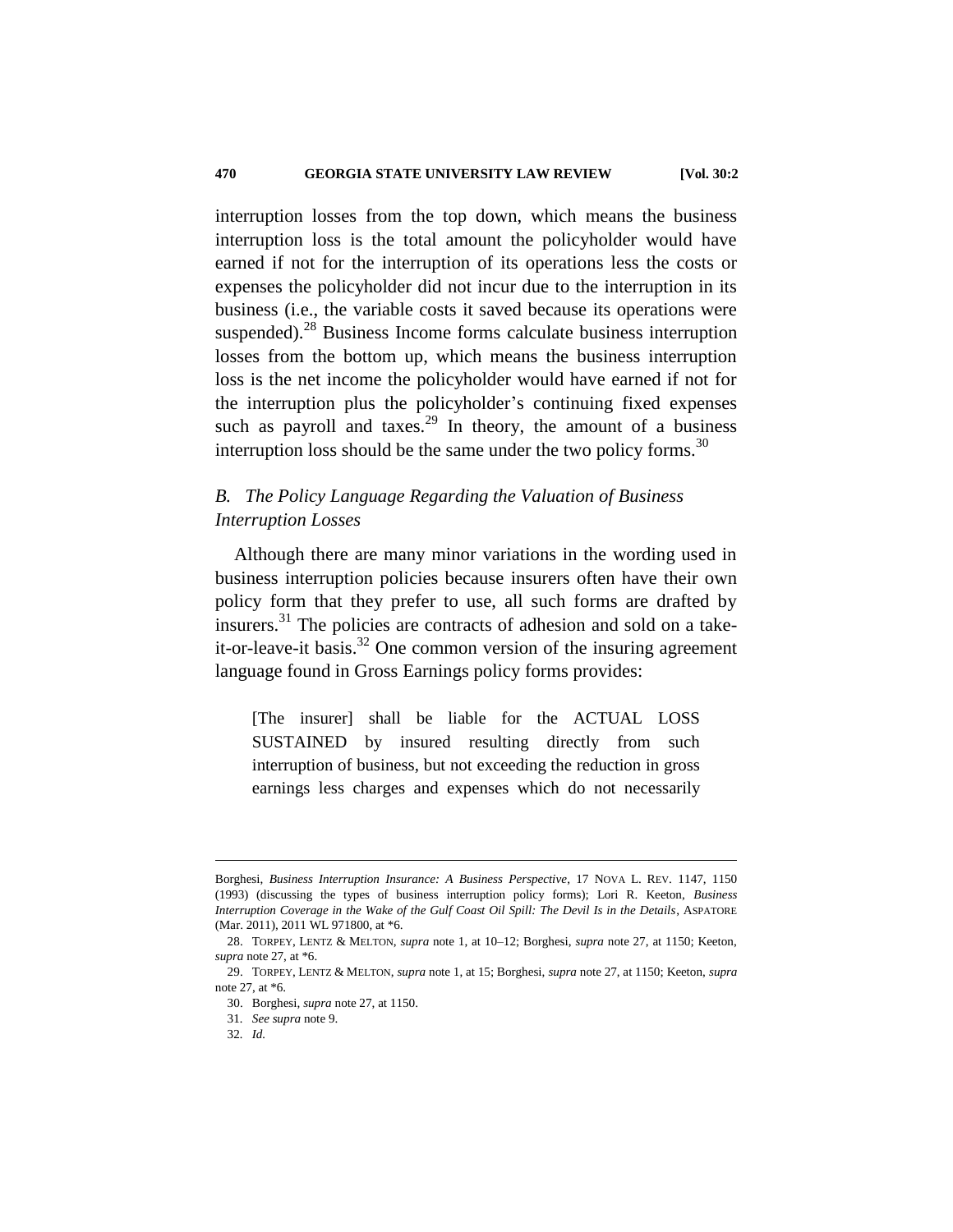continue during the interruption  $\ldots$ <sup>33</sup>

1

In short, the policyholder is entitled to recover its lost gross earnings less saved variable expenses.

A common version of the insuring agreement language used in Business Income policy forms is worded as follows:

[The insurer] will pay an insured during its period of suspended business operation the "(i) Net Income (Net Profit or Loss before income taxes) that would have been earned or incurred if no physical loss or damage had occurred . . . ; and (ii) Continuing normal operating expenses incurred, including payroll $[.]$ <sup>34</sup>

In short, the policyholder is entitled to recover its net profits plus fixed continuing expenses.

The loss valuation provisions are commonly worded as follows:

In determining the amount of gross earnings covered hereunder for the purposes of ascertaining the amount of loss sustained, *due consideration shall be given to the experience of the business before the date of the damage or destruction and to the probable experience thereafter had no loss occurred.*<sup>35</sup>

<sup>33.</sup> Finger Furniture Co. v. Commonwealth Ins. Co*.*, 404 F.3d 312, 314 (5th Cir. 2005). For similar insuring agreement language, see also *Catlin Syndicate Ltd. v. Imperial Palace of Miss., Inc.*, 600 F.3d 511, 514 (5th Cir. 2010); *Prudential LMI Commercial Ins. Co. v. Colleton Enters., Inc.*, No. 91-1757, 1992 WL 252507, at \*1 (4th Cir. Oct. 5, 1992); *Consol. Cos. v. Lexington Ins. Co.*, No. 06-4700, 2009 U.S. Dist. LEXIS 8542, at \*16–17 (E.D. La. Jan. 23, 2009); *Berk-Cohen Assocs. v. Landmark Am. Ins. Co.*, No. 07-9205, 2009 WL 2777163, at \*3 (E.D. La. Aug. 27, 2009); *B.F. Carvin Constr. Co. v. CNA Ins. Co.*, No. 06-7155, 2008 WL 5784516, at \*1 (E.D. La. July 14, 2008); *Levitz Furniture Corp. v. Hous. Cas. Co.*, No. 96-1790, 1997 WL 218256, at \*3 (E.D. La. Apr. 28, 1997); *Am. Auto. Ins. Co. v. Fisherman's Paradise Boats, Inc.*, No. 93-2349CIVGRAHAM, 1994 WL 1720238, at \*3 (S.D. Fla. Oct. 3, 1994).

<sup>34.</sup> Amerigraphics, Inc. v. Mercury Cas. Co*.*, 107 Cal. Rptr. 3d 307, 312 (Cal. Ct. App. 2010) (quoting policy language). For similar insuring agreement language, see also *Catlin Syndicate Ltd.*, 600 F.3d at 514; *Finger Furniture*, 404 F.3d at 314; *Prudential LMI Commercial Ins. Co.*, 1992 WL 252507, at \*1; *Consol. Cos.*, 2009 U.S. Dist. LEXIS 8542, at \*16–17; *Berk-Cohen*, 2009 WL 2777163, at \*4; *B.F. Carvin Constr. Co.,* 2008 WL 5784516, at \*1; *Levitz Furniture Corp.*, 1997 WL 218256, at \*3; *Am. Auto. Ins. Co.*, 1994 WL 1720238, at \*3.

<sup>35</sup>*. Finger Furniture*, 404 F.3d at 314 (emphasis added). *See also* cases cited *infra* notes 44, 67.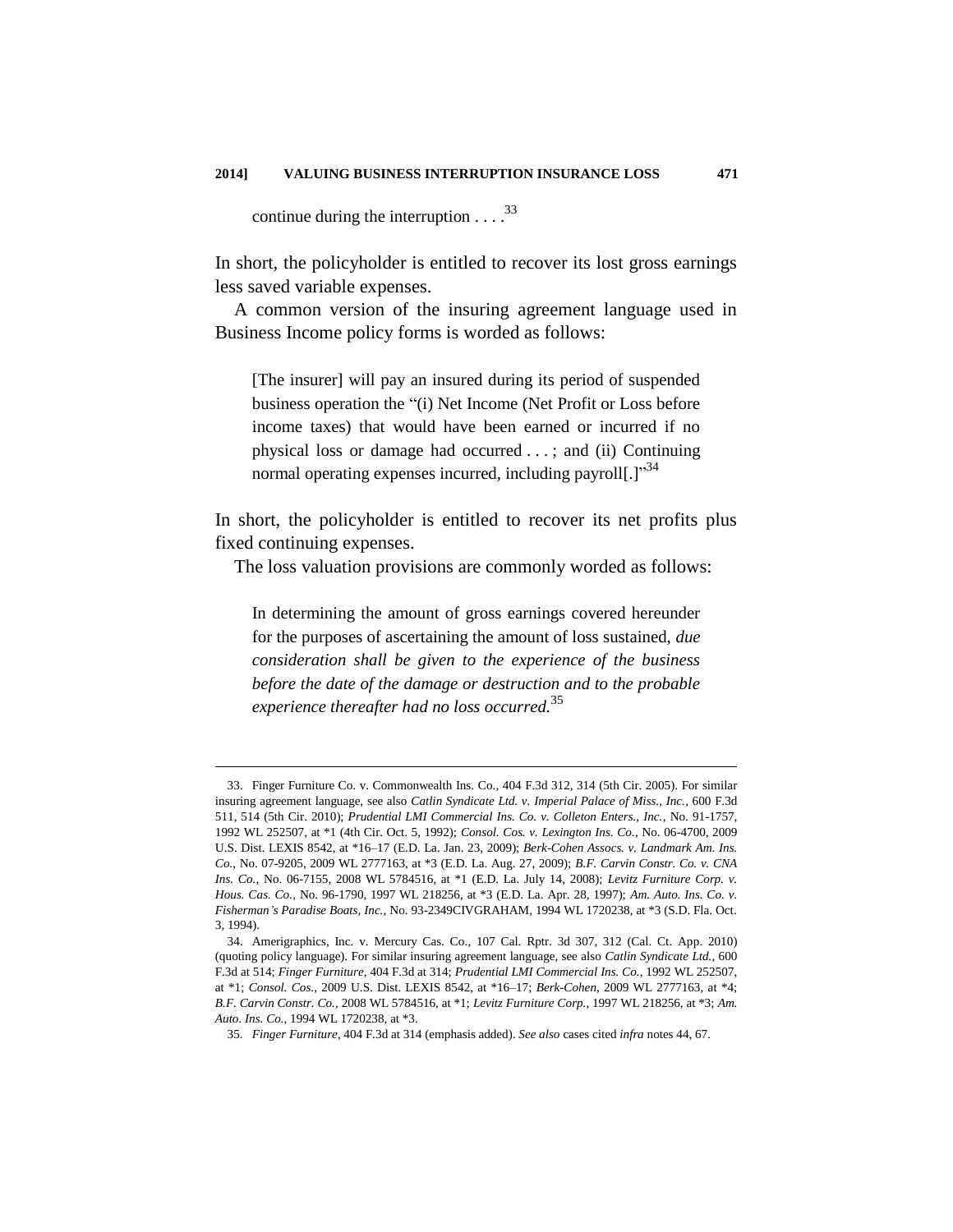Notably, the term "gross earnings" is not defined in the policies.<sup>36</sup> Also, this language clearly contemplates doing a projection regarding the business's "probable experience" if the loss had not occurred. $37$ 

Another version of the valuation language that also is often used provides:

We'll cover your actual loss of earnings and extra expenses incurred because of necessary or potential interruption of business . . . . *In figuring earnings, we'll weigh the performance of your business before the loss and what its performance probably would have been afterwards had no loss occurred*. 38

Again, the language contemplates that an analysis will be conducted regarding what the policyholder's hypothetical "performance probably would have been" if no loss had occurred.<sup>39</sup>

## II. COURTS' INTERPRETATION AND APPLICATION OF THE POLICY LANGUAGE REGARDING THE VALUATION OF BUSINESS INTERRUPTION **LOSSES**

Due to the broad language used in the loss valuation provisions of business interruption insurance, the use of many undefined terms, and the fact that a formula for valuing business interruption losses is not actually contained in such provisions, it should come as no

<sup>36</sup>*. Finger Furniture*, 404 F.3d at 314.

<sup>37</sup>*. Id.*

<sup>38.</sup> Cohen Furniture Co. v. St. Paul Ins. Co. of Ill*.*, 573 N.E.2d 851, 855 (Ill. App. Ct. 1991) (emphasis added). *See also* cases cited *infra* notes 44, 67.

<sup>39.</sup> Notably, some policies contain language that specifically precludes the consideration of policyholder-favorable economic conditions post-loss when valuing the business interruption loss. Such policies commonly are worded as follows:

The amount of Business Income loss will be determined based on:

<sup>(1)</sup> The Net Income of the business before the direct physical loss or damage occurred;

<sup>(2)</sup> The likely Net Income of the business if no physical loss or damage occurred, but not including any likely increase in Net Income attributable to an increase in the volume of business as a result of favorable business conditions caused by the impact of the Covered Cause of loss on customers or on other businesses . . . .

Legier & Co. v. Travelers Indem. Co. of Conn*.*, No. 09-6674, 2010 WL 1731202, at \*2 (E.D. La. Apr. 28, 2010). *See also Berk-Cohen Assocs*, 2009 WL 2777163, at \*3; Rimkus Consulting Grp., Inc. v. Hartford Cas. Ins. Co*.*, 552 F. Supp. 2d 637, 640 (S.D. Tex. 2007).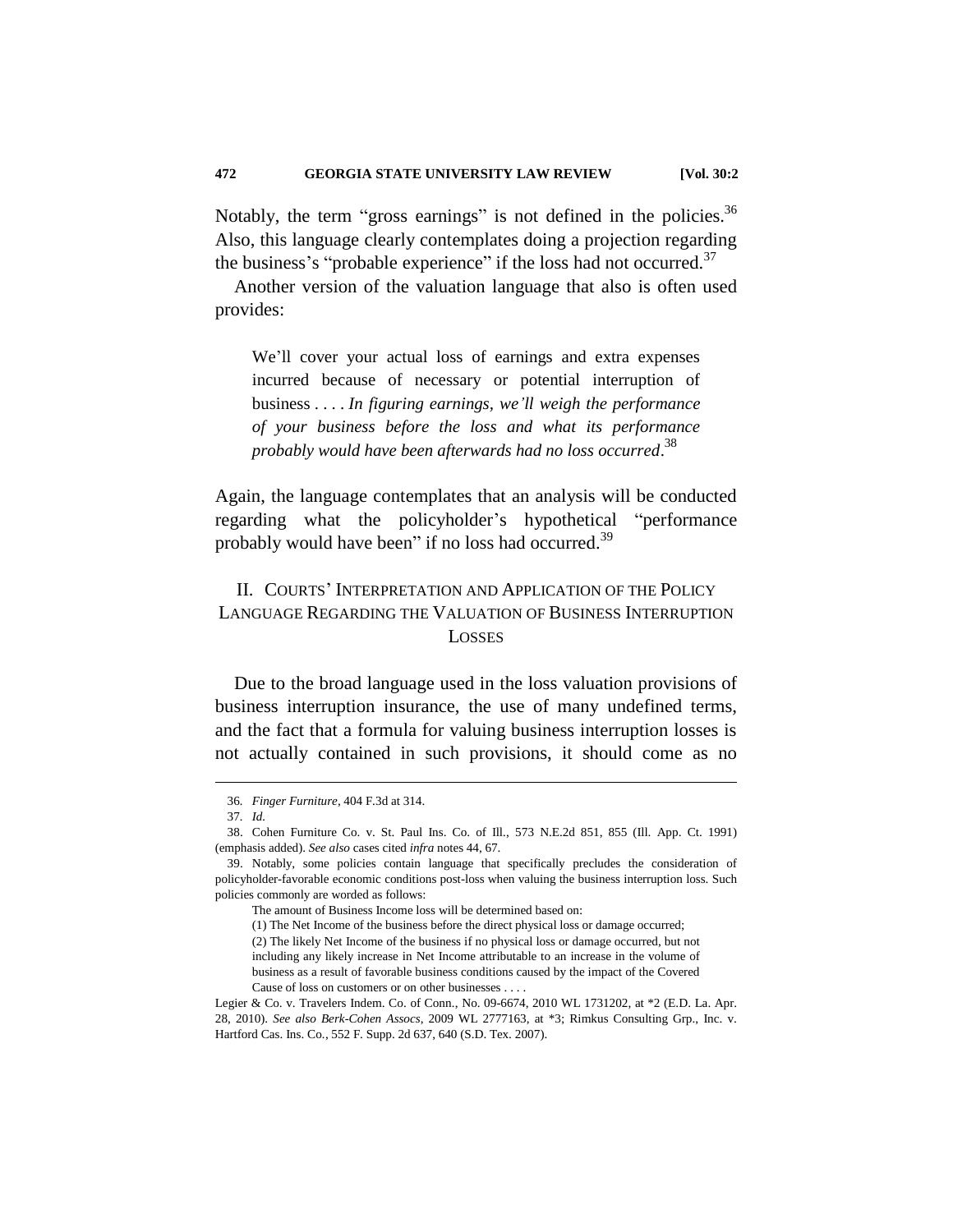surprise that the courts' decisions regarding how business interruption losses should be valued are varied and inconsistent. Some courts interpret the valuation language to require that the loss calculation be based upon only the historical financial data of the policyholder.<sup>40</sup> Other courts also allow the local post-catastrophe economic conditions to be considered.<sup>41</sup> In addition, when applying the standard valuation language to claims that arise under similar factual scenarios, the courts have reached patently inconsistent conclusions regarding which of the policyholder's ongoing expenses are recoverable.<sup>42</sup> One consistency, however, does appear in the decisions—the courts are confused regarding the evidentiary standard that should apply when a policyholder is attempting to prove the amount of its business interruption loss.<sup>43</sup>

## *A. Courts That Have Interpreted the Loss Valuation Language to Allow for Consideration of Only Historical Financial Data*

One school of thought, which most notably has been endorsed by the Fifth Circuit, only considers the historical financial data of the policyholder when calculating business interruption losses.<sup>44</sup> In Finger Furniture, $45$  the policyholder owned seven furniture stores in Houston, Texas.<sup>46</sup> Tropical Storm Allison hit the Houston area and

<sup>40</sup>*. See infra* Part II.A.

<sup>41</sup>*. See infra* Part II.B*.*

<sup>42</sup>*. See infra* Part II.C.

<sup>43</sup>*. See infra* Part II.D.

<sup>44.</sup> Catlin Syndicate Ltd. v. Imperial Palace of Miss., Inc., 600 F.3d 511, 514 (5th Cir. 2010) (following *Finger Furniture* and only allowing the use of historical financial information when determining a business interruption loss); Finger Furniture Co. v. Commonwealth Ins. Co., 404 F.3d 312, 314 (5th Cir. 2005) (allowing only historical financial information to be used to predict policyholder's "probable experience" during period of interruption); Prudential LMI Commercial Ins. Co. v. Colleton Enters., Inc., No. 91-1757, 1992 WL 252507, at \*4 (4th Cir. Oct. 5, 1992) (disallowing the policyholder to calculate its business interruption loss based upon favorable post-loss economic environment created by a hurricane); Am. Auto. Ins. Co. v. Fisherman's Paradise Boats, Inc., No. 93- 2349CIVGRAHAM, 1994 WL 1720238, at \*4 (S.D. Fla. Oct. 3, 1994) (citing *Colleton*, 1992 WL 252507, at \*2) (finding increased demand for policyholder's products due to favorable economic environment created by a hurricane cannot be considered when valuing the policyholder's business interruption loss).

<sup>45.</sup> Finger Furniture Co. v. Commonwealth Ins. Co., 404 F.3d 312 (5th Cir. 2005).

<sup>46</sup>*. Id.* at 313.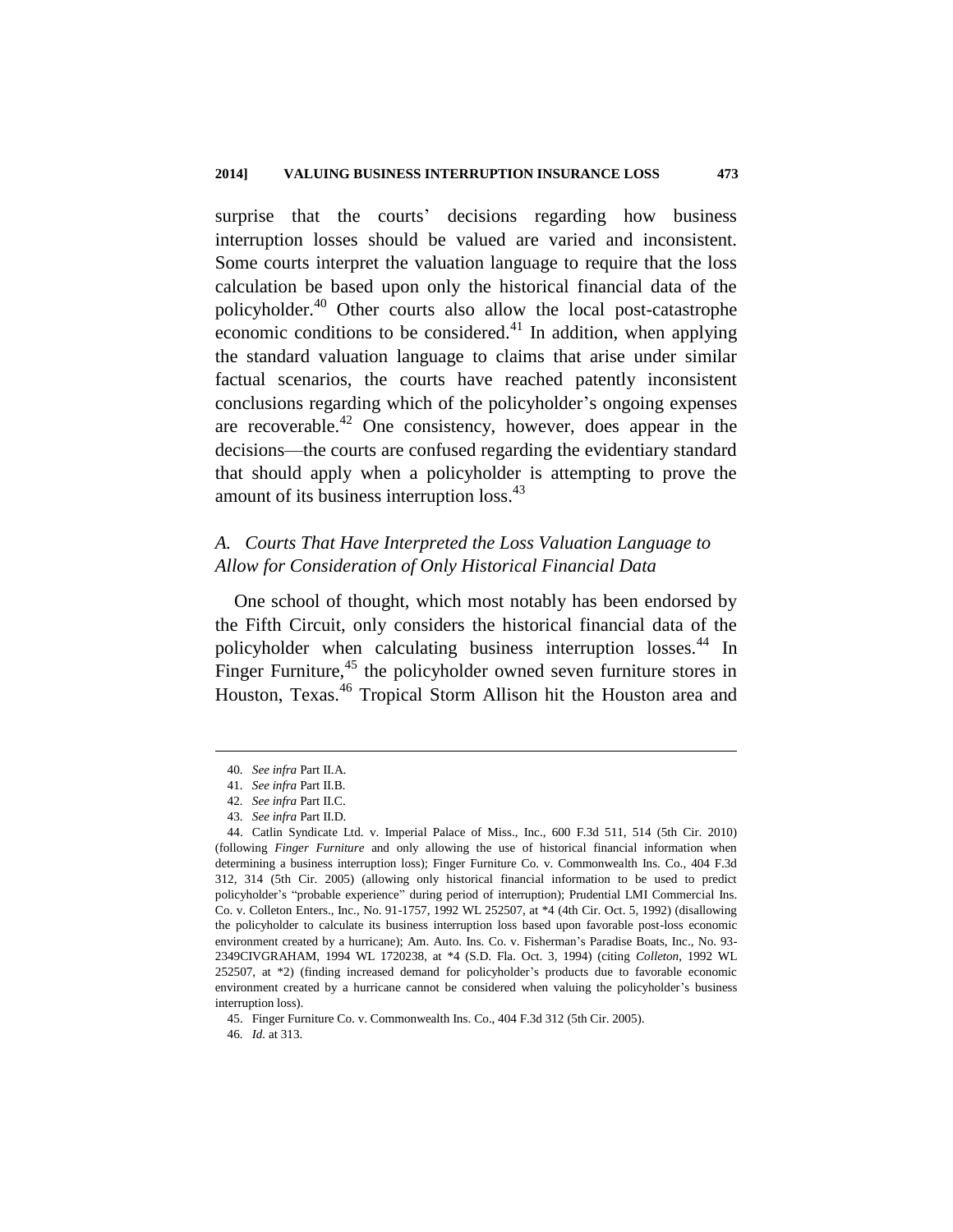caused severe flooding.<sup>47</sup> As a result, the policyholder could not open its stores for a period of time. $48$  Consequently, the policyholder submitted a business interruption loss claim to its insurer.<sup>49</sup> The parties could not agree on the amount of the business interruption loss, litigation ensued, and ultimately the parties filed cross motions for summary judgment.<sup>50</sup> The policy at issue contained the following language:

In determining the amount of gross earnings covered hereunder for the purposes of ascertaining the amount of loss sustained, due consideration shall be given to the experience of the business before the date of the damage or destruction and to the probable experience thereafter had no loss occurred.<sup>51</sup>

Relying upon the "probable experience thereafter" policy language, the insurer argued the policyholder did not actually suffer a business interruption loss because demand for furniture in the area was high after the tropical storm passed and the policyholder was able to quickly make up the sales allegedly lost during the period of interruption.<sup>52</sup> The Fifth Circuit rejected the insurer's argument and held that only the policyholder's historical sales figures could be used to calculate the loss.<sup>53</sup> In explaining its decision, the court stated:

The policy language indicates that a business-interruption loss will be based on historical sales figures. Specifically, the policy states that "due consideration shall be given to the experience of the business before the date of the damage or destruction and to the probable experience thereafter had no loss occurred." Historical sales figures reflect a business's experience before the date of the damage or destruction and predict a company's

<sup>47</sup>*. Id.*

<sup>48</sup>*. Id.*

<sup>49</sup>*. Id.* 50*. Id.*

<sup>51</sup>*. Finger Furniture*, 404 F.3d at 314.

<sup>52</sup>*. Id.*

<sup>53</sup>*. Id.*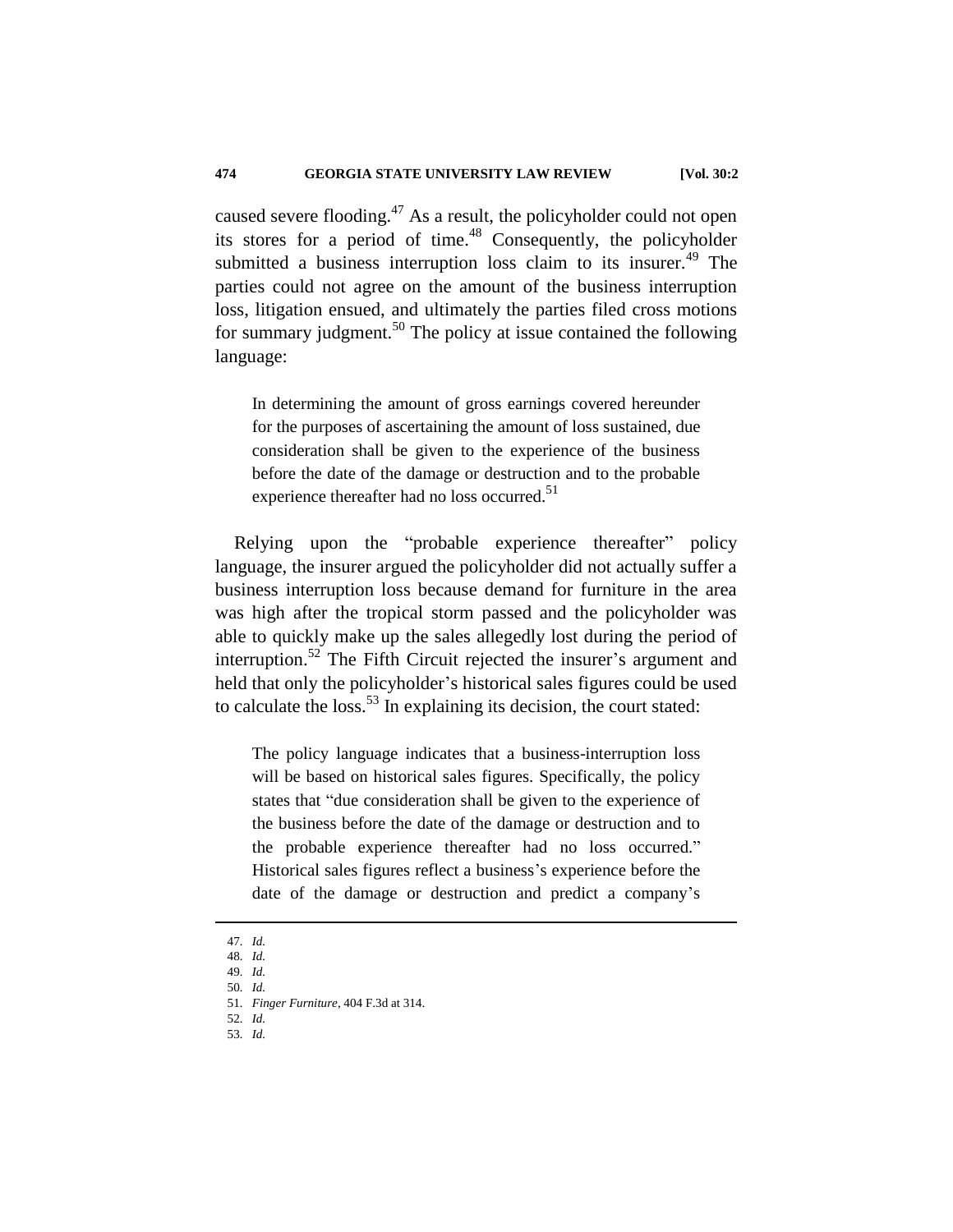probable experience had the loss not occurred. The strongest and most reliable evidence of what a business would have done had the catastrophe not occurred is what it had been doing in the period just before the interruption.<sup>54</sup>

The court further explained that, contrary to the insurer's position, the policy did not expressly state that post-catastrophe sales should be considered when determining what the sales would have been had the storm not occurred:

[T]he business-loss provision says nothing about taking into account actual post-damage sales to determine what the insured would have experienced had the storm not occurred. The contract language does not suggest that the insurer can look prospectively to what occurred after the loss to determine whether its insured incurred a business-interruption loss. Instead, the policy requires due consideration of the business's experience before the date of the loss and the business's probable experience had the loss not occurred. [The policyholder's] historical sales figures reflect that consideration.<sup>55</sup>

Thus, in this instance, the court's decision not to consider the postcatastrophe economic conditions favored the policyholder.

Five years later, the Fifth Circuit reaffirmed its commitment to considering only the policyholder's historical financial information when valuing business interruption losses in *Catlin Syndicated Ltd. v. Imperial Palace of Mississippi, Inc.*<sup>56</sup> In *Catlin*, the policyholder operated a casino that was damaged by Hurricane Katrina. <sup>57</sup>The casino was shut down for several months, but when it reopened "its revenues were . . . greater than before the hurricane[,]" because "many [of the] nearby casinos remained closed."<sup>58</sup> In valuing the

<sup>54</sup>*. Id.*

<sup>55</sup>*. Id.*

<sup>56</sup>*. See* Catlin Syndicate Ltd. v. Imperial Palace of Miss., Inc.*,* 600 F.3d 511, 516 (5th Cir. 2010).

<sup>57</sup>*. Id.* at 512.

<sup>58</sup>*. Id.*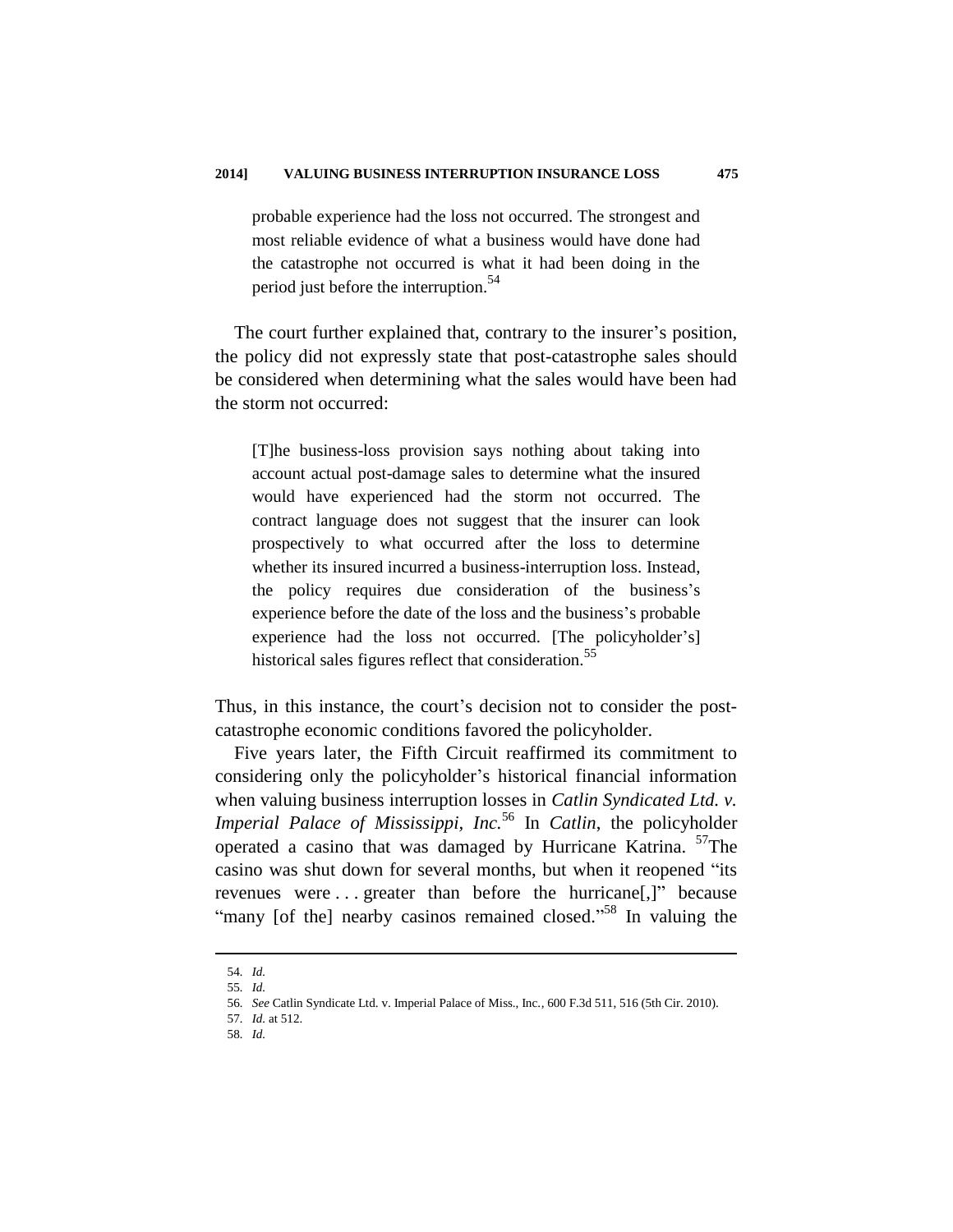business interruption loss for the casino, there was a \$100 million discrepancy between the policyholder's calculation, which was based in part upon the business's post-hurricane experience, and the insurer's calculation, which was based upon only the business's prehurricane experience.<sup>59</sup>

The valuation language in the policy at issue was worded as follows: "In determining the amount of the Time Element<sup>60</sup> loss as insured against by this policy, due consideration shall be given to experience of the business before the loss and the probable experience thereafter had no loss occurred."<sup>61</sup> With each party arguing that the court should adopt their interpretation of the policy language, the parties filed cross-motions for summary judgment.<sup>62</sup>

The court, relying upon *Finger Furniture*, held only the historical sales information could be used to calculate the loss.<sup>63</sup> The court explained its reasoning as follows:

*Finger Furniture* tells us "that a business-interruption loss will be based on historical sales figures," and that we should not "look prospectively to what occurred after the loss." Thus, in the business-interruption provision at hand, only historical sales figures should be considered when determining loss, and sales figures after reopening should not be taken into account.<sup>64</sup>

Thus, unlike in *Finger Furniture*, the court's decision not to allow post-catastrophe economic conditions to be considered favored the insurer.

In both cases, however, the Fifth Circuit interpreted the "probable experience thereafter" phrase to mean the probable experience the

<sup>59</sup>*. Id.* at 512–13.

<sup>60.</sup> Business interruption insurance is a type of insurance that sometimes is referred to as "time element" insurance, because the period of time a business is interrupted is one of the principal factors involved in valuing the loss. Bernard P. Bell, *General Purpose of Time Element Insurance*, *in* 5 NEW APPLEMAN ON INSURANCE LAW LIBRARY EDITION § 46.01 (2013).

<sup>61</sup>*. Catlin*, 600 F.3d at 513.

<sup>62</sup>*. Id.*

<sup>63</sup>*. Id.* at 516.

<sup>64</sup>*. Id.* (citing Finger Furniture Co. v. Commonwealth Ins. Co., 404 F.3d 312, 314 (5th Cir. 2005)).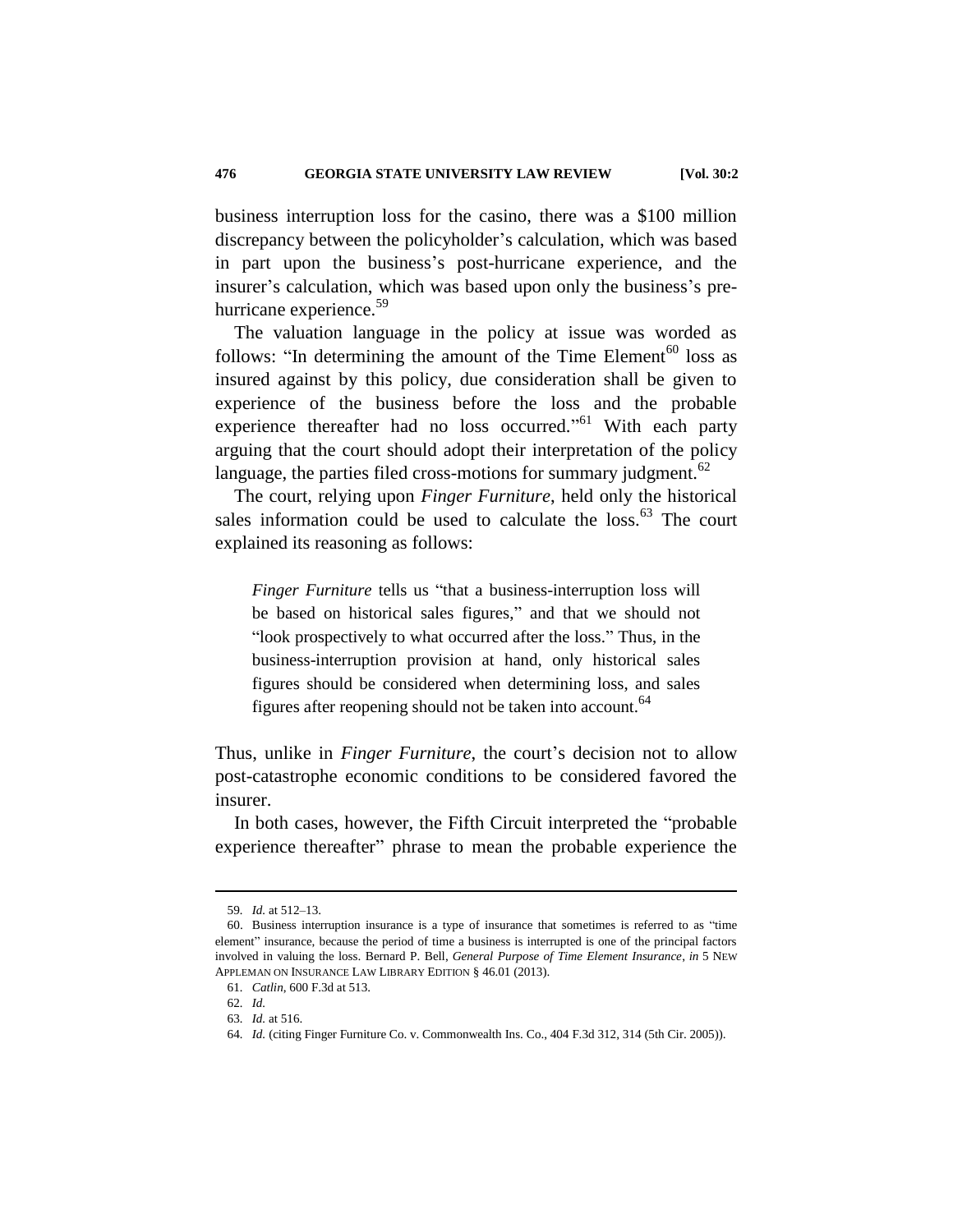policyholder would have had post-catastrophe, assuming the policyholder's post-catastrophe experience would be identical to its pre-catastrophe experience.<sup>65</sup> Several courts in other jurisdictions have reached similar conclusions.<sup>66</sup>

# *B. Courts That Have Interpreted the Loss Valuation Language to Allow for the Consideration of Local Economic Conditions Post-Catastrophe*

At the other end of the spectrum, several courts have held that local post-catastrophe economic conditions should be considered when business interruption losses are valued.<sup>67</sup> Although there are not enough decisions, particularly appellate decisions, on the issue to proclaim that any particular school of thought is the majority position, more courts, especially in Louisiana, have endorsed this approach than the Fifth Circuit's approach.<sup>68</sup>

A leading case, and arguably the controlling authority on the issue under Louisiana law, that used this approach is *Sher v. Lafayette Insurance Co.* <sup>69</sup> In *Sher*, the policyholder owned an apartment building in New Orleans that was damaged by Hurricane Katrina.<sup>70</sup> Although there were multiple issues in dispute between the policyholder and the insurer, the primary dispute with respect to the

<sup>65</sup>*. Id.* at 514; *Finger Furniture*, 404 F.3d at 314.

<sup>66</sup>*. See supra* note 44.

<sup>67.</sup> Fireman's Fund Ins. Co. v. Holland Am. Line-Westours, Inc*.*, 25 Fed. App'x 602, 603 (9th Cir. 2002) (allowing insurer to use "make up" sales of the policyholder post-loss to reduce the amount owed); Consol. Cos. v. Lexington Ins. Co., No. 06-4700, 2009 U.S. Dist. LEXIS 8542, at \*20 (E.D. La. Jan. 23, 2009) (allowing jury to base award to policyholder upon increased demand created by hurricane); Berk-Cohen Assocs. v. Landmark Am. Ins. Co., No. 07-9205, 2009 WL 2777163, at \*5 (E.D. La. Aug. 27, 2009) (allowing policyholder to use higher post-loss rent values when calculating its business interruption loss); B.F. Carvin Constr. Co. v. CNA Ins. Co., No. 06-7155, 2008 WL 5784516, \*3 (E.D. La. July 14, 2008) (finding policyholder did not suffer a business interruption loss because favorable economic conditions post-loss caused an increase in sales); Levitz Furniture Corp. v. Hous. Cas. Co., No. 96-1790, 1997 WL 218256, \*3 (E.D. La. Apr. 28, 1997) (allowing policyholder to calculate its business interruption loss based upon higher demand for its product caused by flooding); Sher v. Lafayette Ins. Co., 973 So. 2d 39, 62 (La. Ct. App. 2007), *aff'd in part*, *rev'd in part*, 988 So. 2d 186, 205 (La. 2008) (allowing policyholder to use higher post-loss rent values in calculating its business interruption loss).

<sup>68</sup>*. See* cases cited *supra* note 67.

<sup>69</sup>*. Sher*, 973 So. 2d at 47.

<sup>70</sup>*. Id.*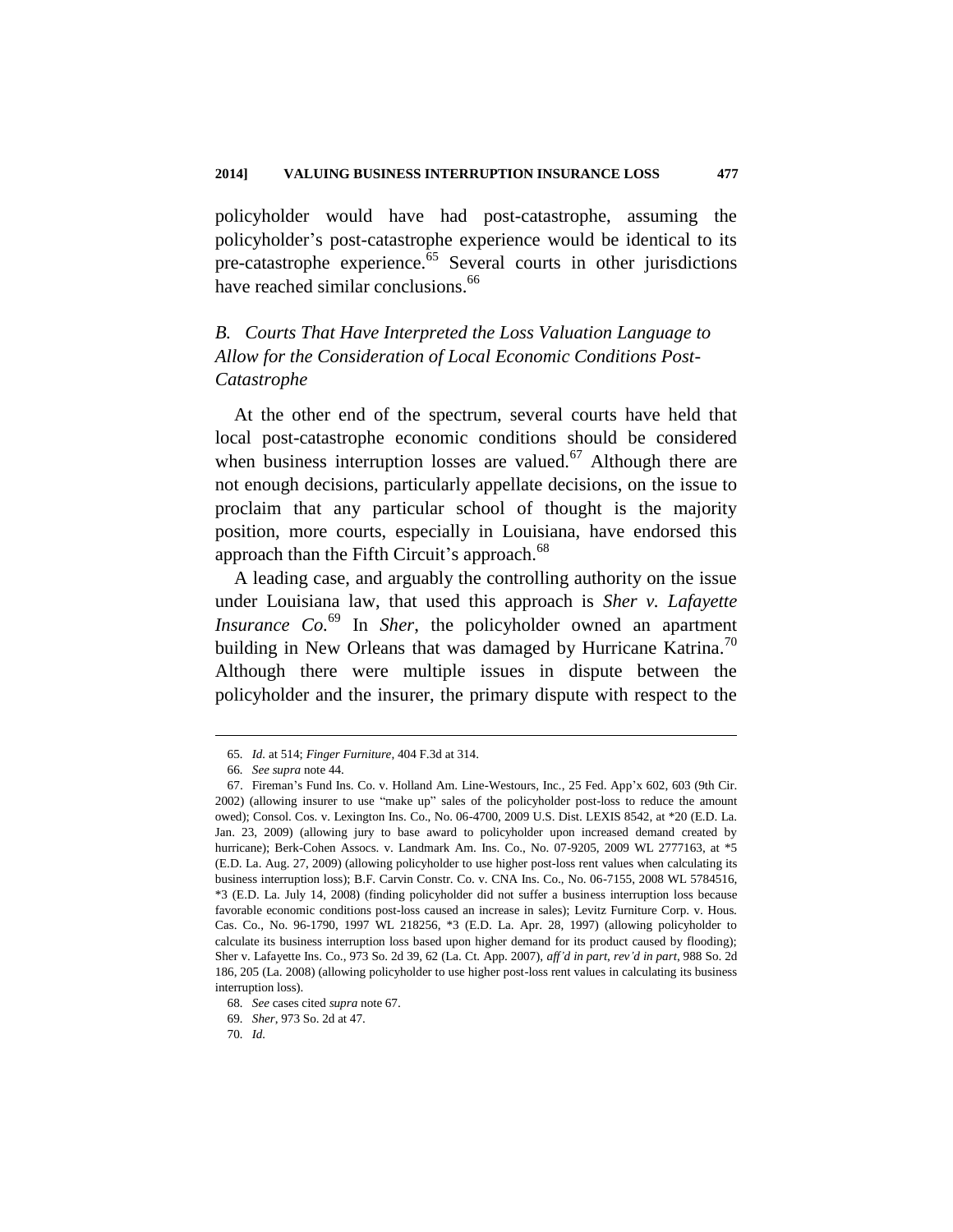business interruption claim related to whether pre-Katrina or post-Katrina rent rates should be used to value the business interruption  $loss.<sup>71</sup>$ 

The policy language at issue provided: "We will pay for the actual loss of Business Income you sustain due to the necessary suspension of your 'operations' during the 'period of restoration.'"<sup>72</sup> The policyholder argued that, under this language, post-Katrina rent rates should be used because housing had become scarce due to the extensive damage in the area, while the insurer argued pre-Katrina rates should be used.<sup>73</sup>

The case was tried to a jury and the jury found in favor of the policyholder.<sup>74</sup> On appeal, the intermediate appellate court, with little explanation, held that the policyholder could recover the higher post-Katrina rent rates, stating "the Policy covers [the policyholder's] 'actual loss' of business income. $175$  In making this statement, the court implicitly interpreted the phrase "actual loss" to mean the amount the policyholder would have earned if the policyholder's business had not been damaged by the hurricane but the area around the policyholder's business had been damaged.<sup>76</sup> Because the jury agreed with the policyholder's loss calculation using the post-Katrina rent rates, the court affirmed the jury verdict.<sup>77</sup> On appeal, the Supreme Court of Louisiana reversed the lower courts' rulings on some issues, but not the holdings regarding the valuation of the business interruption  $loss^{78}$  Thus, the Louisiana state courts implicitly rejected the Fifth Circuit's approach by allowing the consideration of post-catastrophe economic conditions in valuing the  $loss.<sup>79</sup>$ 

<sup>71</sup>*. Id.* at 57.

<sup>72</sup>*. Id.*

<sup>73</sup>*. Id.*

<sup>74</sup>*. Id.* at 49.

<sup>75</sup>*. Sher*, 973 So. 2d at 57.

<sup>76</sup>*. Id.*

<sup>77</sup>*. Id.*

<sup>78.</sup> Sher v. Lafayette Ins. Co*.*, 988 So. 2d 186, 205 (La. 2008).

<sup>79</sup>*. See* cases cited *supra* note 67.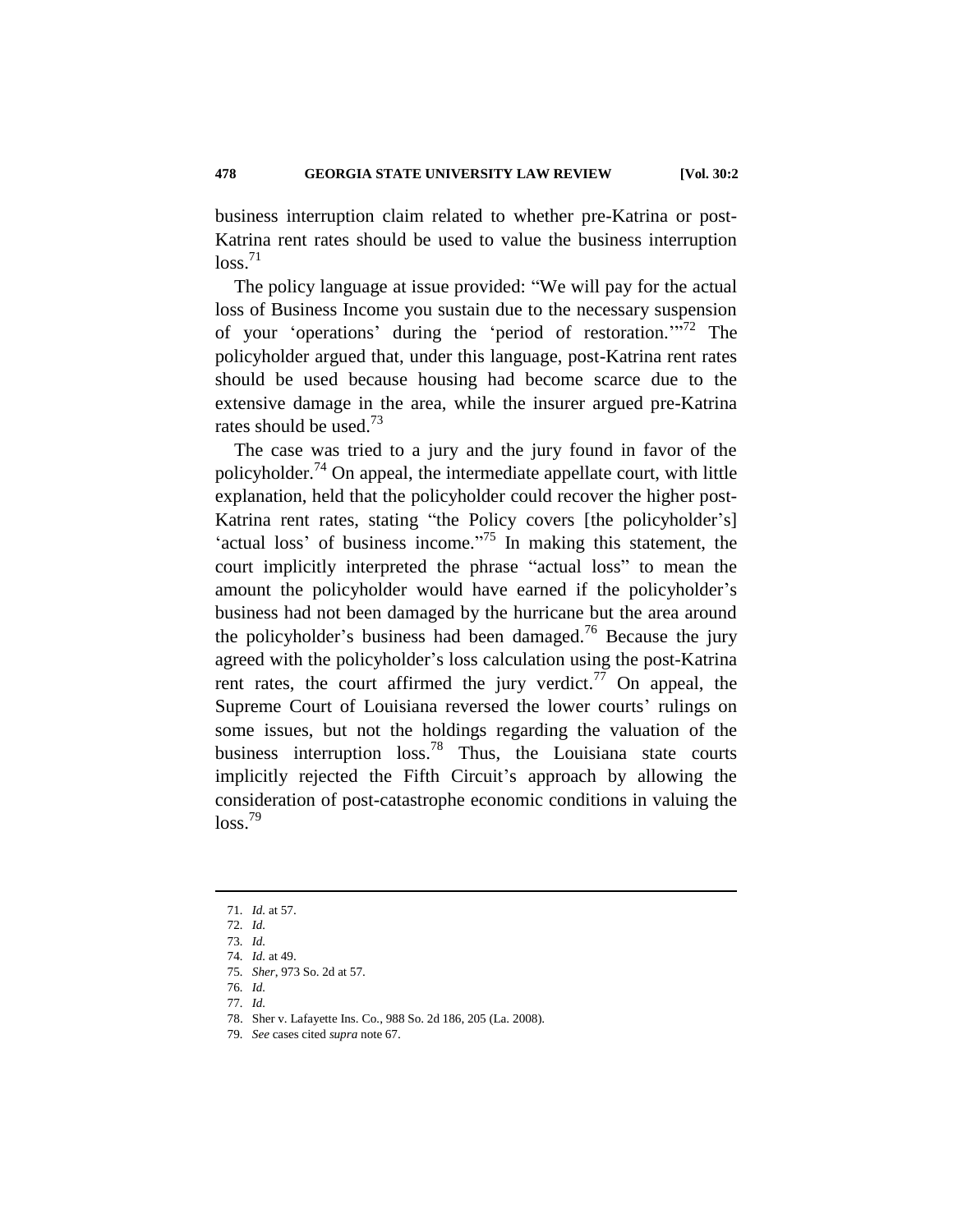Another Louisiana decision in which the court held the policyholder's business interruption loss should be calculated based upon post-catastrophe economic conditions is *Berk-Cohen Associates, LLC v. Landmark American Insurance Co.* <sup>80</sup> In *Berk-Cohen*, the policyholder was the owner of an apartment complex that was damaged by "a series of unfortunate events."<sup>81</sup> First, a tornado struck the apartment complex. $82$  Two weeks later, before any repairs had been made, Hurricane Katrina "decimated" New Orleans and further damaged the apartment complex. $83$  Then, while the post-Katrina repairs were underway, a fire broke out at the apartment complex. $84$  Finally, while repairs were again underway, a vehicle struck a transformer, which caused a power outage.<sup>85</sup> From beginning to end, the repair work took almost two years to complete.<sup>86</sup>

When valuing the business interruption loss, the parties could not agree on the amount of the loss because, among other reasons, the policyholder contended the housing shortage caused by Hurricane Katrina increased the rental value of the apartments by  $40\%$ .<sup>87</sup> The insurer, on the other hand, valued the loss based upon pre-Katrina rates.<sup>88</sup> The valuation language in the policy provided:

The amount of Business Income loss will be determined based on: (1) The Net Income of the business before the direct physical loss or damage occurred; (2) The likely Net Income of the business if no physical loss or damage had occurred, but not including any Net Income that would likely have been earned as a result of an increase in the volume of business due to favorable business conditions caused by the impact of the Covered Cause

<sup>80.</sup> Berk-Cohen Assocs. v. Landmark Am. Ins. Co., No. 07-9205, 2009 WL 2777163 (E.D. La. Aug. 27, 2009).

<sup>81</sup>*. Id.* at \*1.

<sup>82</sup>*. Id.*

<sup>83</sup>*. Id.*

<sup>84</sup>*. Id.*

<sup>85</sup>*. Id.*

<sup>86</sup>*. Berk-Cohen*, 2009 WL 2777163, at \*1. 87*. Id.* at \*3.

<sup>88</sup>*. Id.*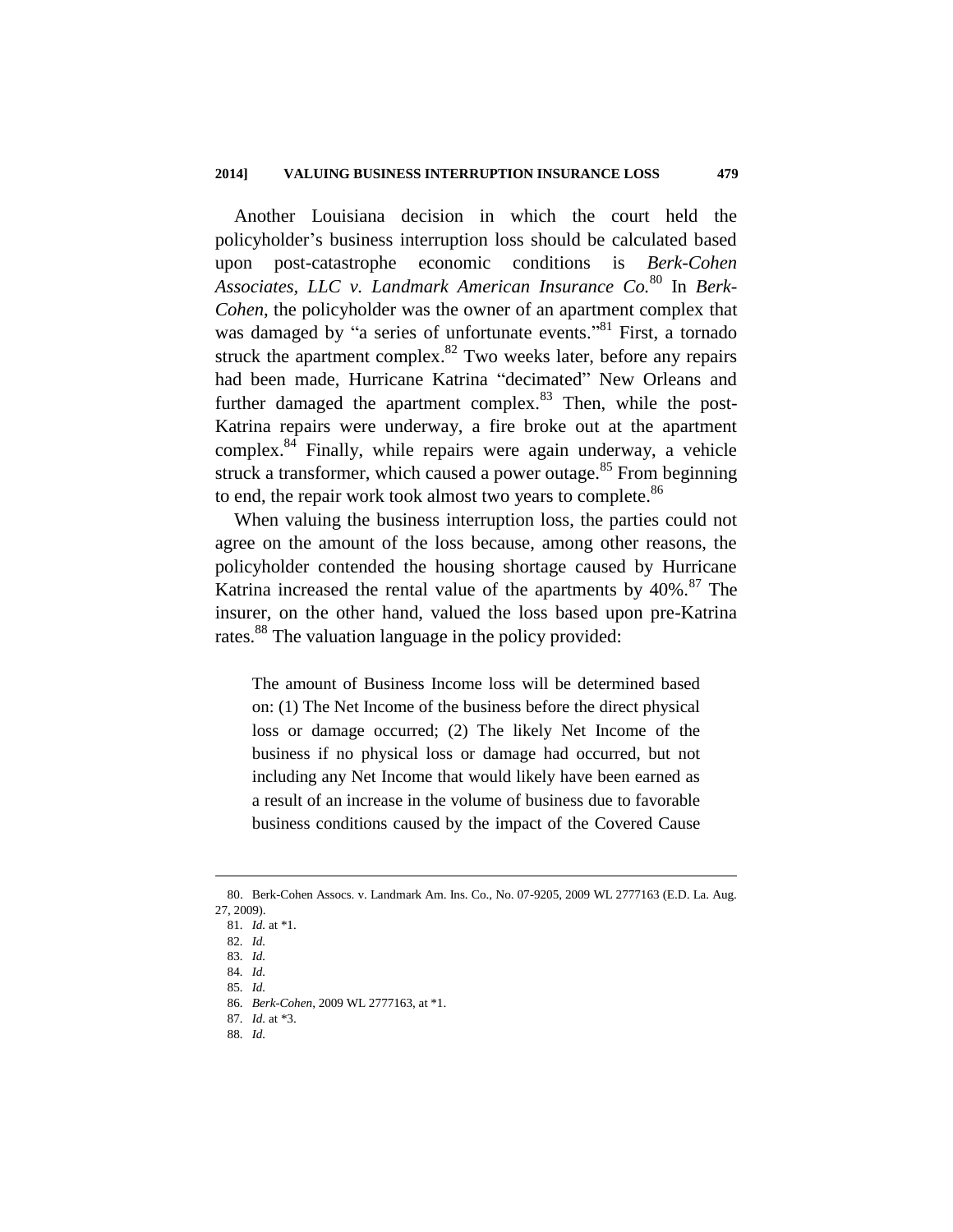of Loss on customers or on other businesses[.]<sup>89</sup>

. . . .

In determining the amount of gross earnings covered hereunder for the purposes of ascertaining the amount of loss sustained, due consideration shall be given to the experience of the business before the date of the damage or destruction and to the probable experience thereafter had no loss occurred.<sup>90</sup>

The court held the policyholder's recovery should be based upon the post-Katrina rental rates.<sup>91</sup> In reaching its holding, the court distinguished *Finger Furniture*, <sup>92</sup> the ostensibly controlling Fifth Circuit authority, by accepting the policyholder's argument that: (1) the policy language at issue was different than the language in *Finger Furniture*, and (2) the policy language quoted above that provides the loss will not be valued based upon favorable post-catastrophe business conditions created by a "covered cause of loss" did not apply because flooding, an excluded cause of loss, as opposed to a covered cause of loss, created the favorable business conditions<sup>93</sup> Thus, the court allowed the policyholder to successfully circumvent the policy language which, on its face, appeared to preclude consideration of the favorable post-catastrophe business conditions in the area.

Although the reasoning has varied somewhat from decision to decision, several other courts also have reached the conclusion that post-catastrophe economic conditions should be considered when valuing business interruption losses.<sup>94</sup>

<sup>89</sup>*. Id.*

<sup>90</sup>*. Id.* at \*4 (citing Finger Furniture Co. v. Commonwealth Ins. Co., 404 F.3d 312, 314 (5th Cir. 2005)).

<sup>91</sup>*. Id.* at \*5.

<sup>92.</sup> Finger Furniture Co. v. Commonwealth Ins. Co., 404 F.3d 312, 314 (5th Cir. 2005).

<sup>93</sup>*. Berk-Cohen*, 2009 WL 2777163, at \*5.

<sup>94</sup>*. See supra* note 67.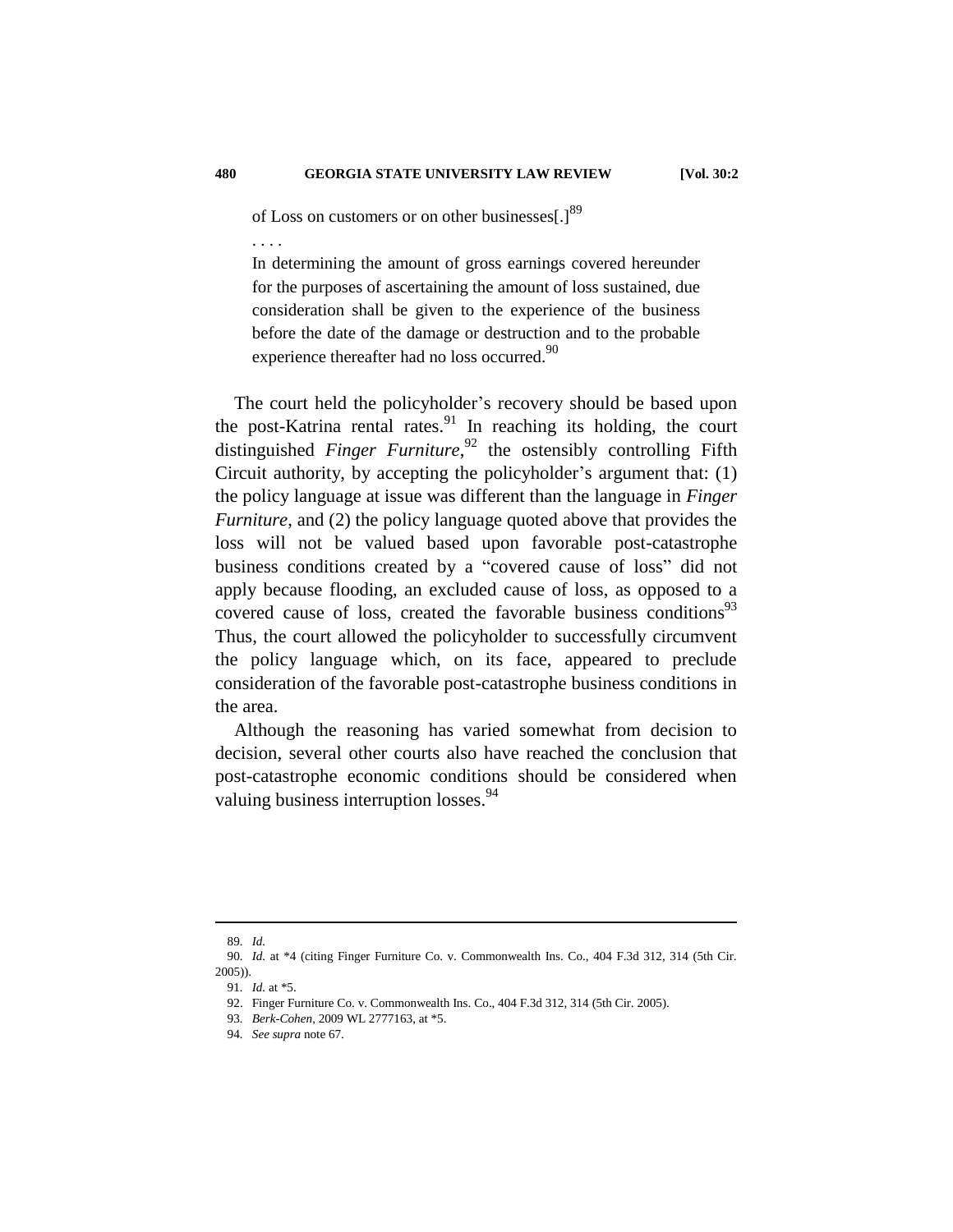1

## *C. Courts' Inconsistent Holdings Regarding the Application of the Loss Valuation Language*

In addition to disagreeing on whether post-catastrophe economic conditions should be considered when analyzing business interruption losses, the courts also have reached inconsistent conclusions regarding when, and whether, certain expenses are recoverable under the standard valuation language contained in business interruption policies.<sup>95</sup> This inconsistency is highlighted by

<sup>95</sup>*. Compare* Nat'l Union Fire Ins. Co. of Pittsburgh v. Anderson-Prichard Oil Corp., 141 F.2d 443, 446 (10th Cir. 1944) (affirming lower court's ruling in favor of policyholder and finding "no prescribed formula for the determination of the actual loss of net profits and business expenses covered by the policy"), Legier & Co. v. Travelers Indem. Co. of Conn.*,* No. 096674, 2010 WL 1731202, at \*1, \*3 (E.D. La. Apr. 28, 2010) (allowing policyholder to recover net income plus continuing fixed costs but requiring the policyholder to credit the insurer with revenues received during the period of interruption and noting "the policy does not prescribe an explicit formula to calculate loss of business income"), Amerigraphics, Inc. v. Mercury Cas. Co., 107 Cal. Rptr. 3d 307, 320 (Cal. Ct. App. 2010) (allowing policyholder to recover its continuing fixed costs even if it would have suffered a loss during the period of interruption in the absence of a flood), *and* Gates v. State Auto. Mut. Ins. Co.*,* 196 S.W.3d 761, 766– 67 (Tenn. Ct. App. 2005) (allowing policyholder to recover revenues that would have been received after the period of interruption so long as they were "earned" during the period of interruption), *with*  Polymer Plastics Corp. v. Hartford Cas. Ins. Co., 389 F. App'x 703, 705 (9th Cir. 2010) (holding that earnings made during period of interruption should be used to reduce the amount of the business interruption loss), Associated Photographers, Inc. v. Aetna Cas. & Sur. Co*.*, 677 F.2d 1251, 1256 (8th Cir. 1982) (holding the insurer can deduct the amount of saved variable expenses when calculating the amount of a business interruption loss), Nw. States Portland Cement Co. v. Hartford Fire Ins. Co*.*, 360 F.2d 531, 534 (8th Cir. 1966) (finding where inventory was sold to prevent loss of earnings during period of business interruption, only the extra expenses incurred to replace the inventory sold was recoverable), HTI Holdings, Inc. v. Hartford Cas. Ins. Co., No. 10-6021-AA, 2011 WL 6205903, at \*7 (D. Or. Dec. 8, 2011) (holding that projected negative net income during period of interruption can be used by insurer to offset continuing fixed costs when calculating a business interruption loss amount), Admiral Indem. Co. v. Bouley Int'l Holding, LLC, No. 02 Civ. 9696(HB), 2003 WL 22682273, at \*2 (S.D.N.Y. Nov. 13, 2003) (holding amounts paid to policyholder for different use of property during period of interruption should be used to reduce amount of the business interruption loss), Stone Container Corp. v. Arkwright Mut. Ins. Co., No. 93C6626, 1997 U.S. Dist. LEXIS 3978, at \*8–9 (N.D. Ill. Mar. 25, 1997) (finding that policyholder did not suffer a business interruption loss because it was able to satisfy orders by selling inventory which the policyholder did not replenish after the period of interruption), Baxter Int'l, Inc. v. Am. Guarantee & Liab. Ins. Co*.*, 861 N.E.2d 263, 271 (Ill. App. Ct. 2006) (holding insurer can use policyholder's sales during period of interruption to reduce amount of policyholder's loss), Lyon Metal Prods., LLC v. Prot. Mut. Ins. Co*.*, 747 N.E.2d 495, 504 (Ill. App. Ct. 2001) (finding insurer can offset payments made for damaged inventory when calculating the value of the business interruption loss), Cohen Furniture Co. v. St. Paul Ins. Co. of Ill., 573 N.E.2d 851, 857 (Ill. App. Ct. 1991) (holding policyholder cannot recover depreciation for a completely destroyed building because depreciation is not a continuing expense under business interruption insurance in that circumstance), J&R Elecs. Inc. v. One Beacon Ins. Co*.*, No. 603284/2004, 2005 WL 4257996, at \*2 (N.Y. Sup. Ct. Dec. 13, 2005) (holding policyholder cannot recover for damaged merchandise under both property damage provisions of policy and business interruption provisions of policy), Cont'l Ins. Co. v. DNE Corp*.*, 834 S.W.2d 930, 934 (Tenn. 1992) (finding insurer must add projected net income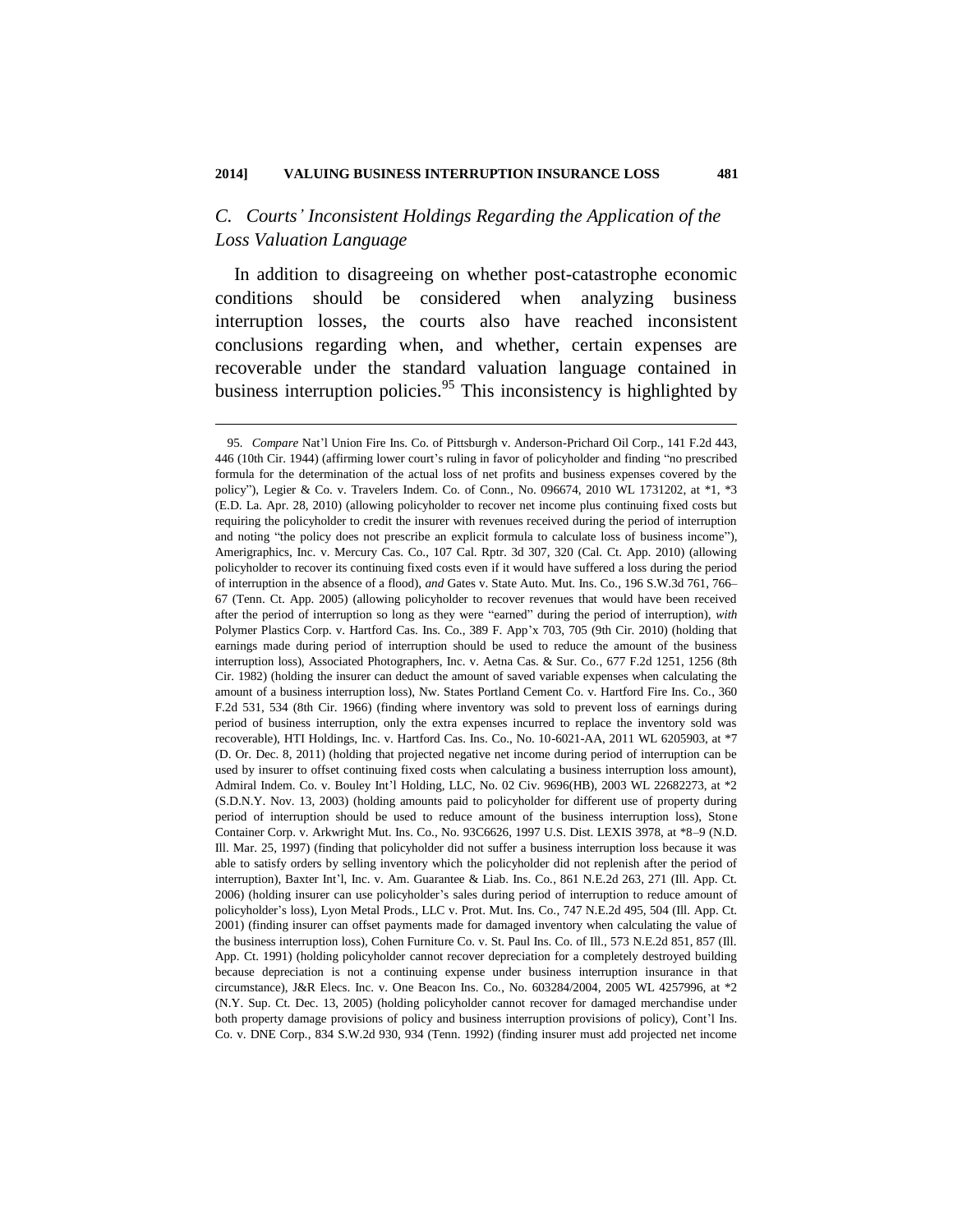the courts' treatment of the issue of whether a policyholder can recover its continuing fixed expenses such as rent and payroll in situations where the policyholder likely would have lost money during the period of interruption, even if its operations had not been interrupted.<sup>96</sup>

Consider again the insuring agreement provisions commonly found in standard business interruption policies:

[The insurer] will pay an insured during its period of suspended business operation the "(i) Net Income (Net Profit or Loss before income taxes) that would have been earned or incurred if no physical loss or damage had occurred . . . ; and (ii) Continuing normal operating expenses incurred, including payroll[.]"<sup>97</sup>

Thus, a question that arises is whether a policyholder can recover its continuing operating expenses during the period of interruption if it was actually losing money prior to the business interruption and was projected to continue losing money during the period of interruption even if the interruption had not occurred. In other words, does one add together the projected "net income" and "continuing operating expenses" in determining the recoverable loss or are the "continuing operating expenses" recoverable regardless of whether the "net income" figure is positive or negative?

and continuing expenses together when calculating a business interruption claim even if the net income number is negative), *and* Keetch v. Mut. of Enumclaw Ins. Co*.*, 831 P.2d 784, 786 (Wash. Ct. App. 1992) (holding decrease in business activity due to a partial interruption of business, as opposed to a complete interruption of business, is not a reimbursable business interruption loss).

<sup>96</sup>*. Compare Amerigraphics*, 107 Cal. Rptr. 3d at 318 (allowing insured to recover its continuing fixed costs), *with DNE*, 834 S.W.2d at 934 (denying insured recovery of business income).

<sup>97</sup>*. Amerigraphics*, 107 Cal. Rptr. 3d at 312. *See also* Catlin Syndicate Ltd. v. Imperial Palace of Miss., Inc., 600 F.3d 511, 514 (5th Cir. 2010); *Finger Furniture*, 404 F.3d at 314; Prudential LMI Commercial Ins. Co. v. Colleton Enters., Inc., No. 91-1757, 1992 WL 252507, at \*1 (4th Cir. Oct. 5, 1992); *Berk-Cohen*, 2009 WL 2777163, at \*4; Consol. Cos. v. Lexington Ins., No. 06-4700, 2009 U.S. Dist. LEXIS 8542, at \*16–17 (E.D. La. Jan. 23, 2009); B.F. Carvin Constr. Co. v. CNA Ins. Co., No. 06-4700, 2008 WL 5784516, at \*1 (E.D. La. July 14, 2008); Levitz Furniture Corp. v. Hous. Cas. Co., No. 96-1790, 1997 WL 218256, at \*3 (E.D. La. Apr. 28, 1997); Am. Auto. Ins. Co. v. Fisherman's Paradise Boats, Inc., No. 93-2349CIVGRAHAM, 1994 WL 1720238, at \*3 (S.D. Fla. Oct. 3, 1994).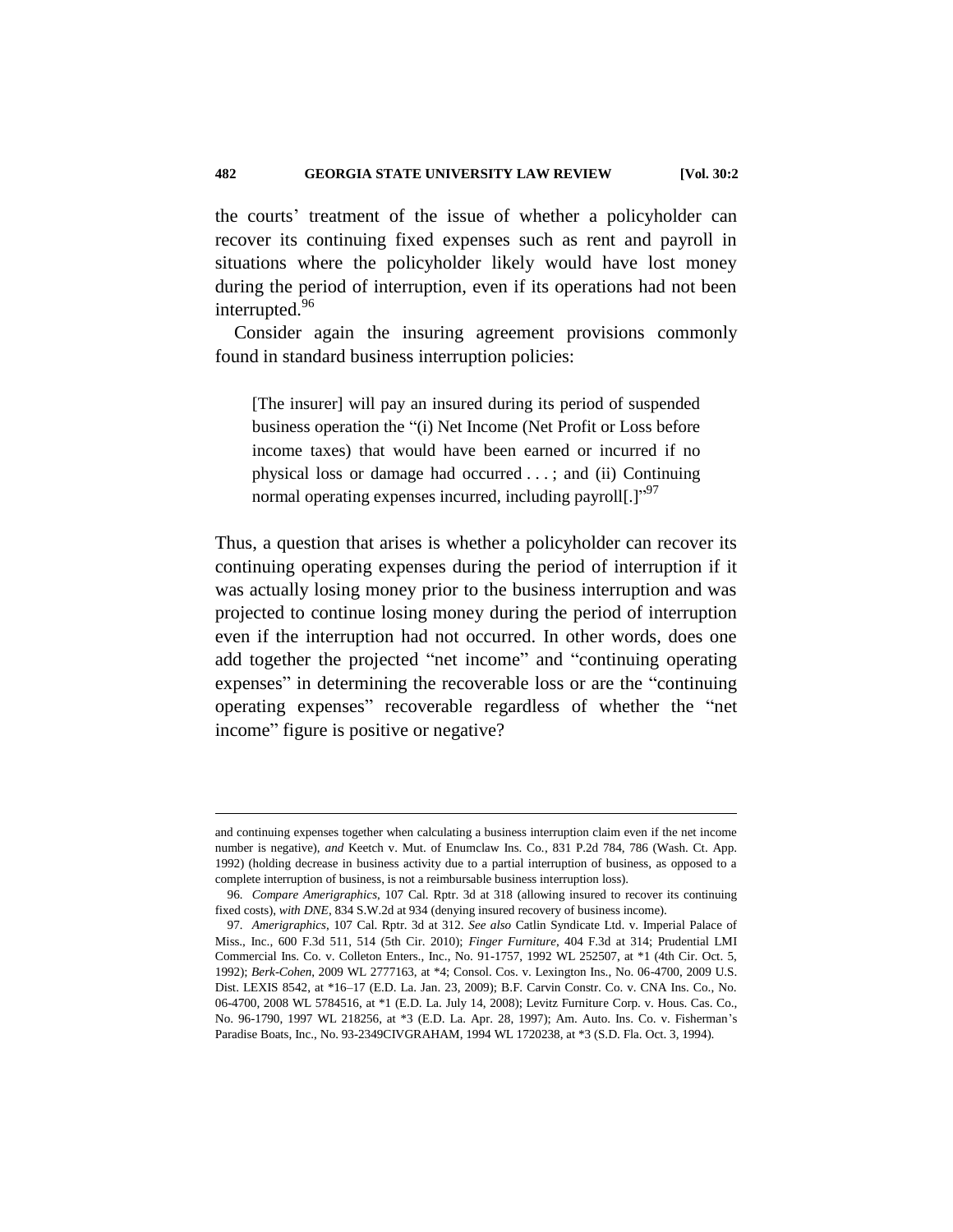Two decisions, *Amerigraphics, Inc. v. Mercury Casualty Co.*<sup>98</sup> and *Continental Insurance Co. v. DNE Corp.*, <sup>99</sup> illustrate the courts' inconsistent interpretations of this policy language. In *Amerigraphics*, the policyholder was a printing and graphics company.<sup>100</sup> Following the 9/11 terrorist attack, business was poor.<sup>101</sup> Post-9/11, while business was poor, the company's premises were flooded.<sup>102</sup> The insurer refused to pay the policyholder anything for its business interruption claim under the theory that the policyholder was losing money at the time of the business interruption and would have continued to lose money even if its operations had not been interrupted.<sup>103</sup> The policyholder contended it nonetheless was entitled to recover its continuing fixed costs without an offset for the projected negative net income.<sup>104</sup>

The trial court agreed with the policyholder and the intermediate appellate court affirmed, stating:

[U]nder the plain language of the policy, the business-income provision should be interpreted to mean that [the insurer] will pay an insured for any lost income *and* will pay an insured its continuing normal business expenses during the period of business suspension. To the extent there is no lost income (i.e., there is only a net loss), the amount paid under subpart (i) would be zero, but the insured would still be paid under subpart (ii) for its operating expenses . . . . [T]he policy does not use the words "plus," "offset," "subtract," "minus," or the like. It uses the word "and." The plain meaning of "and" is consistent with [the policyholder's] and the trial court's interpretation.<sup>105</sup>

<sup>98</sup>*. Amerigraphics*, 107 Cal. Rptr. at 307.

<sup>99</sup>*. DNE*, 834 S.W.2d at 930.

<sup>100</sup>*. Amerigraphics*, 107 Cal. Rptr*.* at 312.

<sup>101</sup>*. Id.*

<sup>102</sup>*. Id.*

<sup>103</sup>*. Id.* at 315.

<sup>104</sup>*. Id.* at 316.

<sup>105</sup>*. Id.* at 318–19.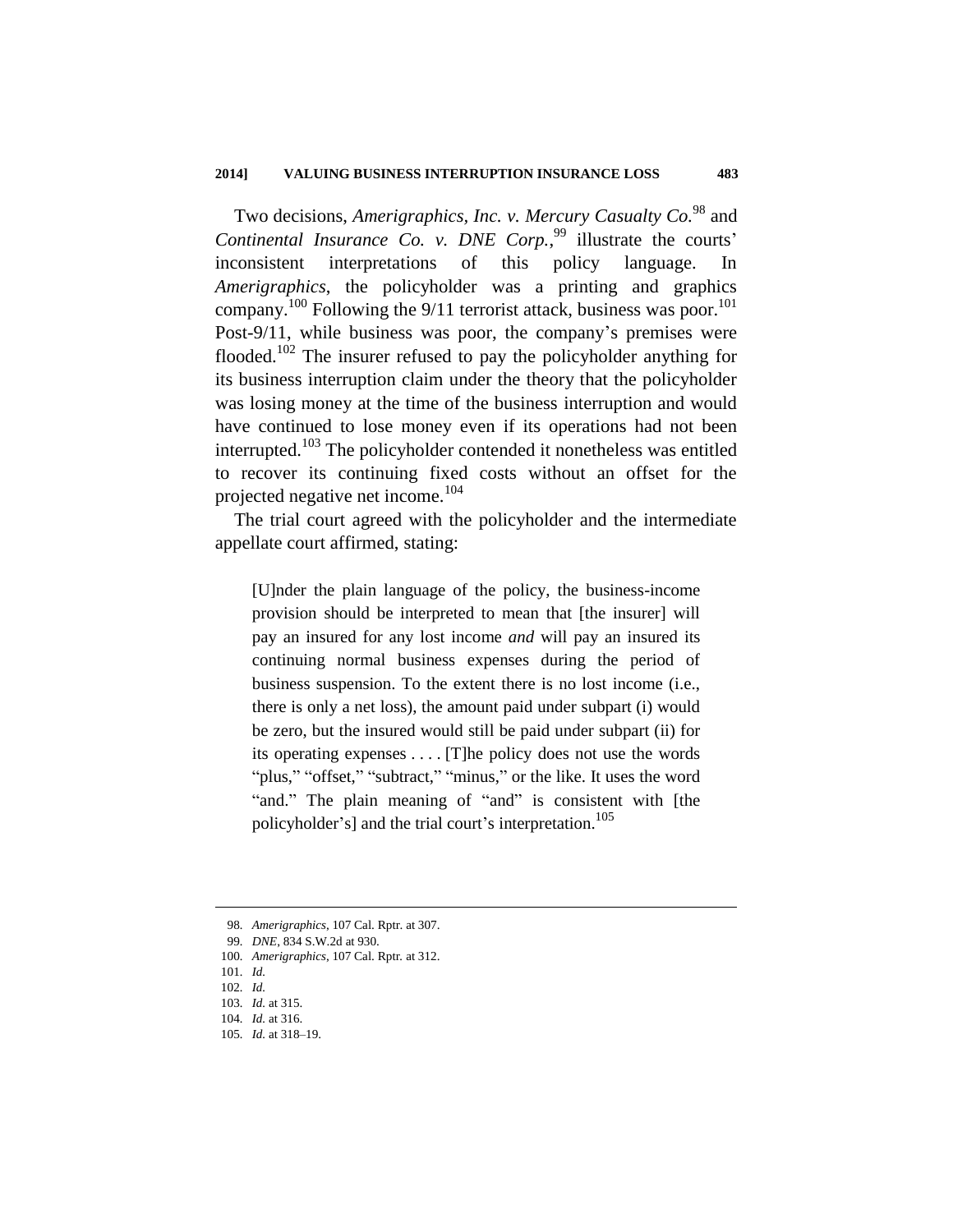Thus, the policyholder was allowed to recover its continuing fixed expenses even though it would have incurred a loss if its business operations had not been interrupted.

The Supreme Court of Tennessee reached the opposite conclusion in *DNE*.<sup>106</sup> In *DNE*, the policyholder made transmission and gear products for the automotive industry.<sup>107</sup> It had been operating at a loss for some time prior to when its operations were interrupted due to a tornado.<sup>108</sup> As was the case in *Amerigraphics*, the policyholder contended recovery of its continuing fixed expenses should not be offset by its projected net income loss.<sup>109</sup> The insurer contended the policyholder should recover nothing because the policyholder's projected net income loss exceeded the continuing fixed expenses.<sup>110</sup>

The trial court ruled in favor of the insurer.<sup>111</sup> The Supreme Court of Tennessee affirmed, stating:

The purpose of business interruption insurance is to protect the insured against losses that occur when its operations are unexpectedly interrupted, and to place it in the position it would have occupied if the interruption had not occurred .... [T]he interpretation advocated by [the policyholder] (*i.e.*, ignoring "net income" whenever there is a net loss) would put the insured, in all cases when there is a net loss, in a better economic position from having had its business interrupted than it would have occupied had there been no interruption of its business operations . . . . We therefore conclude that the amount of "business income" under the insurance policy provision involved in this case should be determined by adding the amount of "net income" and the amount of "continuing normal operating expenses." Under this approach, if "net income" is a positive number (which will occur whenever there are net profits), the

<sup>106.</sup> Cont'l Ins. Co. v. DNE Corp*.*, 834 S.W.2d 930 (Tenn. 1992).

<sup>107</sup>*. Id.* at 931.

<sup>108</sup>*. Id.*

<sup>109</sup>*. Id.* at 932.

<sup>110</sup>*. Id.*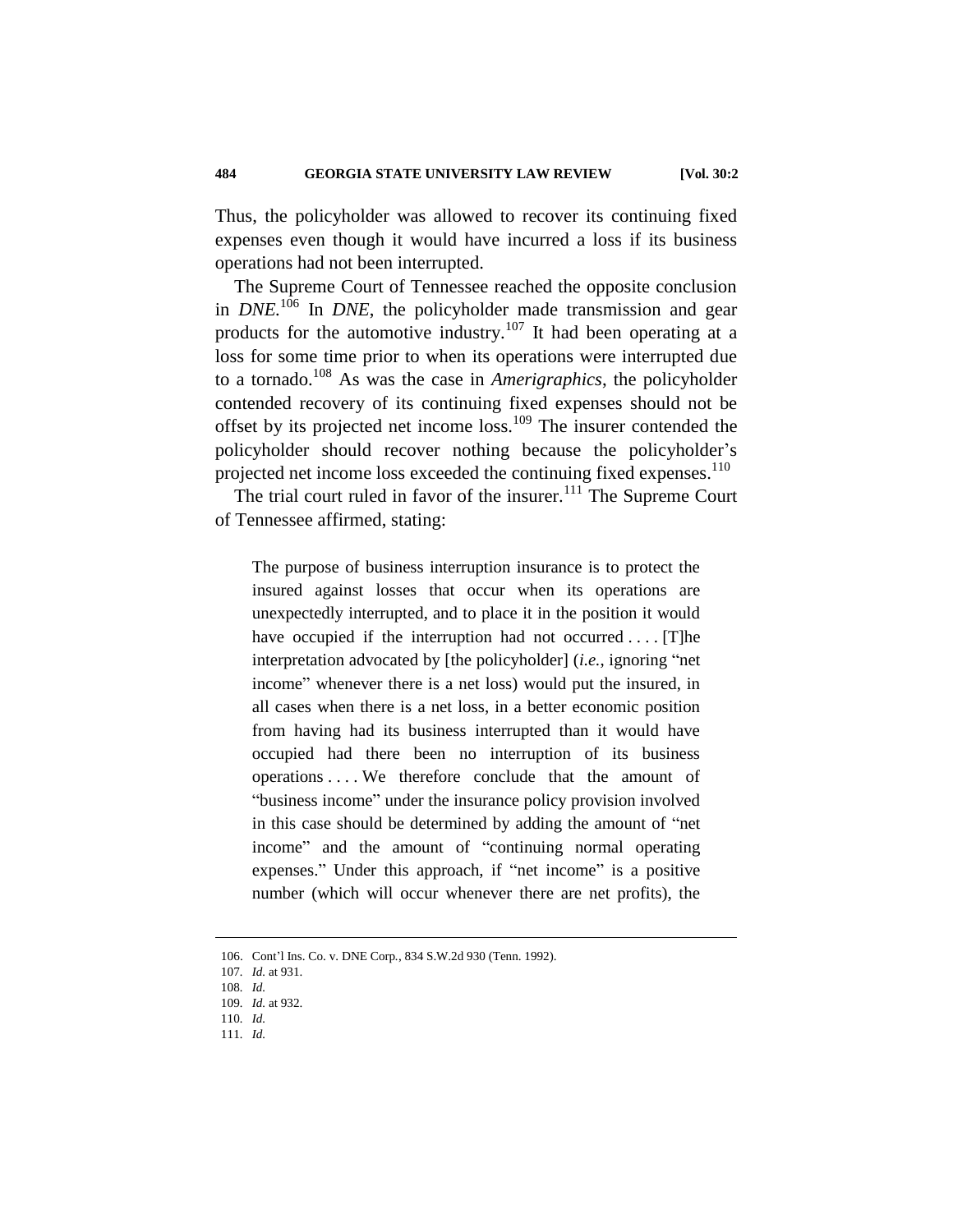amount of "business income" will be the sum of two positive numbers, and the insured will be entitled to recover that amount. If, however, "net income" is a negative number (which will occur whenever there is a net loss), the amount of "business income" will be the amount of "continuing normal operating expenses" reduced by the amount of the net loss.<sup>112</sup>

Thus, the court would not allow the policyholder to recover continuing fixed expenses if they exceeded the amount of the projected net income loss.

The court's decision in *DNE* raises the specter that, in a jurisdiction such as Tennessee, an insurer may be engaging in a form of fraud by selling business interruption insurance to a policyholder whose business is operating at a loss.<sup>113</sup> If the policy does not cover the continuing operating expenses of a business that is losing money when its operations are interrupted by a covered loss, then what value does the policyholder receive in exchange for the premium it pays for business interruption coverage?

Aside from raising that intriguing question, the answer to which is beyond the scope of this Article, the *DNE* and *Amerigraphics*  decisions highlight that the courts have reached inconsistent, and in some instances, polar opposite conclusions when attempting to interpret and apply the existing valuation language contained in business interruption policies.

<sup>112</sup>*. DNE*, 834 S.W.2d at 934 (citations omitted).

<sup>113.</sup> Life Ins. Co. of Ga. v. Johnson, 701 So. 2d 524, 526 (Ala. 1997) (affirming damages awarded to plaintiff by jury holding that insurer engaged in intentional and reckless fraud by selling a worthless Medicare supplement insurance policy); Glazewski v. Coronet Ins. Co., 483 N.E.2d 1263, 1266 (Ill. 1985) ("We are of the opinion that the issuance of coverage by an insurance company in return for a premium is a tacit representation to the consumer that the coverage has value. Assuming for purposes of a motion to dismiss that plaintiffs' allegations that the coverage has no value are true, we find that the insurance company defendants have made a false representation as to the value of the coverage by issuing it without disclosing that it had no value.").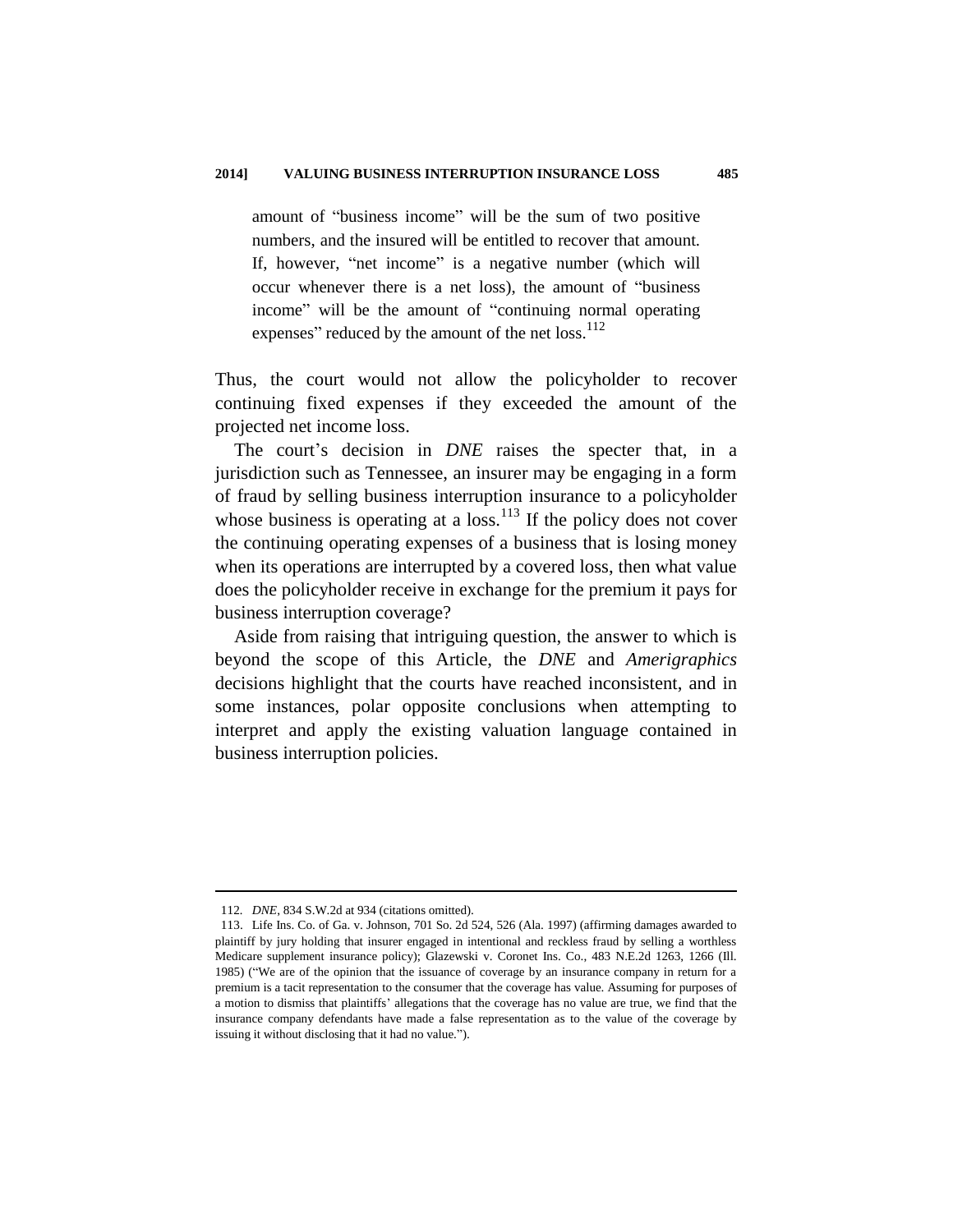## *D. Courts' Confusion Regarding the Evidentiary Standard Under Which Business Interruption Losses Must be Proven*

Although the courts do not agree on how the existing standard valuation language should be interpreted or applied to business interruption losses, there is one consistency in the case law—the courts consistently are confused regarding the evidentiary standard to apply to business interruption claims.<sup>114</sup> This is not surprising because a business interruption loss valuation is an inherently speculative exercise under the existing policy language. Thus, what should the burden of proof be regarding a speculative damages claim?

Consider again the applicable language found in many business interruption policies today:

In determining the amount of gross earnings covered hereunder for the purposes of ascertaining the amount of loss sustained, due consideration shall be given to the experience of the *business before the date of the damage or destruction and to the probable experience thereafter had no loss occurred.*<sup>115</sup>

Under this language, the policyholder is asked to prove what the "probable" experience would have been if the loss had not occurred.<sup>116</sup> In short, the policyholder must prove what its hypothetical earnings and expenses would have been.

<sup>114.</sup> Polytech, Inc. v. Affiliated FM Ins. Co*.,* 21 F.3d 271, 276 (8th Cir. 1994) (finding business interruption losses must be proven "with reasonable certainty" and "without resorting to speculation"); E. Associated Coal Corp. v. Aetna Cas. & Sur. Co*.*, 632 F.2d 1068, 1074 (3d Cir. 1980) (holding policyholder has burden of providing non-speculative evidence regarding amount of its loss); Dictiomatic, Inc. v. U.S. Fid. & Guar. Co., 958 F. Supp. 594, 603 (S.D. Fla. 1997) (holding policyholder that introduced "contradictory projections" regarding its alleged business interruption loss failed to meet its burden of proof); Howard Stores Corp. v. Foremost Ins. Co., 441 N.Y.S.2d 674, 676 (N.Y. Sup. Ct. 1981) (finding policyholder failed to meet its burden of proving its loss was due to business interruption rather than other causes).

<sup>115.</sup> Finger Furniture Co. v. Commonwealth Ins. Co., 404 F.3d 312, 314 (5th Cir. 2005) (emphasis added). *See also* cases cited *supra* notes 44, 67.

<sup>116</sup>*. Finger Furniture*, 404 F.3d at 314.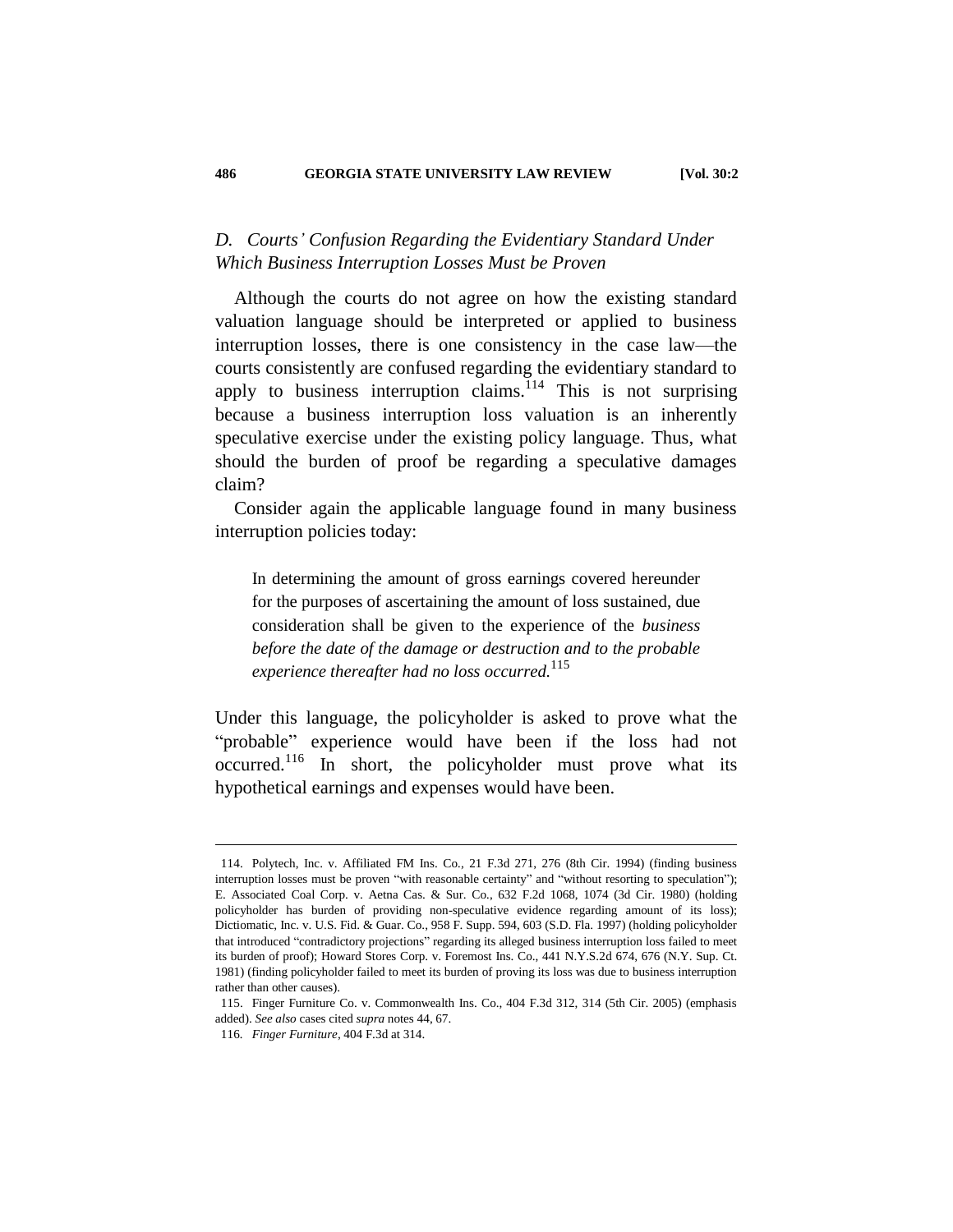Some commentators have described the inherently speculative nature of business interruption loss valuations as follows:

Calculating lost income is considerably more conceptual and theoretical than evaluating and determining replacement or repair of damaged property. Business interruption evaluation often involves theoretical calculations that require significant and difficult projections such as a projection of the period of interruption and of the business that would have been conducted during the period of interruption. Adjustment of a business interruption loss therefore often requires the parties to apply the terms of the policy against an estimate of what the business would have earned had the loss not occurred. The exercise is challenging because it requires "proof" of something which never occurred but what should have occurred but for an interrupting event.<sup>117</sup>

. . . .

1

As John F. Kennedy said, "I dream of things that never were," [thus, we] similarly acknowledge that calculating lost income is, by definition, speculative.  $^{118}$ 

Not surprisingly, the fact that business interruption loss valuations are inherently speculative under the existing policy language has caused the courts some consternation when trying to apply traditional evidentiary standards of proof to such claims.<sup>119</sup> On the one hand, it is hornbook law that damages should be proven to a "reasonable degree of certainty."<sup>120</sup> Yet, how does one prove to a reasonable

<sup>117.</sup> Lawrence T. Bowman & Kendall K. Hayden, *A Practical Guide to Evaluating Contingent Business Interruption Losses*, *in* NEW APPLEMAN ON INSURANCE, 49, 50 (2008) (footnotes omitted).

<sup>118</sup>*. Id.* at 66 (citing Jess B. Millikan, *Practice Tips: Time Element Losses During Catastrophes*, 31 BRIEF 52 (2002)).

<sup>119</sup>*. See, e.g.*, Polytech, Inc. v. Affiliated FM Ins. Co*.*, 21 F.3d 271 (8th Cir. 1994); E. Associated Coal Corp. v. Aetna Cas. & Sur. Co*.*, 632 F.2d 1068 (3d Cir. 1980).

<sup>120.</sup> Harbor House Condo. Ass'n v. Mass. Bay Ins. Co*.*, 915 F.2d 316, 318 (7th Cir. 1990); ATACS Corp. v. Trans World Commc'ns, 155 F.3d 659, 669 (3d Cir. 1998) ("[A]n injured party need only prove damages with reasonable certainty."). *See also* LEE R. RUSS & THOMAS F. SEGALLA, COUCH ON INSURANCE § 175:64 (3d ed. 2005) ("But there can be no recovery where the loss cannot be determined within reasonable certainty.").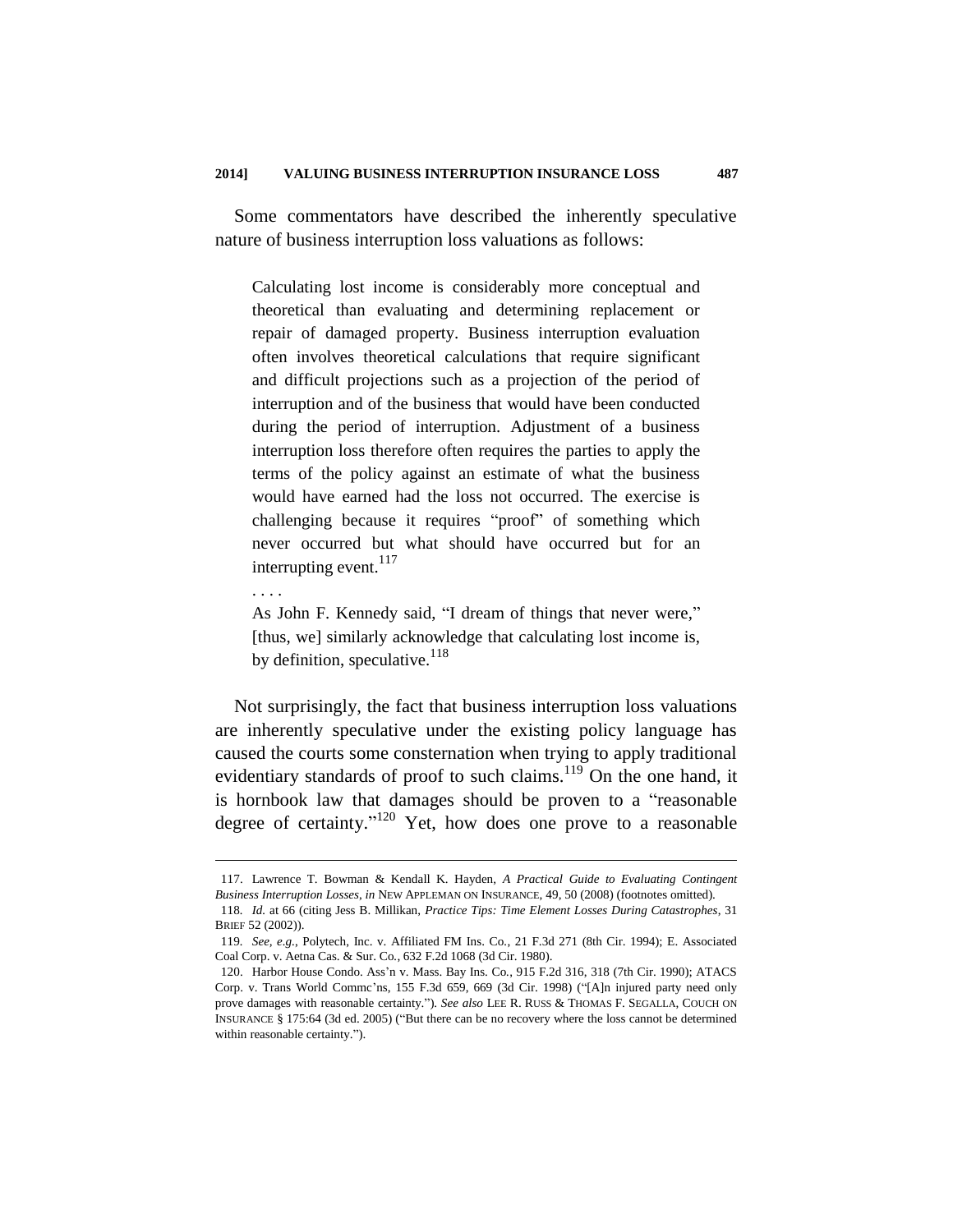degree of certainty something that is an inherently speculative valuation regarding the earnings and expenses a policyholder would have had in the hypothetical world in which the loss did not occur? Several courts' decisions seem to suggest that, at least based upon the facts presented in the cases at issue, policyholders may not be able to do so.<sup>121</sup>

The Third Circuit's opinion in *Eastern Associated Coal Corp. v. Aetna Casualty & Surety Co.*<sup>122</sup> is illustrative of this point. In *Eastern*, the policyholder was a coal mine operator.<sup>123</sup> The policyholder produced different classifications of coal such as low sulphur and high sulphur coal that are used in different manufacturing processes.  $124$  The price for the coal depended upon its sulphur content, which was impacted by a treatment done to the coal known as "washing."<sup>125</sup> A fire caused the interruption of coal production for a year.<sup>126</sup> When valuing the policyholder's business interruption loss, the parties disputed what percent of the lost coal sales would have been high sulphur versus low sulphur  $\text{coal.}^{127}$ 

At trial, the jury found in favor of the policyholder.<sup>128</sup> The trial court nonetheless entered a judgment notwithstanding the verdict in favor of the insurer because it thought the evidence supporting the policyholder's claim was too "speculative."<sup>129</sup> The Third Circuit agreed.<sup>130</sup> In explaining its holding, the Third Circuit stated:

[W]e hold that the evidence of the sulphur content of coal in the mine alone was insufficient for the jury to determine the sulphur content at the time of delivery. Without evidence of the effectiveness of the washing process, the jury could only speculate concerning the sulphur content at the time of delivery.

<sup>121</sup>*. See, e.g.*, *Polytech*, 21 F.3d 271; *E. Associated Coal Corp.*, 632 F.2d 1068.

<sup>122</sup>*. E. Associated Coal Corp.*, 632 F.2d 1068.

<sup>123</sup>*. Id.* at 1070.

<sup>124</sup>*. Id.*

<sup>125</sup>*. Id.* at 1073.

<sup>126</sup>*. Id.* at 1071.

<sup>127</sup>*. Id.* at 1071–72.

<sup>128</sup>*. E. Associated Coal Corp.*, 632 F.2d at 1072.

<sup>129</sup>*. Id.*

<sup>130</sup>*. Id.* at 1074.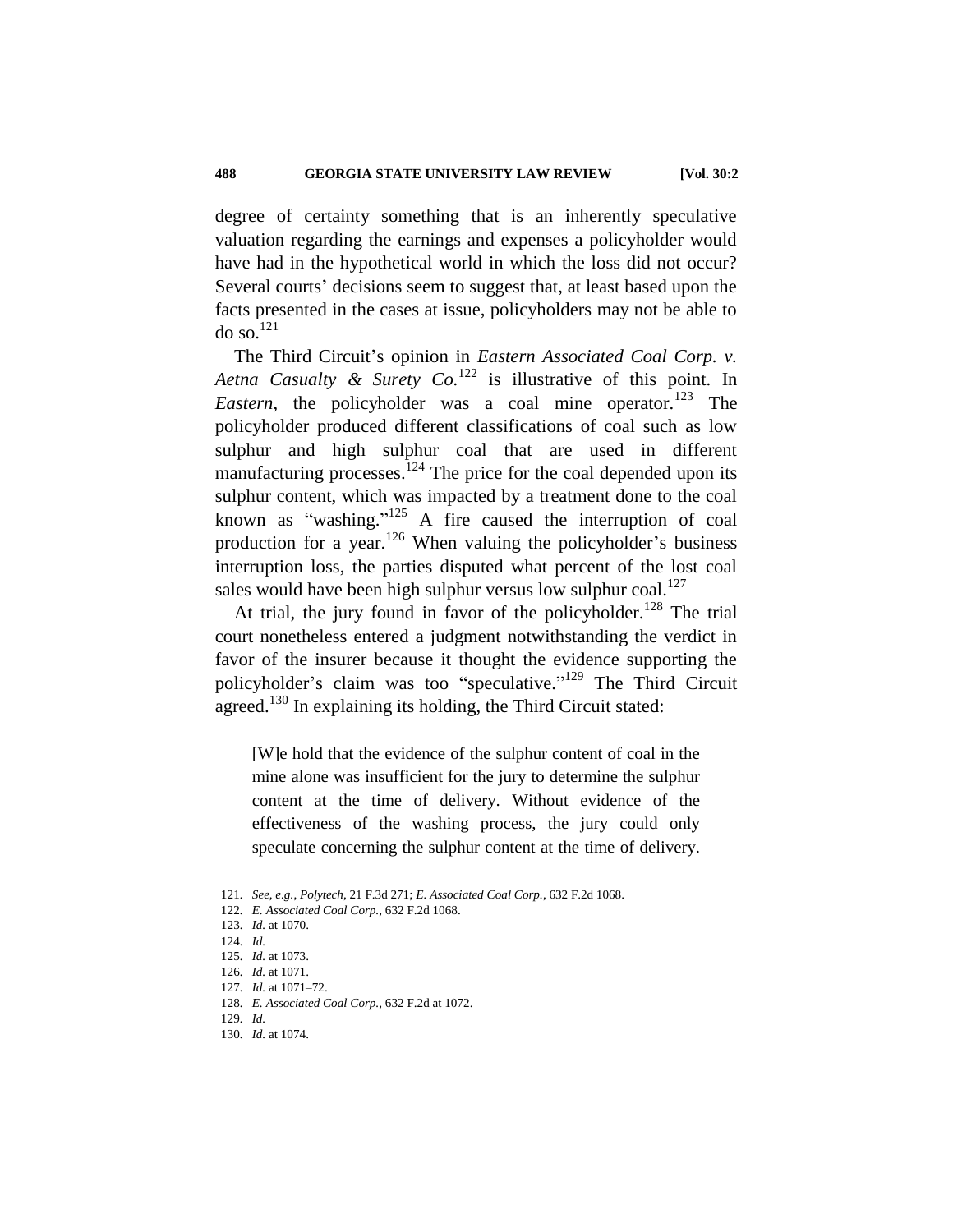There is no evidence from which the jury could infer the effectiveness of washing. It was [the policyholder's] burden to provide evidence from which its claim can be established.<sup>131</sup>

In short, the court required the policyholder to prove to a reasonable certainty what apparently could not be proven—what the sulfur content in the coal that would have been mined, treated, and sold would have been if the fire had not occurred.<sup>132</sup>

Similarly, in *Polytech, Inc. v. Affiliated FM Insurance Co.*, <sup>133</sup> an explosion and fire caused an interruption in the policyholder's plexiglass manufacturing business.<sup>134</sup> The parties disputed the amount of, and approach to proving, the business interruption  $loss$ <sup>135</sup> On the morning the trial was scheduled to commence, the trial court entered summary judgment in favor of the policyholder.<sup>136</sup>

On appeal, the Eighth Circuit reversed and remanded the case for trial because it found there was "conflicting evidence as to the existence of future earnings<sup> $137$ </sup> Notably, in remanding the case, the court announced the following evidentiary standard for the policyholder to satisfy: "'[T]o obtain a damage award for lost profits at trial, [the policyholder] must produce evidence that provides an adequate basis for estimating lost profits with reasonable certainty. Proof of actual facts which present a basis for a rational estimate of damages without resorting to speculation is required. $1^{138}$  In short, the policyholder was instructed on remand to prove, without speculative evidence, what would have happened had its business not been interrupted.<sup>139</sup>

Cases such as the *Eastern* and *Polytech* decisions raise the following question: can a policyholder prove, to a "reasonable

<sup>131</sup>*. Id.*

<sup>132</sup>*. Id.*

<sup>133.</sup> Polytech, Inc. v. Affiliated FM Ins. Co., 21 F.3d 271, 272 (8th Cir. 1994).

<sup>134</sup>*. Id.*

<sup>135</sup>*. Id.*

<sup>136</sup>*. Id.* at 272–73.

<sup>137</sup>*. Id.* at 277.

<sup>138</sup>*. Id.* at 276 (quoting Manor Square, Inc. v. Heartthrob of Kan. City, Inc*.*, 854 S.W.2d 38, 44 (Mo. Ct. App. 1993)).

<sup>139</sup>*. Polytech*, 21 F.3d at 276.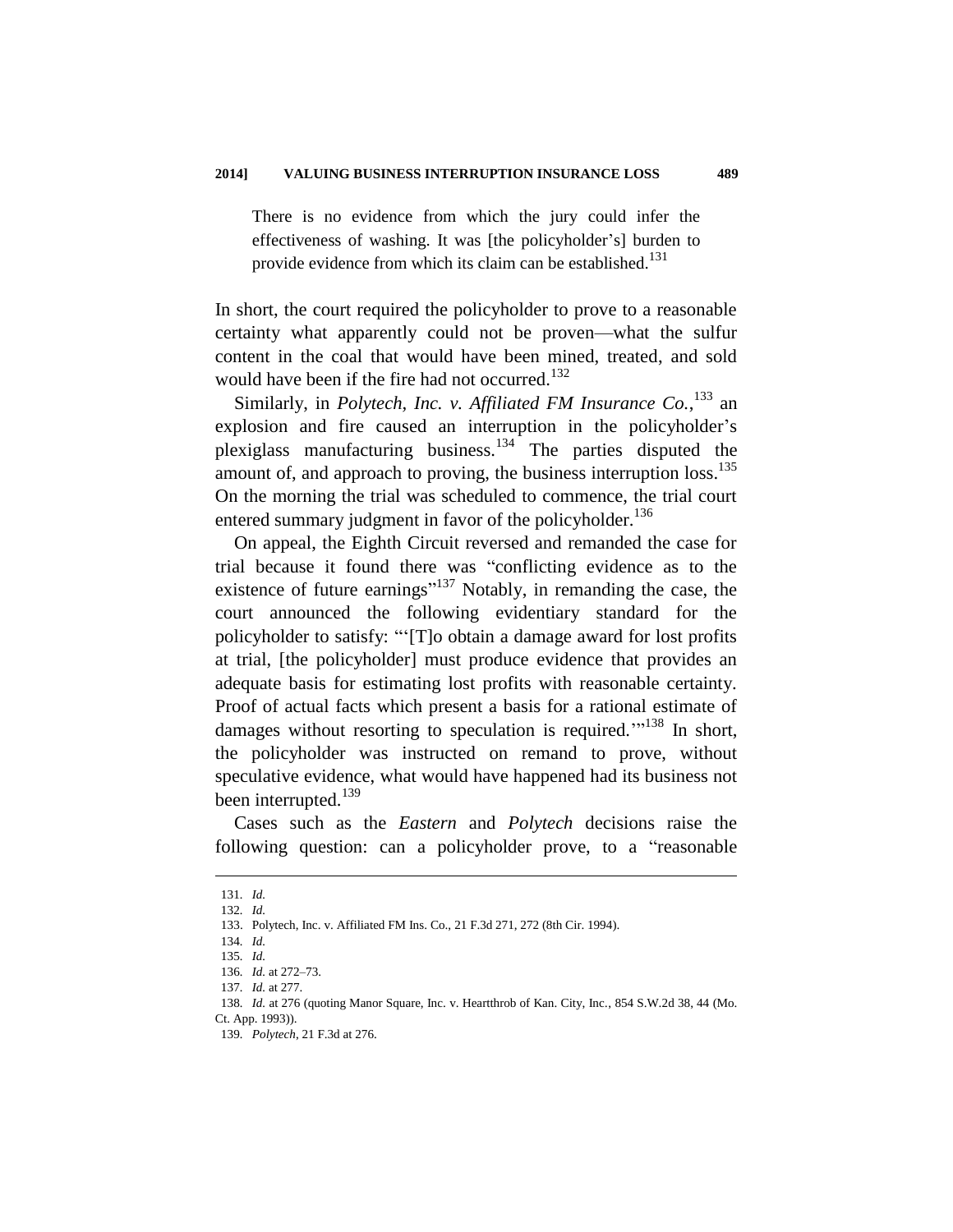certainty," the reality of a fictional situation? Of course they cannot. Nor, as is discussed below in Part IV.A.1., should they be expected or required to do so.

## III. PRINCIPLES OF INSURANCE POLICY INTERPRETATION RELEVANT TO VALUING BUSINESS INTERRUPTION LOSSES

When courts are asked to interpret and apply policy language such as the loss valuation language quoted above, three well-established rules of policy interpretation are particularly relevant to the analysis: (1) *contra proferentem*, (2) the "reasonable expectations" doctrine, and (3) construction of the policy as a whole.<sup>140</sup>

#### *A. The Doctrine of Contra Proferentem*

It is hornbook insurance law that because insurers are the drafters of policy language such as the loss valuation provisions contained in business interruption insurance policies,<sup>141</sup> the doctrine of *contra proferentem* applies, which means any ambiguities in the policy language should be construed against the insurers and in favor of coverage.<sup>142</sup> The test under many states' laws for determining

<sup>140</sup>*. See* discussion *infra* Part III.A–C.

<sup>141</sup>*. See supra* note 9.

<sup>142.</sup> Christopher C. French, *The "Ensuing Loss" Clause in Insurance Policies: The Forgotten and Misunderstood Antidote to Anti-Concurrent Causation Exclusions*, 13 NEV. L.J. 215, 223–24 (2012). *See also* Crane v. State Farm Fire & Cas. Co.*,* 485 P.2d 1129, 1130 (Cal. 1971) ("Any ambiguity or uncertainty in an insurance policy is to be resolved against the insurer."); Phillips Home Builders, Inc. v. Travelers Ins. Co*.,* 700 A.2d 127, 129 (Del. 1997) ("If there is an ambiguity, however, the contract language is 'construed most strongly against the insurance company that drafted it.'"); Crawford v. Prudential Ins. Co. of Am., 783 P.2d 900, 904 (Kan. 1989) ("Since an insurer prepares its own contracts, it has a duty to make the meaning clear, and if it fails to do so, the insurer, and not the insured, must suffer."); RPM Pizza, Inc. v. Auto. Cas. Ins. Co*.,* 601 So.2d 1366, 1369 (La. 1992) ("[A]ny ambiguity must be construed against the insurance company and in favor of the reasonable construction that affords coverage."); Am. Bumper and Mfg. Co. v. Hartford Fire Ins. Co*.,* 550 N.W.2d 475, 480 (Mich. 1996) ("[I]n construing insurance contracts, any ambiguities are strictly construed against the insurer to maximize coverage."); Ohio Cas. Ins. Co. v. Flanagin*,* 210 A.2d 221, 226 (N.J. 1965) ("If the controlling language will support two meanings, one favorable to the insurer, and the other favorable to the insured, the interpretation sustaining coverage must be applied.") (quoting Mazzilli v. Accident & Cas. Ins. Co, of Winterthur, Switz., 170 A.2d 800, 803–04 (N.J. 1961)); Gomolka v. State Auto Mut. Ins. Co*.,* 436 N.E.2d 1347, 1348-49 (Ohio 1982) ("Policies of insurance, which are in language selected by the insurer and which are reasonably open to different interpretations, will be construed most favorably for the insured.") (quoting Home Indem. Co. v. Village of Plymouth, 64 N.E.2d 248, 250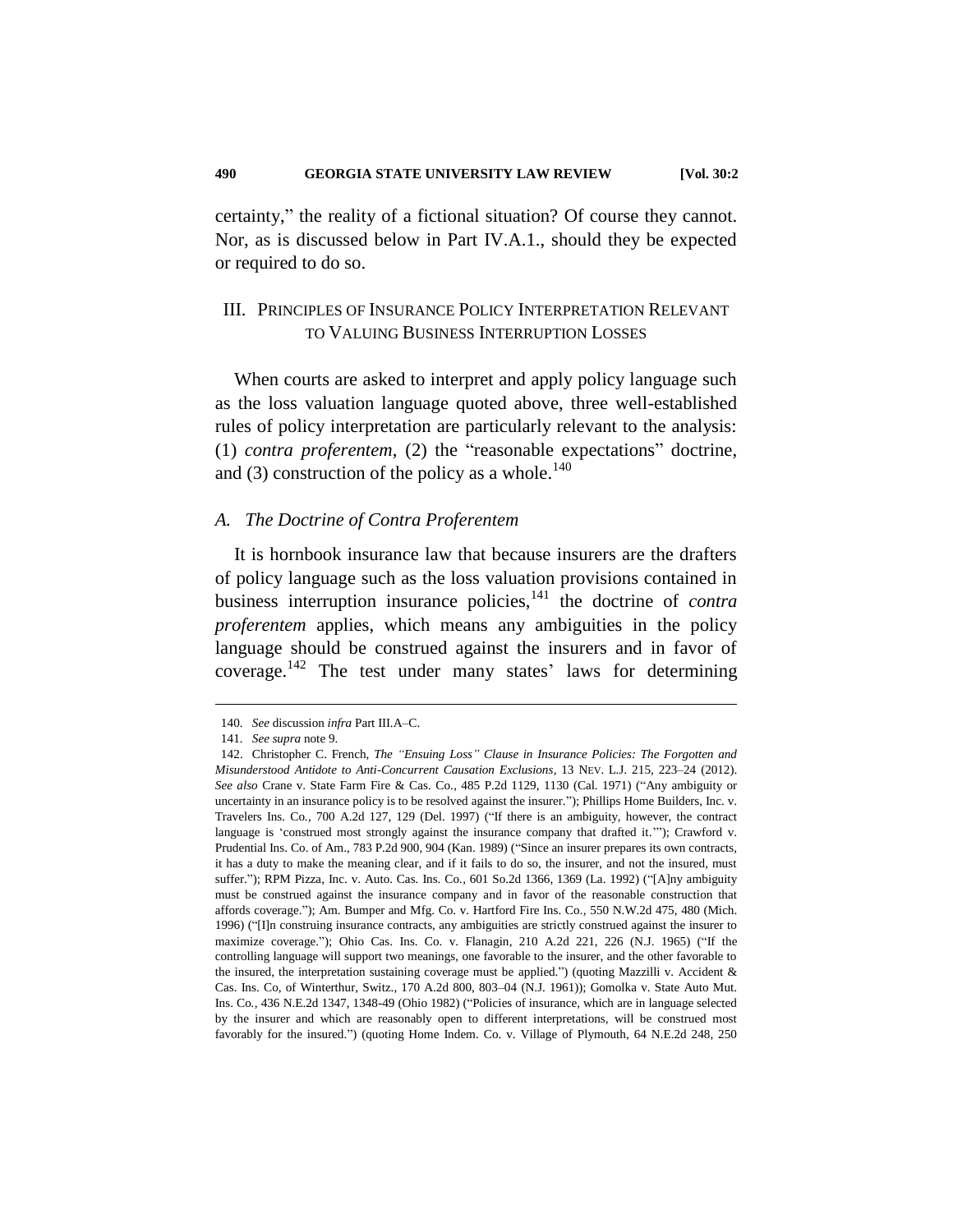whether policy language is ambiguous is whether the provisions at issue are reasonably or fairly susceptible to different interpretations or meanings.<sup>143</sup> If the policyholder and insurer both offer reasonable interpretations of the policy language, then the policy language is ambiguous and should be construed in favor of coverage.<sup>144</sup> Where the controversy involves a phrase that the insurers have failed to define and has generated many lawsuits with varying results, common sense dictates that the policy language must be ambiguous. $145$ 

144*. Bonner*, 841 S.W.2d at 506.

1

145*. New Castle Cnty. Del*.*,* 243 F.3d at 756 (finding ambiguity where the contested phrase was not defined and had been interpreted differently by various courts); Sec. Ins. Co. v. Investors Diversified Ltd., 407 So. 2d 314, 316 (Fla. Dist. Ct. App. 1981) ("The insurance company contends that the language is not ambiguous, but we cannot agree and offer as proof of *that* pudding the fact that the Supreme Court of California and the Fifth Circuit in New Orleans have arrived at opposite conclusions from a study of essentially the same language."); Crawford v. Prudential Ins. Co. of Am.*,* 783 P.2d 900, 908 (Kan. 1989) ("[R]eported cases are in conflict, the trial judge and the Court of Appeals reached

<sup>(</sup>Ohio 1945)); ELIZABETH K. AINSLIE ET AL., BUSINESS INSURANCE LAW AND PRACTICE GUIDE § 2.02(1) (2013); BARRY R. OSTRAGER & THOMAS R. NEWMAN, HANDBOOK ON INSURANCE COVERAGE DISPUTES § 1.03(c), at 28–30 (9th ed. 1998); 2 ERIC M. HOLMES & MARK S. RHODES, APPLEMAN ON INSURANCE § 6.1, at 132–33 (2d ed. 1996); 2 ROWLAND H. LONG, THE LAW OF LIABILITY INSURANCE § 16.06 (Supp. 1988); RUSS & SEGALLA, *supra* note 120, § 22:14; JEFFREY W. STEMPEL INTERPRETATION OF INSURANCE CONTRACTS: LAW AND STRATEGY FOR INSURERS AND POLICYHOLDERS § 5.1, at 173 (1994); David B. Goodwin, *Disputing Insurance Coverage Disputes*, 43 STAN. L. REV. 779, 795–96 (1991) (reviewing BARRY R. OSTRAGER & THOMAS R. NEWMAN, HANDBOOK ON INSURANCE COVERAGE DISPUTES (3d ed. 1990)).

<sup>143.</sup> HOLMES & RHODES, *supra* note 142, § 6.1, at 169 (insurer has burden of establishing that insurer's interpretation is the only fair interpretation of contract); LONG, *supra* note 142, § 16.06, at 16– 32*. See also* New Castle Cnty. Del. v. Nat'l Union Fire Ins. Co. of Pittsburgh, 243 F.3d 744, 750 (3d Cir. 2001) ("'The settled test for ambiguity is whether the provisions in controversy are reasonably or fairly susceptible of different interpretations or may have two or more different meanings.'") (quoting New Castle Cnty. Del. v. Nat'l Union Fire Ins. Co. of Pittsburgh, 174 F.3d 338, 344 (3d Cir. 1999)); Shepard v. Calfarm Life Ins. Co*.,* 7 Cal. Rptr. 2d 428, 432–33 (Cal. Ct. App. 1992) (finding a policy provision is ambiguous when more than one construction exists and the burden of proving one reasonable construction falls to the insurer); High Country Assocs. v. N.H. Ins. Co*.,* 648 A.2d 474, 476 (N.H. 1994) ("If the language of the policy reasonably may be interpreted more than one way and one interpretation favors coverage, an ambiguity exists in the policy that will be construed in favor of the insured and against the insurer."); Salem Grp. v. Oliver, 607 A.2d 138, 139 (N.J. 1992) ("When a policy fairly supports an interpretation favorable to both the insured and the insurer, the policy should be interpreted in favor of the insured."); Harris, Jolliff & Michel, Inc. v. Motorists Mut. Ins. Co*.,* 255 N.E.2d 302, 307 (Ohio Ct. App. 1970) (finding that where insurer and insured each present reasonable interpretations of exclusion, exclusion is ambiguous and must be interpreted in favor of the insured); Bartlett v. Amica Mut. Ins. Co*.,* 593 A.2d 45, 47 (R.I. 1991) (noting ambiguity if clause has more than one reasonable meaning); Bonner v. United Servs. Auto. Ass'n, 841 S.W.2d 504, 506 (Tex. Ct. App. 1992) ("The court must adopt the construction of an exclusionary clause urged by the insured as long as the construction is not unreasonable, even if the construction urged by the insurer appears to be more reasonable or a more accurate reflection of the parties' intent.").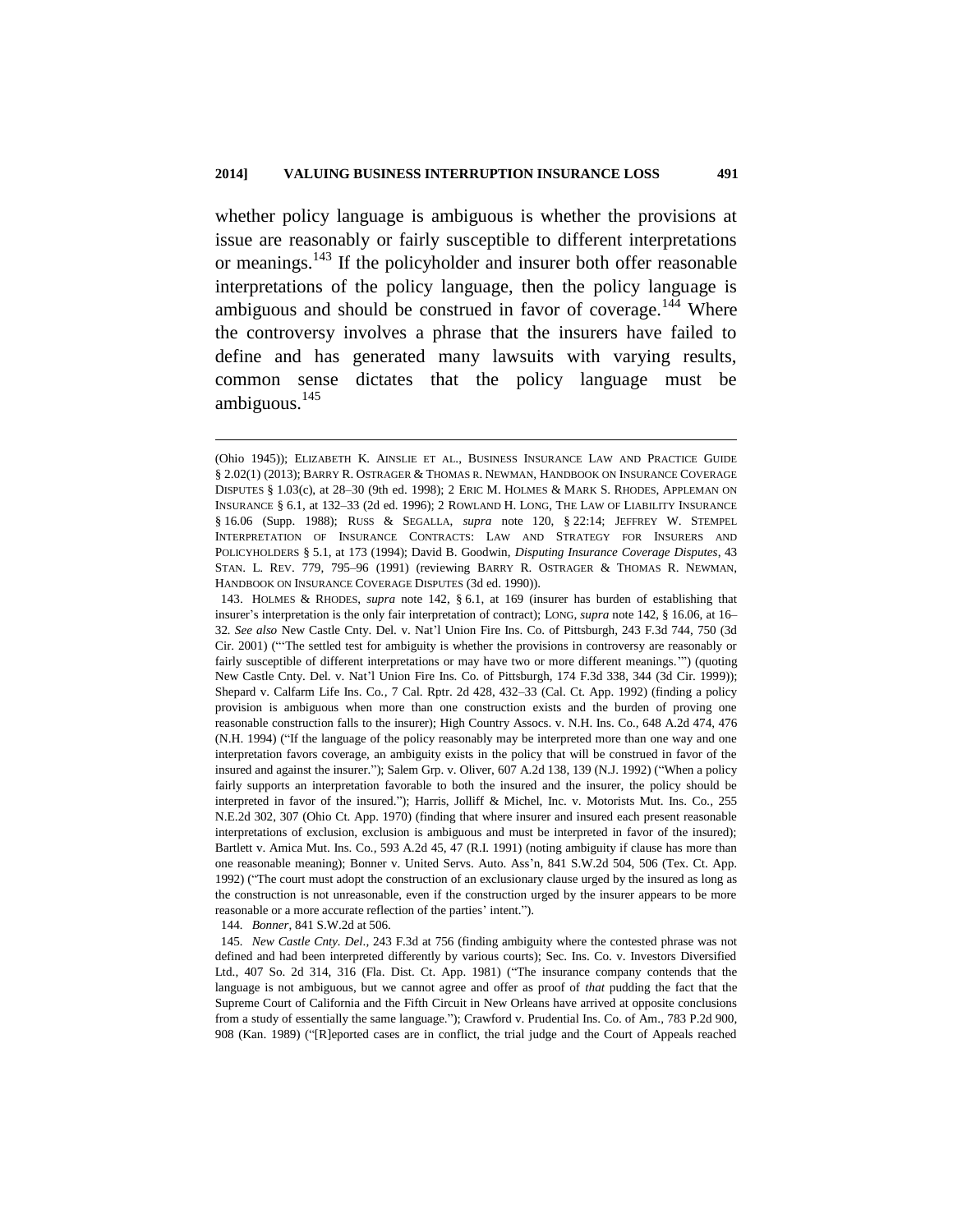#### **492 GEORGIA STATE UNIVERSITY LAW REVIEW [Vol. 30:2**

Further, because insurers seek to invoke the valuation provisions as a way of limiting the amount of coverage to be provided for losses that are unquestionably insured, the language should be viewed as akin to an exclusion, which means: (1) it should be narrowly construed against the insurer, and (2) the insurer has the burden of proving its applicability.<sup>146</sup> Indeed, numerous courts have held that exclusions will not be interpreted and applied in such a way as to swallow the basic coverages provided under a policy.<sup>147</sup> So how does *contra proferentem* apply in the context of interpreting and applying the valuation provisions in business interruption insurance? As is discussed above and below in Part IV, an ambiguous insurance policy provision is one that has more than one reasonable meaning.<sup>148</sup> Thus, when one attempts to interpret and apply the valuation

different conclusions and the justices of this court [disagree] . . . . Under such circumstances, the clause is, by definition, ambiguous and must be interpreted in favor of the insured."); Allstate Ins. Co. v. Hartford Accident & Indem. Co*.,* 311 S.W.2d 41, 47 (Mo. Ct. App. 1958) ("Since we assume that *all* courts adopt a reasonable construction, the conflict is of itself indicative that the word as so used is susceptible of at least two reasonable interpretations, one of which extends the coverage to the situation at hand."); George H. Olmsted & Co. v. Metro. Life Ins. Co*.,* 161 N.E. 276, 276 (Ohio 1928) ("Where the language of a clause used in an insurance contract is such that courts of numerous jurisdictions have found it necessary to construe it and in such construction have arrived at conflicting conclusions as to the correct meaning, intent and effect thereof, the question whether such clause is ambiguous ceases to be an open one."); Cohen v. Erie Indem. Co*.*, 432 A.2d 596, 599 (Pa. Super. Ct. 1981) ("The mere fact that [courts differ on the construction of the provision] itself creates the inescapable conclusion that the provision in issue is susceptible to more than one interpretation."). *See generally* Charles C. Marvel, Annotation, *Division of Opinion Among Judges on Same Court or Among Other Courts or Jurisdictions Considering Same Question, as Evidence that Particular Clause of Insurance Policy is Ambiguous*, 4 A.L.R. 4TH 1253 (1981).

<sup>146.</sup> SCSC Corp. v. Allied Mut. Ins. Co*.*, 536 N.W.2d 305, 313 (Minn. 1995) (insurer has burden to prove the applicability of an exclusion as an affirmative defense); Cont'l Ins. Co. v. Louis Marx & Co., 415 N.E.2d 315, 317 (Ohio 1980) (defense has burden of proving defense based upon exclusion); Brown v. Snohomish Cnty. Physicians Corp*.*, 845 P.2d 334, 340 (Wash. 1993) (once insured has made a *prima facie* case that there is coverage, burden shifts to the insurer to prove an exclusionary provision applies). *See also* HOLMES & RHODES, *supra* note 142, § 6.1, at 139–42; RUSS & SEGALLA, *supra* note 120, § 22:31.

<sup>147.</sup> Tews Funeral Home, Inc. v. Ohio Cas. Ins. Co*.*, 832 F.2d 1037, 1045 (7th Cir. 1987) (finding policy excluding acts explicitly covered in prior section of policy is construed against insurer); Alstrin v. St. Paul Mercury Ins. Co*.*, 179 F. Supp. 2d 376, 390 (D. Del. 2002) (construing ambiguities against insurer in order to reduce the insurer's incentive to draft policy language where certain provisions purport to give coverage while other clauses "take that very coverage away"); Titan Indem. Co. v. Newton, 39 F. Supp. 2d 1336, 1348 (N.D. Ala. 1999) (finding coverage even though "the limitations of [the] policy completely swallow up the insuring provisions"); Bailer v. Erie Ins. Exch*.*, 687 A.2d 1375, 1380 (Md. 1997) (finding that "[i]f the exclusion totally swallows the insuring provision," then such provisions create the greatest form of ambiguity, and the insurer is obliged to provide coverage). 148*. See supra* note 143.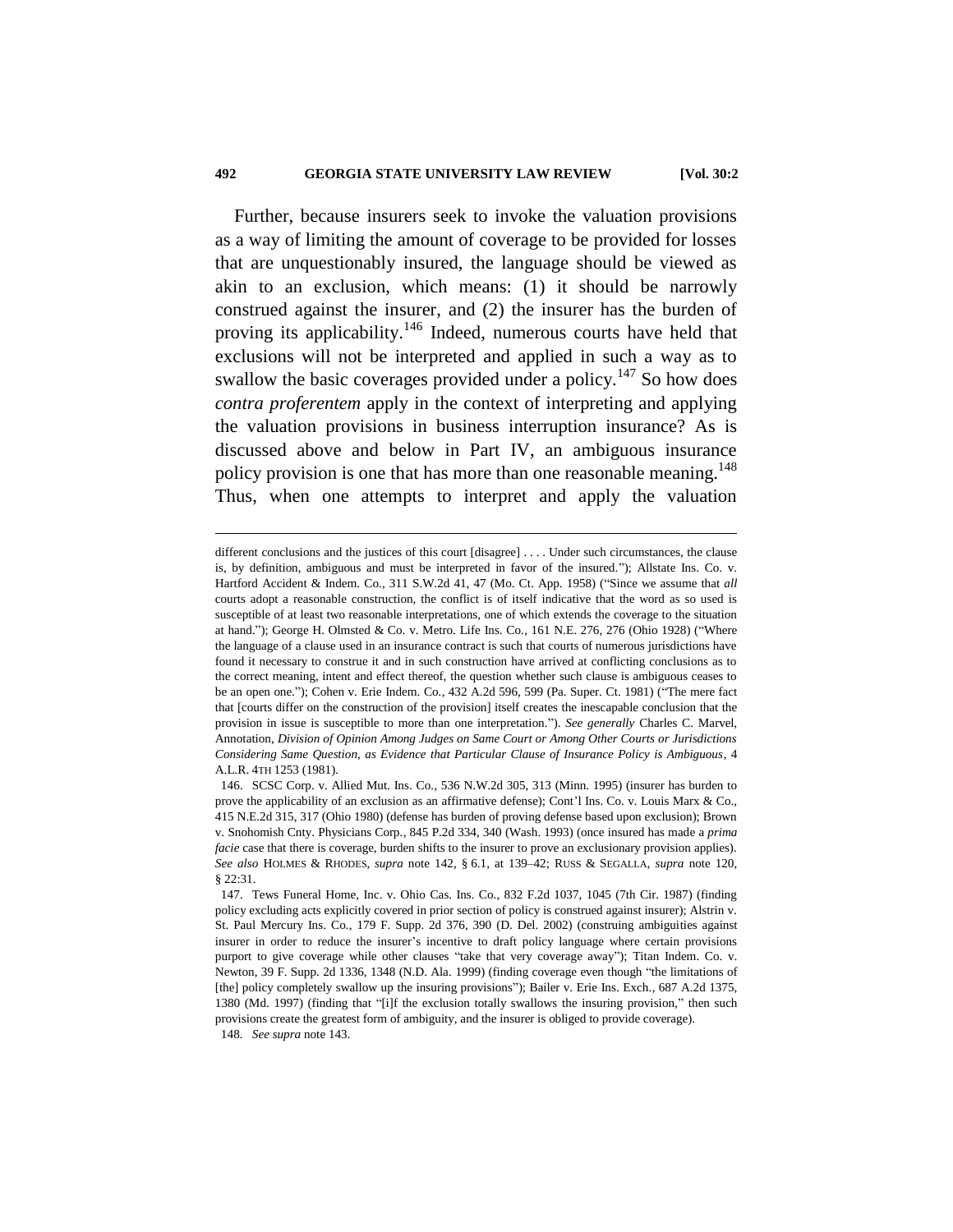provisions of business interruption insurance—as evidenced by the fact no loss valuation formula is contained in the provisions, many of the terms are not defined, and the courts have struggled to even determine what evidence should be considered when valuing business interruption losses—it becomes apparent that the provisions are ambiguous when applied.<sup>149</sup> Consequently, they should be construed against insurers. 150

#### *B. The "Reasonable Expectations" Doctrine*

Another staple of insurance law is that a policy should be interpreted in such a way as to fulfill the "reasonable expectations" of the policyholder.<sup>151</sup> A seminal article regarding the "reasonable" expectations" doctrine was written more than forty years ago by then Professor Robert Keeton.<sup>152</sup> In his subsequent treatise, then Judge Keeton summarized the doctrine as follows:

<sup>149</sup>*. See infra* Parts III, IV.

<sup>150</sup>*. See supra* notes 142–43 and accompanying text.

<sup>151.</sup> AINSLIE, *supra* note 142, § 2.02(1)(4); French, *supra* note 142, at 225–26; ROBERT E. KEETON & ALAN I. WIDISS, INSURANCE LAW § 6.3(a)(3), at 633–34 (1988); LONG, *supra* note 142, § 16.07, at 16- 43; OSTRAGER & NEWMAN, *supra* note 142, § 1.03(b)(2)(B), at 22–27 (identifying courts in thirty-eight jurisdictions that have expressed support for, or applied a form of, the reasonable expectations doctrine); RUSS & SEGALLA, *supra* note 120, § 22.11; STEMPEL, *supra* note 142, § 11.1, at 312. *See also* AIU Ins. Co. v. Super. Ct. of Santa Clara Cnty., 799 P.2d 1253, 1264 (Cal. 1990) (interpreting ambiguous coverage clauses of insurance policies broadly to protect the objectively reasonable expectations of the insured); Roland v. Ga. Farm Bureau Mut. Ins. Co*.,* 462 S.E.2d 623, 625 (Ga. 1995) ("A contract of insurance should be strictly construed against the insurer and read in favor of coverage in accordance with the reasonable expectations of the insured."); Corgatelli v. Globe Life & Accident Ins. Co*.,* 533 P.2d 737, 741 (Idaho 1975) (applying reasonable expectations doctrine notwithstanding conclusion that the provision was unambiguous); Mills v. Agrichemical Aviation, Inc*.,* 250 N.W.2d 663, 671–73 (N.D. 1977) (holding doctrine of reasonable expectations is properly invoked to discern intentions of parties and impose liability on insurer); A.B.C. Builders, Inc. v. Am. Mut. Ins. Co*.,* 661 A.2d 1187, 1190 (N.H. 1995) ("'[T]he policy language must be so clear as to create no ambiguity which might affect the insured's reasonable expectations.'") (quoting Cacavas v. Me. Bonding & Cas. Co., 512 A.2d 423, 425 (N.H. 1986)); Fed. Ins. Co. v. Century Fed. Sav. & Loan Ass'n, 824 P.2d 302, 308 (N.M. 1992) (stating that courts will give effect to policyholder's reasonable expectations in construing policy language); Nat'l Mut. Ins. Co. v. McMahon & Sons, Inc*.,* 356 S.E.2d 488, 495–96 (W. Va. 1987) (stating that courts will apply reasonable expectations doctrine to construe the policy in a manner that a reasonable person standing in the shoes of the insured would expect the language to mean, "even though painstaking study of the policy provisions would have negated those expectations") (quoting Robert Keeton, *Insurance Law Rights at Variance With Policy Provisions*, 83 HARV. L. REV. 961, 967 (1970)). 152. Robert Keeton, *Insurance Law Rights at Variance With Policy Provisions*, 83 HARV. L. REV.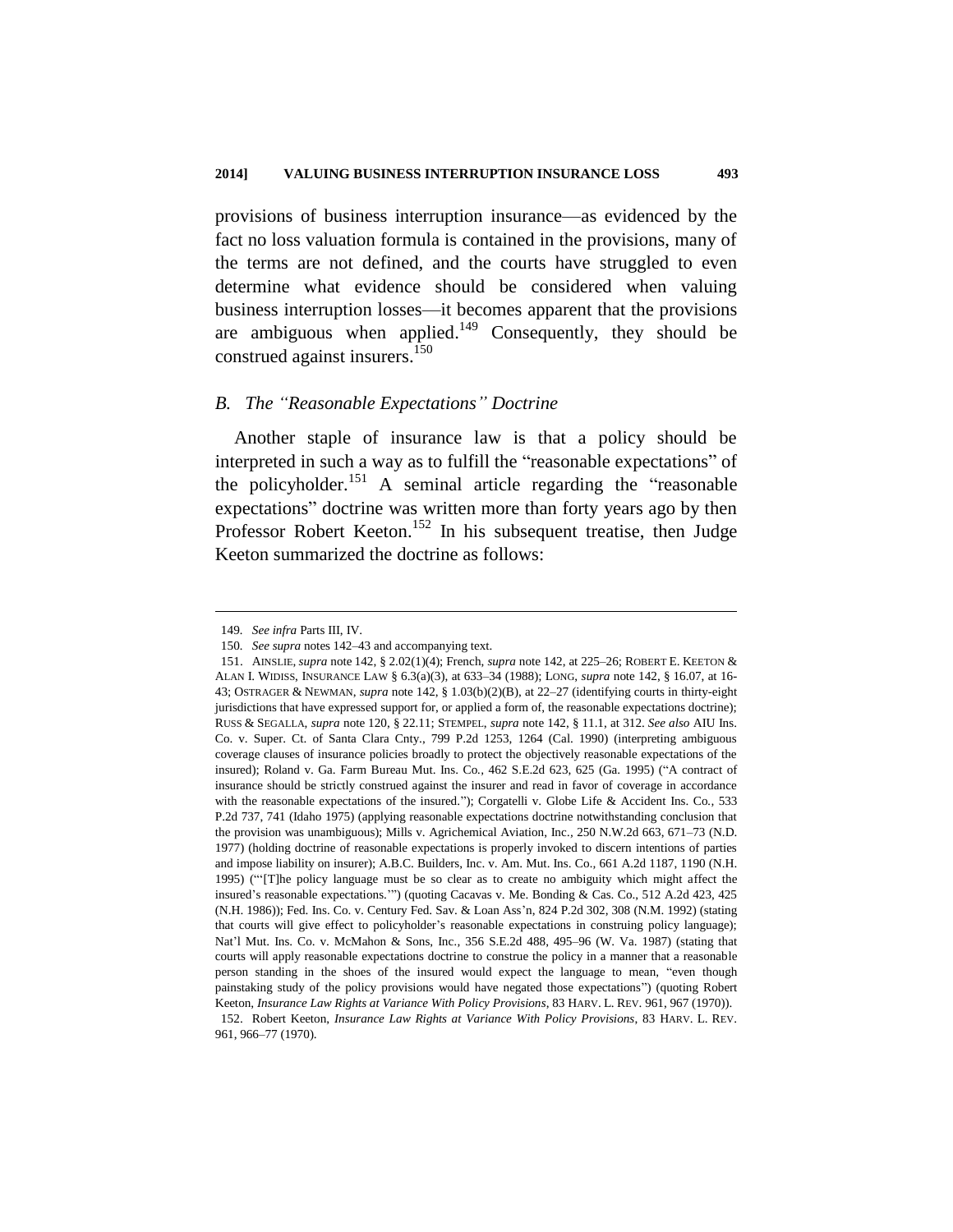In general, courts will protect the reasonable expectations of applicants, insureds, and intended beneficiaries regarding the coverage afforded by insurance contracts even though a careful examination of the policy provisions indicates that such expectations are contrary to the expressed intention of the insurer.<sup>153</sup>

As another commentator more recently stated, "In other words, even when the policy language unambiguously precludes coverage, under certain circumstances, courts will hold that coverage exists."<sup>154</sup>

Stated differently, the policyholder should receive in coverage what it objectively can reasonably expect to receive even if the insurer can point to some policy language that supports the insurer's position that the claim at issue should not be covered or coverage should be limited.<sup>155</sup> Thus, for example, a policyholder who buys

<sup>153.</sup> KEETON & WIDISS, *supra* note 151, § 6.3(a)(3), at 633. For commentary regarding the reasonable expectations doctrine, see Kenneth S. Abraham, *Judge-Made Law and Judge-Made Insurance: Honoring the Reasonable Expectations of the Insured*, 67 VA. L. REV. 1151 (1981); Roger C. Henderson, *The Doctrine of Reasonable Expectations in Insurance Law After Two Decades*, 51 OHIO ST. L.J. 823 (1990) (providing a detailed historical account of the doctrine and asserting that the doctrine is principled and can be applied within justifiable guidelines); Robert H. Jerry, II, *Insurance, Contract, and the Doctrine of Reasonable Expectations*, 5 CONN. INS. L.J. 21, 21 (1998) (discussing the doctrine as conceptualized by Keeton); William A. Mayhew, *Reasonable Expectations: Seeking a Principled Application*, 13 PEPP. L. REV. 267, 287–96 (1986) (formulating standards for applying the doctrine); Mark C. Rahdert, *Reasonable Expectations Reconsidered*, 18 CONN. L. REV. 323, 392 (1986) (arguing for refinements to the doctrine in response to the fading appeal that the doctrine holds for courts and commentators and contending that courts should "discard their unfortunate tendency to speak the platitudes of reasonable expectations without undertaking a careful and systematic analysis"); Daniel Schwarcz, *A Products Liability Theory for the Judicial Regulation of Insurance Policies*, 48 WM. & MARY L. REV. 1389, 1395 (2007) (criticizing the reasonable expectations doctrine and arguing that the case law endorsing the doctrine is "confused and inconsistent"). While there is relatively broad acceptance of the doctrine, judicial interpretation and application of the doctrine is variable. *See* Jeffrey W. Stempel*, Unmet Expectations: Undue Restriction of the Reasonable Expectations Approach and the Misleading Mythology of Judicial Role*, 5 CONN. INS. L.J. 181, 191 (1998) (describing judicial approaches and noting both liberal and narrow approaches among the numerous states that have adopted the doctrine); Peter Nash Swisher, *A Realistic Consensus Approach to the Insurance Law Doctrine of Reasonable Expectations*, 35 TORT & INS. L.J. 729 (2000) (exploring judicial responses and proposing a middle ground approach).

<sup>154.</sup> Francis J. Mootz, III, *Insurance Coverage of Employment Discrimination Claims*, 52 U. MIAMI L. REV. 1, 22, (1997).

<sup>155.</sup> The reasonable expectations doctrine is rooted in the fact that insurance policies generally are contracts of adhesion drafted by insurers and offered to consumers on a take-it-or-leave-it basis. *See, e.g.*, KEETON & WIDISS, *supra* note 151, at 967; Friedrich Kessler, *Contracts of Adhesion—Some Thoughts About Freedom of Contract*, 43 COLUM. L. REV. 629, 629, 632 (1943); Todd D. Rakoff,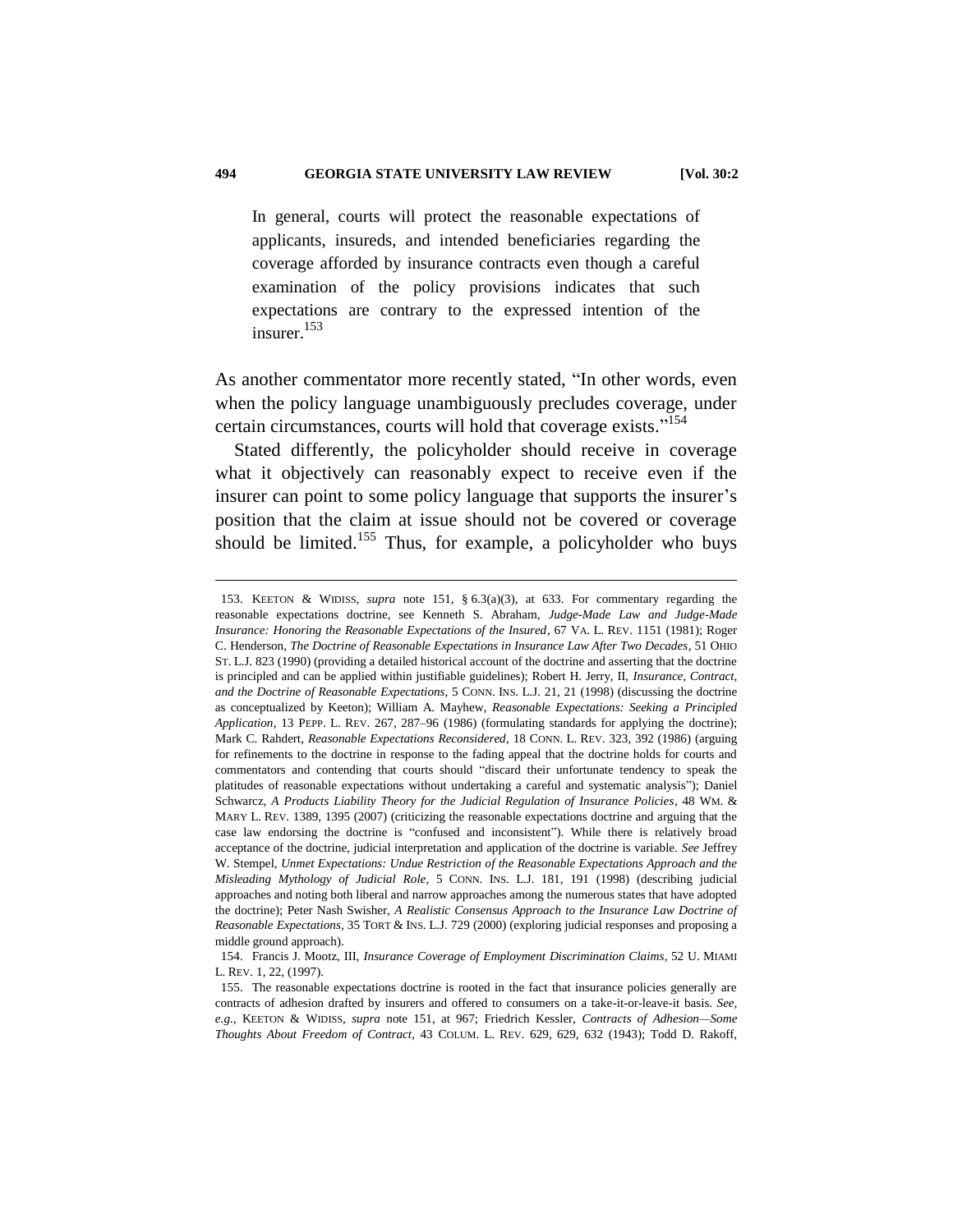business interruption insurance to protect its earnings stream against business interruptions caused by catastrophic perils, such as hurricanes and tornadoes, reasonably can expect that it will be reimbursed for its lost business earnings when a hurricane or tornado interrupts its business.

So what does this mean in the context of valuing business interruption loss claims? As is discussed below in Part IV, because the valuation provisions are, at best, ambiguous, one arguably does not even need to apply the reasonable expectations doctrine. The ambiguities in the language should be construed in favor of the policyholder.<sup>156</sup> Nonetheless, even if the provisions were somehow viewed as unambiguous, a policyholder who buys business interruption insurance reasonably can expect to receive from its insurer, for the period of interruption, the business earnings it had been receiving prior to the catastrophe. In other words, courts should not permit insurers to accept premiums for business interruption insurance, but then, when a claim is presented, pay the policyholder nothing or only a fraction of its business interruption loss. To do so would render the coverage provided to the business owner under the policy illusory, which is impermissible.<sup>157</sup>

*Contracts of Adhesion: An Essay in Reconstruction,* 96 HARV. L. REV. 1173, 1226 (1983); Schwarcz, *supra* note 153, at 1401–02; Peter Nash Swisher, *Symposium Introduction*, 5 CONN. INS. L.J. 1, 5 (1998) (introducing the Association of American Law Schools program entitled "The Insurance Law Doctrine of Reasonable Expectations After Three Decades").

<sup>156.</sup> Consol. Cos. v. Lexington Ins. Co., No. 06-4700, 2009 U.S. Dist. LEXIS 8542, at \*25 (E.D. La. Jan. 23, 2009) (citing La. Maint. Servs., Inc. v. Certain Underwriters at Lloyd's of London, 616 So. 2d 1250, 1252 (La. 1993)).

<sup>157</sup>*. See supra* note 147. *See also* Bowersox Truck Sales & Serv., Inc. v. Harco Nat'l Ins. Co*.,* 209 F.3d 273, 277–78 (3d Cir. 2000) (rejecting insurer's interpretation of policy's two-year limitation period where interpretation would have rendered coverage illusory); Harris v. Gulf Ins. Co*.*, 297 F. Supp. 2d 1220, 1226 (N.D. Cal. 2003) (rejecting insurer's interpretation of exclusion in policy because it "would render the coverage provided by the policy illusory"); Alstrin v. St. Paul Mercury Ins. Co*.,* 179 F. Supp. 2d 376, 398 (D. Del. 2002) (rejecting a D&O insurer's interpretation of the policy's deliberate fraud exclusion where, if applied, "there would be little or nothing left to that coverage" because "[n]o insured would expect such limited coverage from a policy that purports to cover all types of securities fraud claims"); Atofina Petrochemicals, Inc. v. Cont'l Cas. Co*.*, 185 S.W.3d 440, 444–45 (Tex. 2005) (rejecting insurer's interpretation of additional insured endorsement because it "would render coverage under the endorsement largely illusory").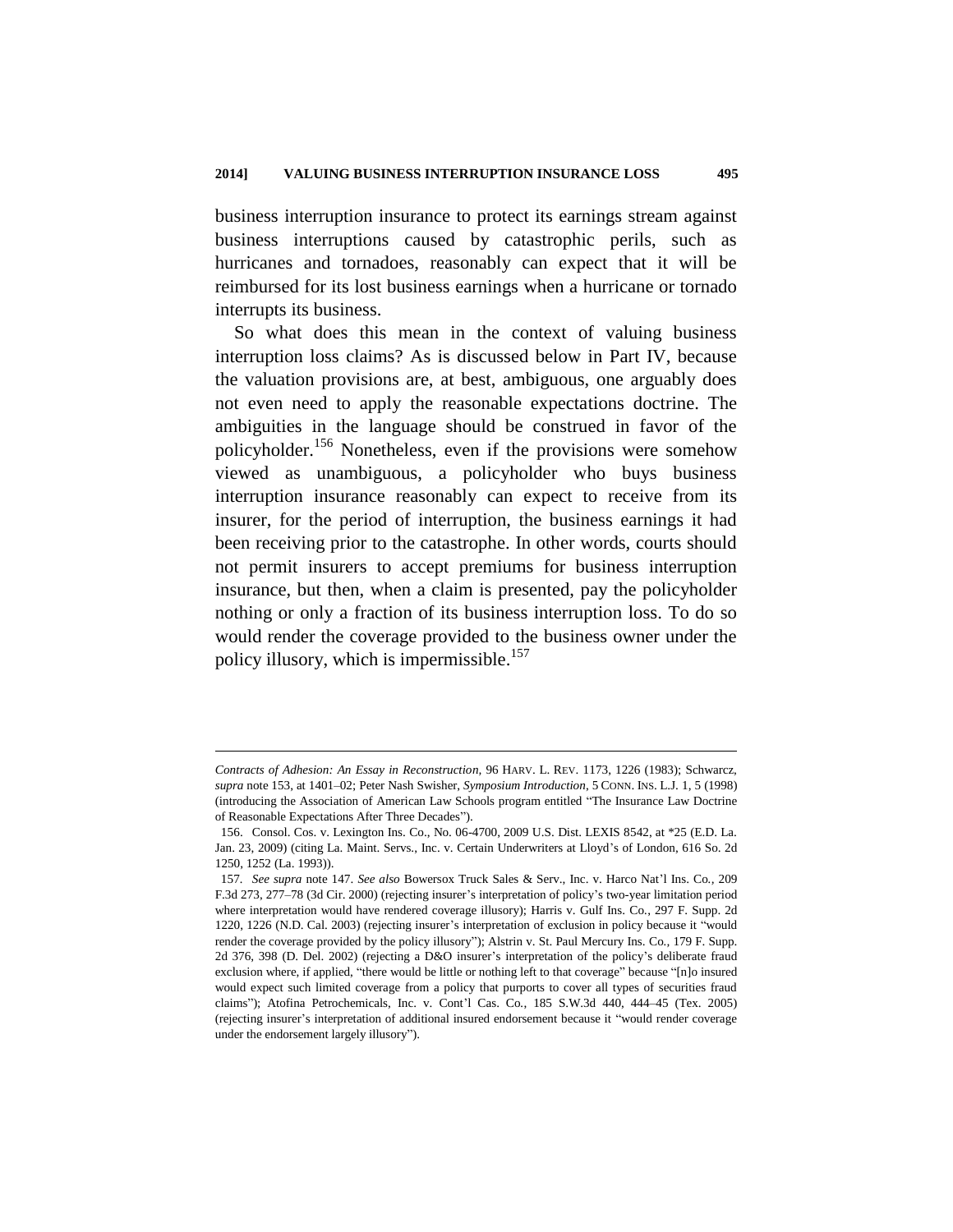#### *C. Construction of the Policy as a Whole*

Another policy interpretation principle applicable to the valuation of business interruption losses "provides that, if possible, the policy should be interpreted in a way that reconciles [the] various provisions [of the policy] and attempts to give effect to all of [the provisions]" while keeping the general purpose of the insurance in mind.<sup>158</sup> In the context of business interruption insurance, this means that the courts should interpret the various components of the valuation provisions in light of the purpose of business interruption insurance. As is discussed above, the basic purpose of business interruption insurance is to protect the policyholder from lost earnings during periods of interruption.<sup>159</sup> If that purpose is not fulfilled when the policy language at issue is interpreted and applied, then the insurance coverage purchased may impermissibly become illusory.<sup>160</sup>

#### IV. HOW BUSINESS INTERRUPTION LOSSES SHOULD BE VALUED

In this part of the Article, the problems with the courts' various approaches to interpreting and applying the policy language regarding the valuation of business interruption losses are discussed. Then, an interpretation regarding the existing valuation language under the rules of policy interpretation is offered. Finally, a proposal

<sup>158.</sup> French, *supra* note 142, at 227. *See also* O.C.G.A. § 13-2-2(4) (West 2010) (contracts should be interpreted as a whole); Rothenberg v. Lincoln Farm Camp, Inc*.,* 755 F.2d 1017, 1019 (2d Cir. 1985) ("[A]n interpretation that gives a reasonable and effective meaning to all the terms of a contract is generally preferred to one that leaves a part unreasonable or of no effect[.]"); Fireman's Fund Ins. Co. v. Allstate Ins. Co*.*, 286 Cal. Rptr. 146, 155–56 (Ct. App. 1991) ("In short, an insurance contract is to be construed in a manner which gives meaning to all its provisions in a natural, reasonable, and practical manner, having reference to the risk and subject matter and to the purposes of the entire contract.") (quoting State Farm Mut. Auto. Ins. Co. v. Crane 217 Cal. App. 3d 1127, 1132 (Ct. App. 1990)); Barrett v. Farmers Ins. Grp., 220 Cal. Rptr. 135, 137 (Ct. App. 1985) ("The [insurance contract] is to be construed in a manner which gives a reasonable meaning to all its provision in a natural, reasonable and praticalmanner, [sic] having reference to the risk and subject matter and to the purposes of the entire contract.") (quoting Home Indem. Co. v. Leo L. Davis, Inc., 79 Cal. App. 3d 863, 869 (Ct. App. 1978)); Weiss v. Bituminous Cas. Corp*.,* 319 N.E.2d 491, 495 (Ill. 1974) (provisions in an insurance policy should be interpreted in context of entire policy); Welborn v. Ill. Nat. Cas. Co*.,* 106 N.E.2d 142, 143 (Ill. App. Ct. 1952) ("[T]he court should determine the intention from the whole agreement, and endeavor to give a meaning to all provisions, so far as possible, which will render them consistent and operative."). 159*. See supra* note 6.

<sup>160</sup>*. See supra* notes 147, 157. *See also* discussion *infra* Part IV.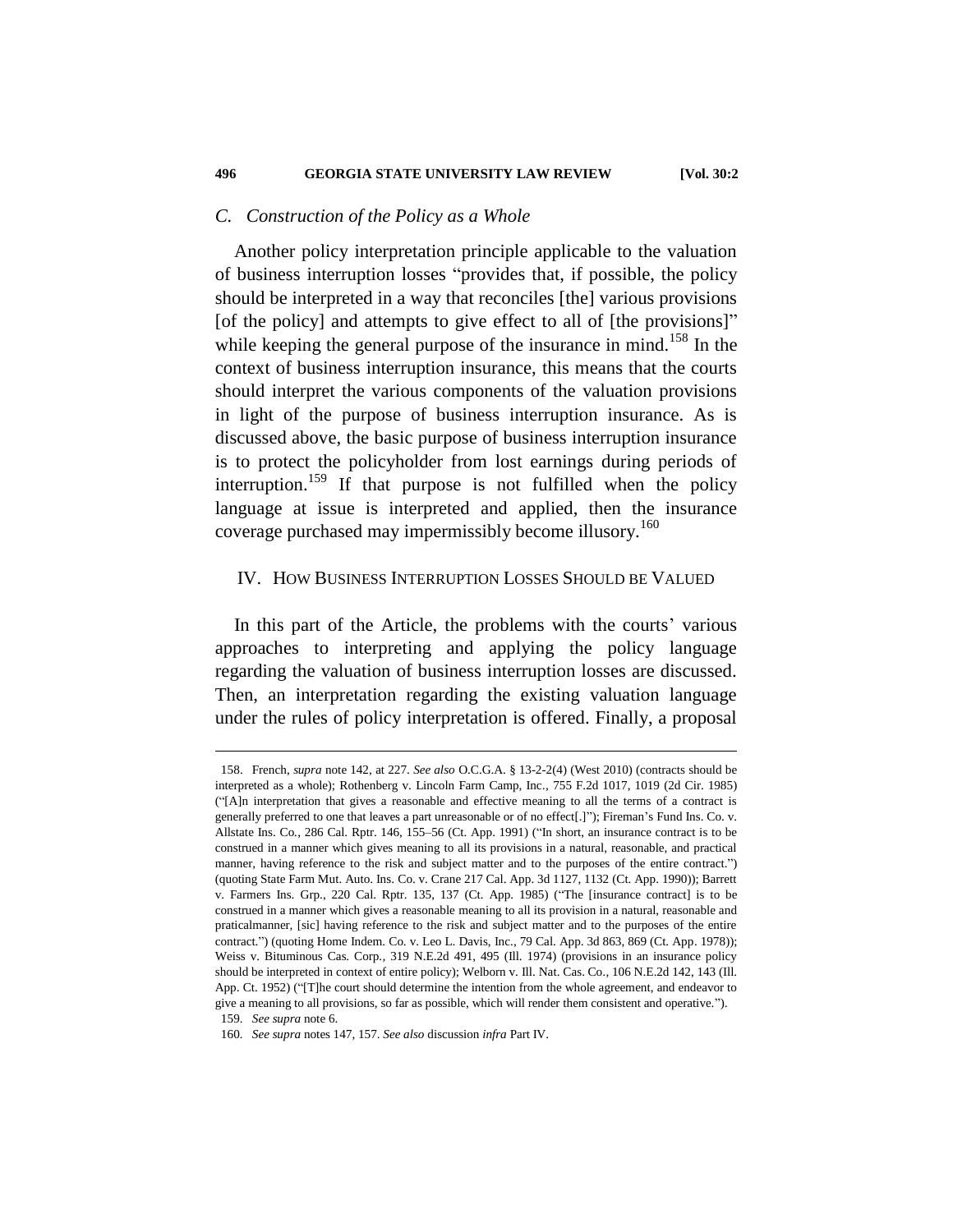regarding how business interruption losses should be valued in the future is presented.

#### *A. The Problems with the Existing Framework*

There are numerous problems with the existing valuation language in business interruption policies. Consequently, the courts' attempts to apply this language has resulted in a body of case law that is inconsistent, unpredictable, and leads to the inefficient resolution of business interruption claims.

## *1. Business Interruption Loss Valuations are Inherently Speculative so They Cannot be Proven with "Reasonable Certainty"*

As an initial matter, because valuing a business interruption loss is an inherently speculative exercise under the existing policy language, the courts should not be requiring policyholders to prove to a reasonable degree of certainty the amount the policyholder would have earned during the period of interruption.<sup>161</sup> To do so imposes an arguably insurmountable evidentiary burden on the policyholder under the current valuation language.<sup>162</sup> A business interruption loss calculation under the existing policy language is a hypothetical exercise—a projection. One cannot prove what would have happened with "reasonable certainty" if a business's operation had not been interrupted. No one knows with reasonable, or unreasonable, certainty what would have happened. If people could predict the future with reasonable certainty, many accidents and catastrophes could and would be avoided.

Indeed, the notion that a policyholder should be able to appear in court and demonstrate exactly how many orders it would have received if its business had been operational is not grounded in reality. When a business is shut down, the orders stop coming as soon as customers learn of the interruption. Customers do not call the

<sup>161</sup>*. See supra* Part II.D.

<sup>162</sup>*. Id.*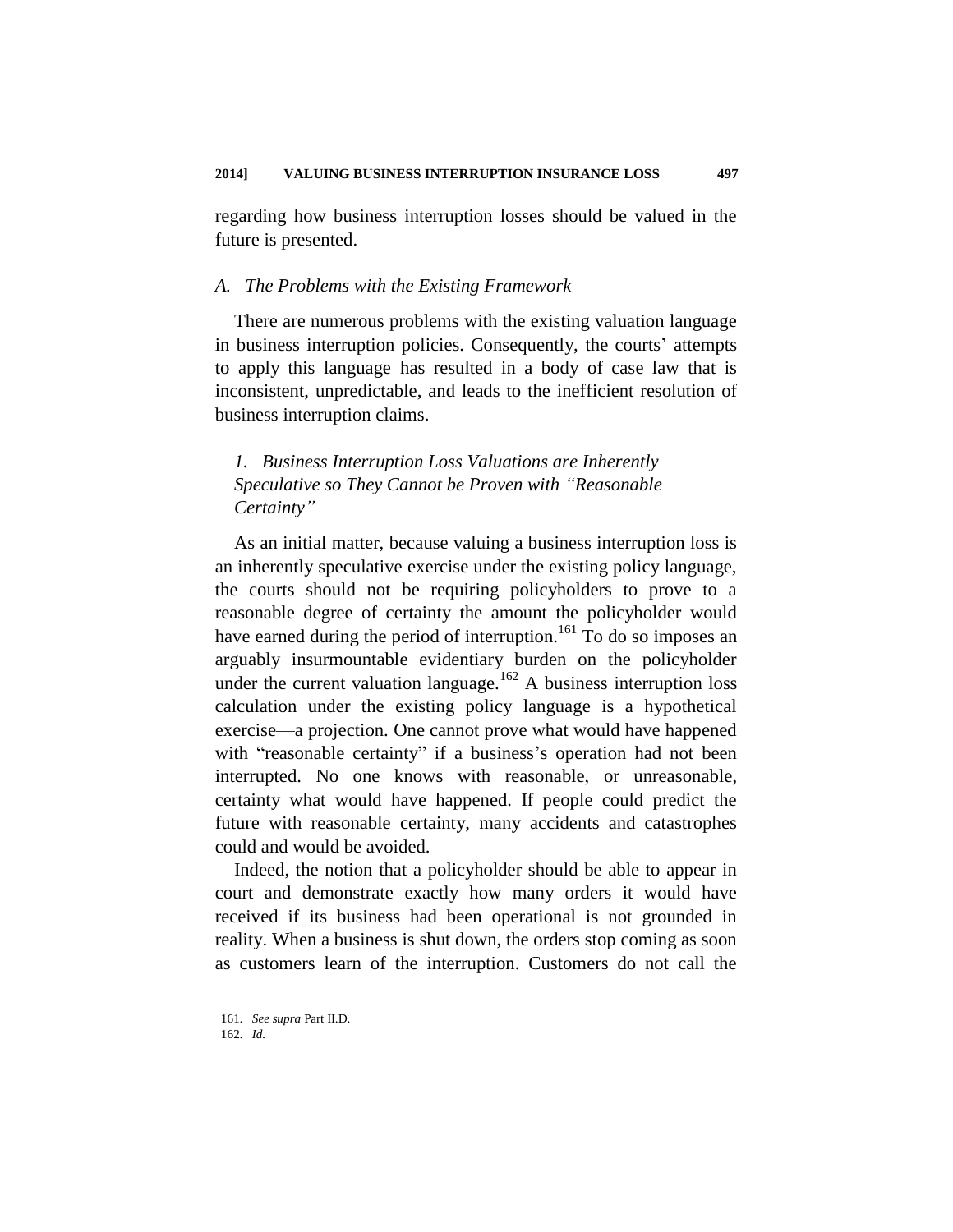policyholder and say, "if your business were still operating, I would have ordered X widgets." The phones simply stop ringing. The customers take their business elsewhere.

Consequently, policyholders typically do not have documentation of "lost" orders. Nor can or would most policyholders present customers at trial who would testify that they would have ordered a specific amount of product or services if the business had been operational. Customers do not keep track of orders they do not place. Thus, requiring policyholders to prove such matters to a "reasonable degree of certainty" is simply inconsistent with the way the business world works and, in many instances, is impossible.

Moreover, it would be bad business for a policyholder to even attempt to do so. How many customers voluntarily will want to interrupt their professional and personal lives to go to court and testify in an insurance dispute that does not even involve them? Because very few people are interested in putting aside their personal and professional obligations in order to subject themselves to cross examination, it would be bad business for a policyholder to even ask its customers to do so. So what then? Should the policyholder subpoena its uncooperative customers to testify? Doing so may provide the policyholder with a pyrrhic victory<sup>163</sup> of winning the lawsuit against its insurer but losing its customers.

Putting aside the problems such an evidentiary standard presents for the policyholder, how should a jury even attempt to apply a "reasonable degree of certainty" standard to what is indisputably a hypothetical situation? Indeed, in other contexts where the damages at issue are inherently speculative, such as the valuation of lost goodwill, some courts use a relaxed evidentiary standard of proof where only the fact of damages, but not the amount, must be proven to a reasonable degree of certainty.<sup>164</sup> For all of these reasons, courts

<sup>163</sup>*. See generally* PLUTARCH, *Life of Pyrrhus*, *in* IX PLUTARCH'S LIVES 363 (Bernadotte Perrin trans. 1920). The phrase is named after King Pyrrhus of Epirus, whose army suffered irreplaceable casualties in defeating the Romans at Heraclea in 280 BC and Asculum in 279 BC during the Pyrrhic War. *Id.*

<sup>164.</sup> Although damages of lost goodwill technically must be proven to a reasonable degree of certainty, "'the doctrine respecting the matter of certainty, properly applied, is concerned more with the fact of damage than with the extent or amount of damage."" Lewis River Golf, Inc. v. O.M. Scott &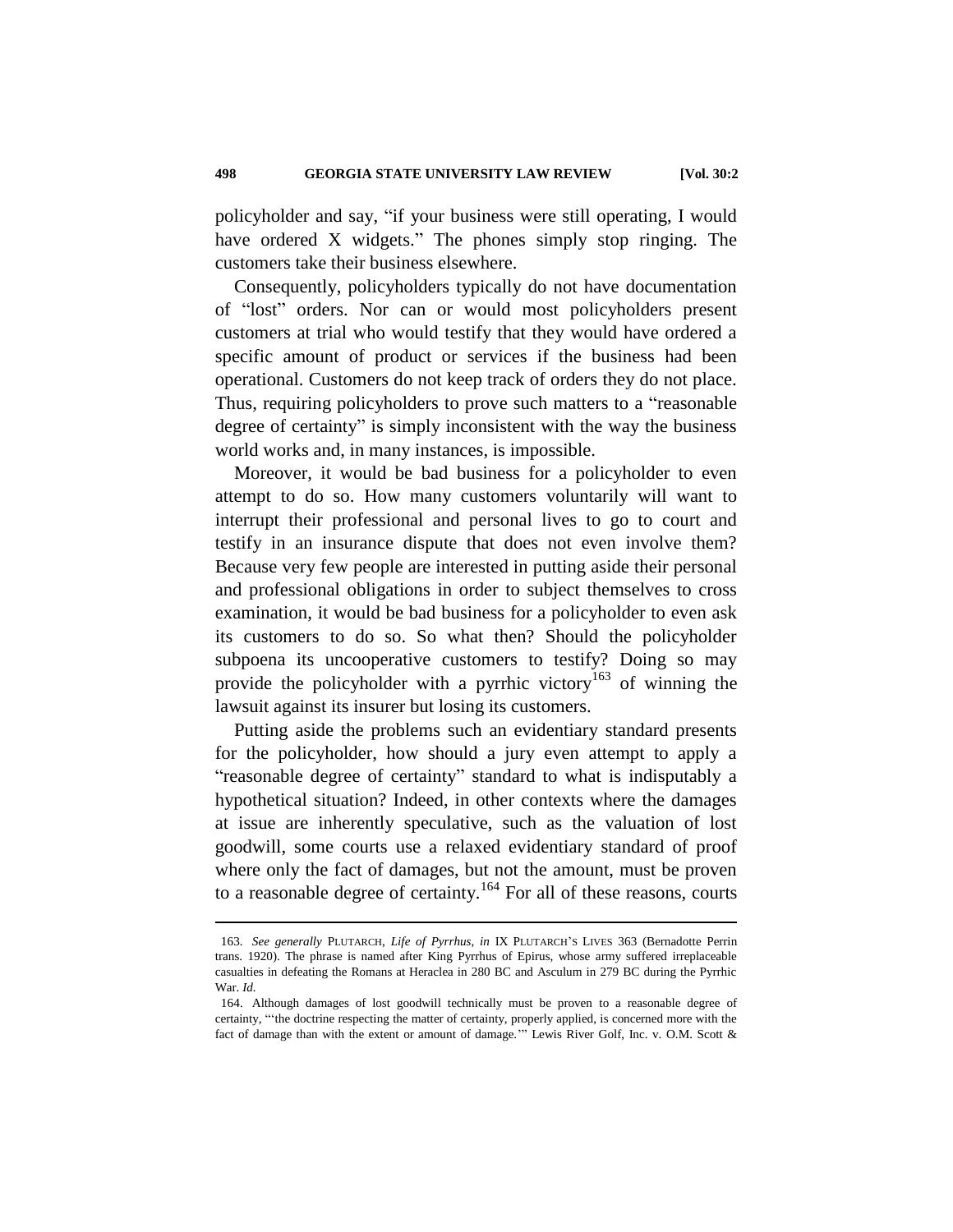should not require policyholders to prove with "reasonable certainty" what their earnings and costs would have been in the fictional, hypothetical world in which the business interruption did not occur. Instead, as is discussed below in Part IV.C., the loss calculation should be done under fixed formulas that do not require the parties, court, or jury to conduct a "what if" analysis.

## *2. Using Only the Policyholder's Historical Financial Information to Value Business Interruption Losses Ignores Some of the Valuation Policy Language*

In addition, the line of cases, with the Fifth Circuit's decision in *Finger Furniture*<sup>165</sup> being the leading example, in which the courts only allow the policyholder's historical financial information to be considered when business interruption losses are calculated, is based upon a selective reading of the valuation language in business interruption policies.<sup>166</sup> The reasoning of the courts in these cases is that, "[t]he strongest and most reliable evidence of what a business would have done had the catastrophe not occurred is what it had been doing in the period just before the interruption."<sup>167</sup> Agreed, but the policy language does not say that.

The valuation provisions provide that "due consideration shall be given to the experience of the business before the date of the damage or destruction *and to the probable experience thereafter had no loss occurred*." <sup>168</sup> Why would insurers include the italicized language if they really meant that only the experience of the policyholder before the catastrophe should be used to value the loss? If that is what the insurers intended, then it would have been simple enough for the policies to state, "when valuing the loss, only the historical performance of the policyholder shall be considered."

Sons, 845 P.2d 987, 990 (Wash. 1993) (emphasis omitted) (quoting Gaasland Co., Inc. v. Hyak Lumber & Millwork, Inc. 257 P.2d 784, 788 (Wash. 1953)). Damages for lost good will are "not subject to proof of mathematical certainty," and consequently, they only have to be proven "'with whatever definiteness and accuracy the facts permit, but no more."" *Id.* (quoting Official UCC Comment, § 1-106).

<sup>165.</sup> Finger Furniture Co. v. Commonwealth Ins. Co, 404 F.3d 312 (5th Cir. 2005).

<sup>166</sup>*. See supra* Part II.A.

<sup>167</sup>*. Finger Furniture,* 404 F.3d at 314.

<sup>168</sup>*. Id.* (emphasis added).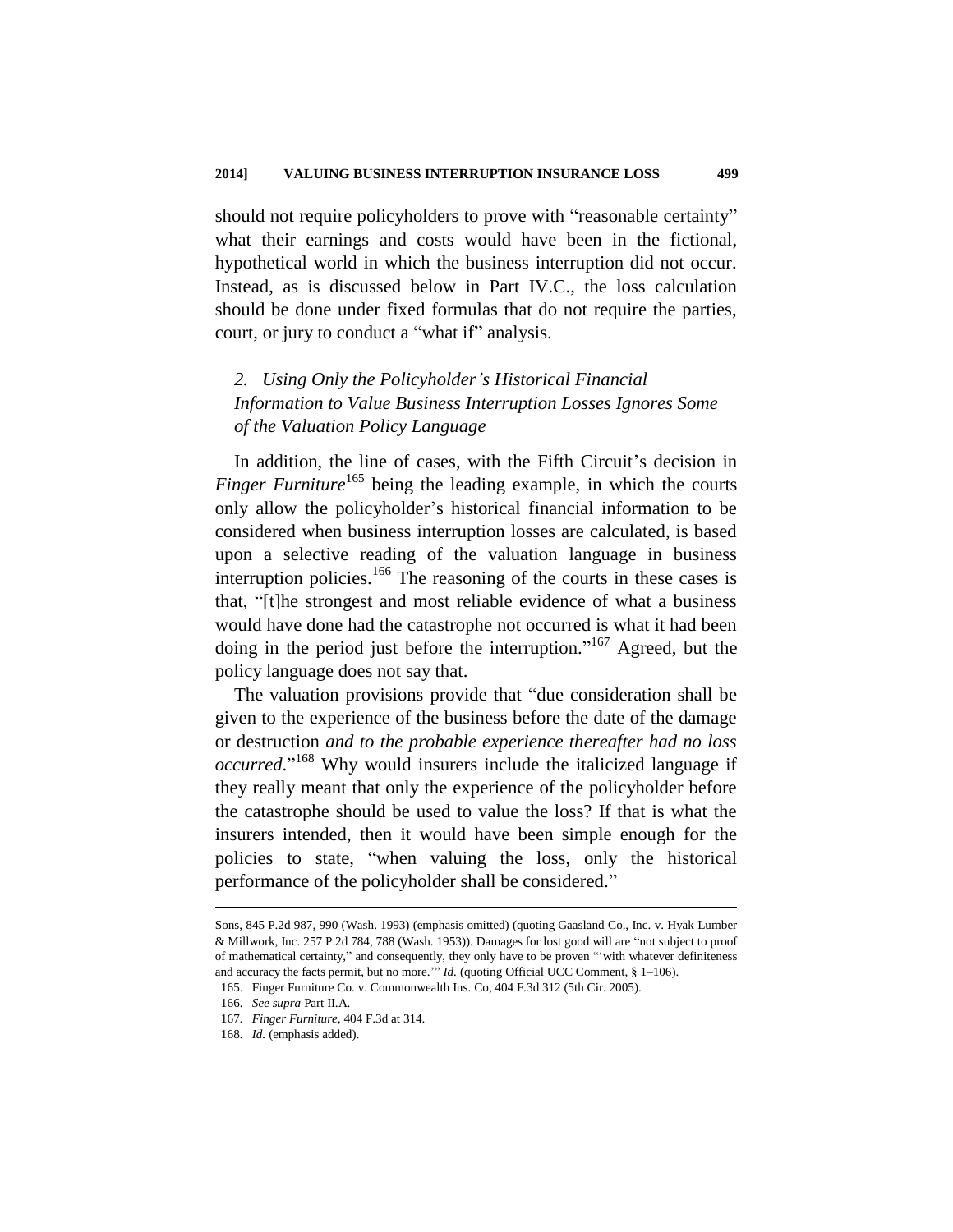Nonetheless, the Fifth Circuit has interpreted the existing policy language to mean only the historical performance of the policyholder shall be considered.<sup>169</sup> Under the Fifth Circuit's interpretation, the "probable experience had no loss occurred" language is superfluous or, at best, redundant.<sup>170</sup> Thus, by essentially overriding that policy language, the Fifth Circuit has violated one of the bedrock principles of insurance policy interpretation—that all provisions in the policy should be given effect and construed harmoniously if possible with the purpose of the insurance in mind.<sup>171</sup> Further, and worse, by construing the language *against* policyholders in situations where the post-catastrophe economic conditions are favorable to the policyholder, the Fifth Circuit also has violated the fundamental doctrine of policy interpretation, *contra proferentem*, which dictates that ambiguities in policy language shall be construed *in favor* of policyholders.<sup>172</sup>

With that said, by rendering the "probable experience had no loss occurred" language essentially meaningless, the Fifth Circuit has simplified the loss valuation analysis because it eliminated one of the issues most hotly contested—what impact the post-catastrophe economic conditions would have had on the policyholder's business if the policyholder's business had not been interrupted.<sup>173</sup> The postcatastrophe economic conditions for a policyholder can be either greatly enhanced or reduced depending upon the nature of the policyholder's business. For example, after Hurricane Katrina, there was little demand for restaurants on Bourbon Street in New Orleans because tourists stopped going to New Orleans until the area had recovered.<sup>174</sup> Thus, if one were to consider the post-catastrophe

<sup>169</sup>*. Id.*

<sup>170</sup>*. Id.*

<sup>171</sup>*. See* discussion *supra* Part III.C.

<sup>172</sup>*. See* discussions *supra* Part III.A and *infra* Part IV.B.

<sup>173</sup>*. Finger Furniture*, 404 F.3d at 314.

<sup>174</sup>*. See, e.g.*, Russell McCulley, *Will Bourbon Street Bring the Tourists Back to New Orleans?*, TIME (Aug. 25, 2006), http://www.time.com/time/nation/article/0,8599,1334012,00.html ("Though the areas of most interest to visitors got through Katrina pretty much intact, the haunting images (including tourists trapped in hotels) and constant media attention left over from Katrina has kept the bulk of sightseers from returning."); Kim Severson, *New Orleans Watch: Restaurant Reopenings*, N.Y. TIMES (Nov. 18, 2005), http://www.nytimes.com/2005/11/18/travel/18webfood.html ("Without tourists, New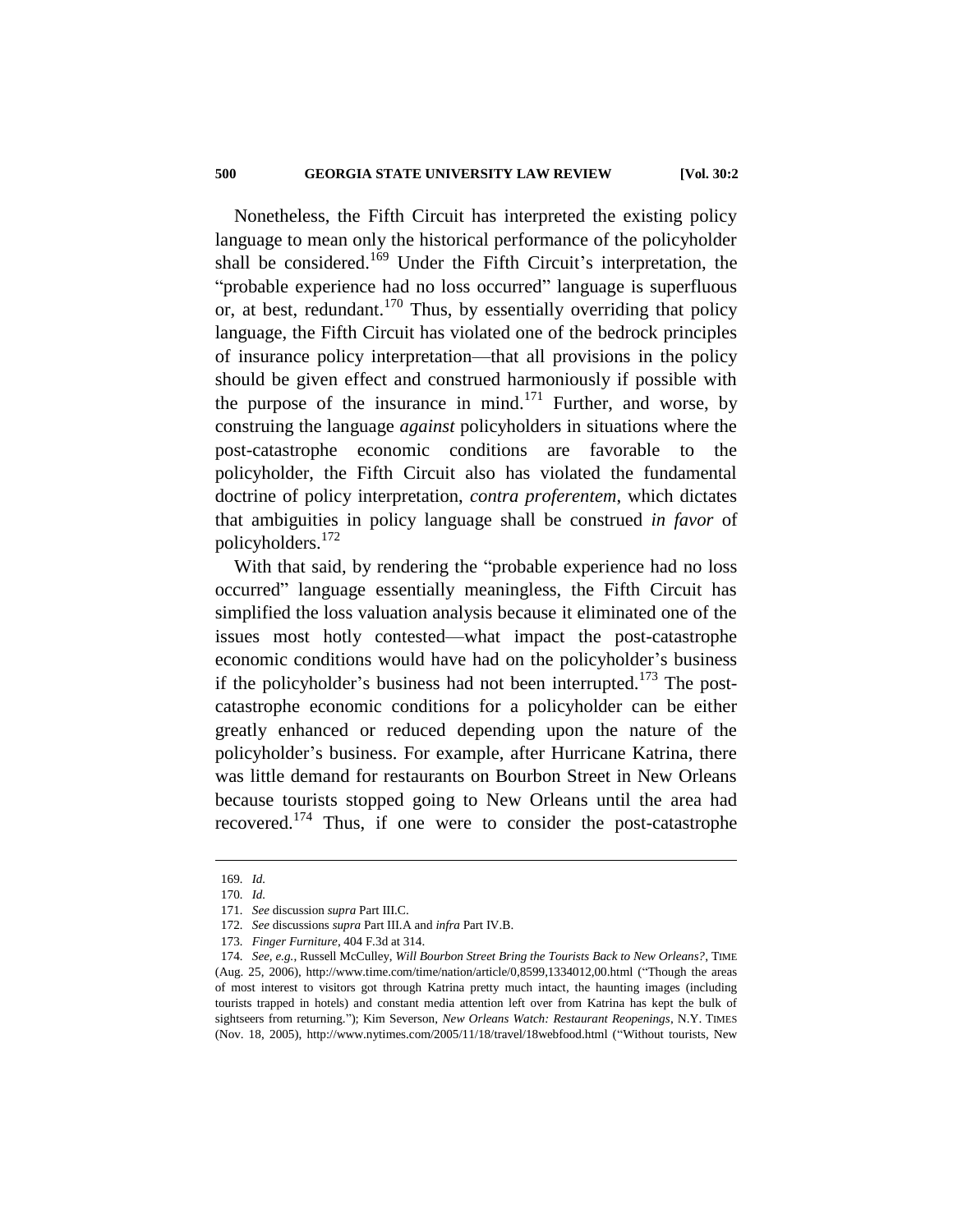economic conditions for restaurants in New Orleans when valuing his business interruption losses, then such restaurants likely would have had little, if any, business interruption losses because there would not have been many customers patronizing the restaurants even if the restaurants had been operational.

On the other hand, as evidenced by the case law discussed in Part II.B., there was great demand for housing in the New Orleans area after Hurricane Katrina.<sup>175</sup> Consequently, the rental value of apartments increased post-catastrophe.<sup>176</sup> Thus, if a policyholder were able to use the higher rental rates when valuing its business interruption loss, then its recovery for its business interruption loss would be higher than it would have been if the policyholder's business had not been interrupted.<sup>177</sup>

In addition, by eliminating consideration of the post-catastrophe economic conditions, the Fifth Circuit also effectively eliminated the need for expert witnesses to opine regarding the impact the state of the economy would have had on the policyholder's business during the period of interruption.<sup>178</sup> Indeed, since the  $2008$  financial meltdown, it has been common for insurers to contend policyholders that suffered a business interruption in the past few years did not actually suffer a loss due to the interruption because they would have been operating at a loss even if their businesses had not been interrupted.<sup>179</sup> Thus, by limiting the relevant evidence allowed to value business interruption losses to the pre-loss time period, the state of the economy during the period of interruption becomes irrelevant under the Fifth Circuit's approach.

In short, although the Fifth Circuit should be lauded for attempting to simplify business interruption loss calculations, the way the Fifth

Orleans is losing more than \$15 million a day in direct revenue, according to the governor's office."). 175*. See supra* note 67.

<sup>176</sup>*. Id.*

<sup>177</sup>*. Id.*

<sup>178</sup>*. Finger Furniture*, 404 F.3d at 314.

<sup>179</sup>*. See, e.g.*, Penford Corp. v. Nat'l Union Fire Ins. Co. of Pittsburgh, No. 09-CV-13-LRR, 2010 WL 2509985, at \*11 (N.D. Iowa June 17, 2010) (allowing insurers' expert to offer an opinion regarding the effect the recession would have had on the policyholder's business during the period of interruption).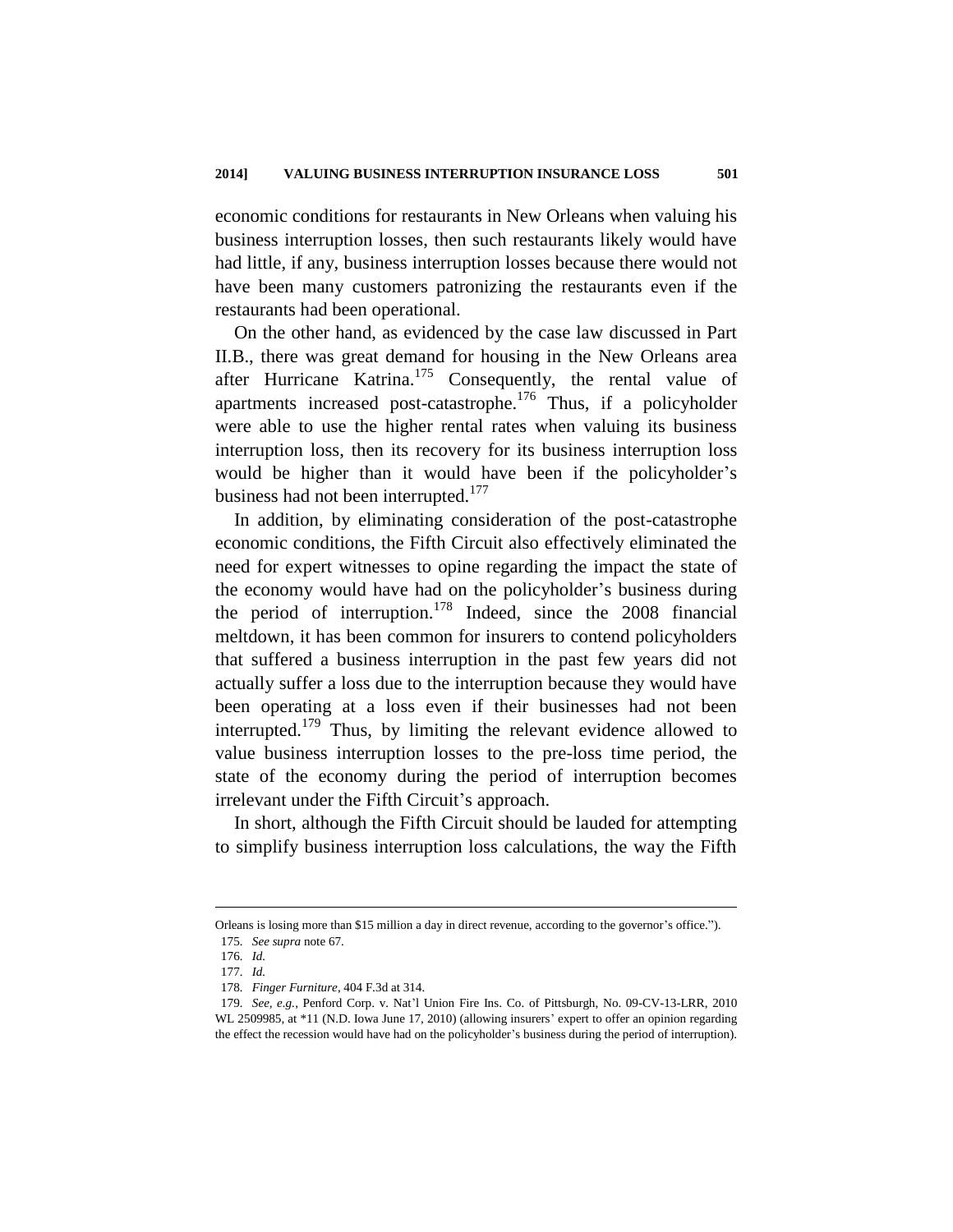Circuit has done so is inconsistent with the existing valuation policy language and the rules of policy interpretation.

## *3. Consideration of the Post-Catastrophe Economic Conditions Can Lead to Unfair Results and Factual Disputes That Must be Tried*

Also, allowing the post-loss economic conditions to be considered when valuing business interruption losses often creates: (1) windfall gains or unfair losses for the policyholder and (2) factual disputes because the parties often do not agree on the state of the economy or its impact on the policyholder's business.

If the result in a case is that the policyholder obtains a windfall gain or an unfair loss, then the legal system has failed in that case. As is discussed above, the purpose of business interruption insurance is to place the policyholder in the same position it would have been if its business had not been interrupted.<sup>180</sup> Often times, however, the catastrophe that causes the business interruption changes the economy in the area of the catastrophe. Consequently, when the postcatastrophe economic conditions are considered when calculating the policyholder's business interruption loss, the policyholder may receive a windfall gain or an unfairly low loss valuation.

Again, the New Orleans area following Hurricane Katrina is a prime example of this phenomenon. As previously noted, certain businesses, such as restaurants in the French Quarter, had very little business immediately following Hurricane Katrina because tourists stopped going to New Orleans.<sup>181</sup> If the post-catastrophe economic conditions of New Orleans were considered in valuing restaurants' business interruption losses after the hurricane passed, then they arguably had little or no losses because there was little or no demand for their services. It obviously would be unfair; however, if no business interruption loss payments were made to restaurants, because they clearly suffered massive losses due to Hurricane Katrina and they were not in the same position they would have been

<sup>180</sup>*. See supra* note 6.

<sup>181.</sup> McCulley, *supra* note 174.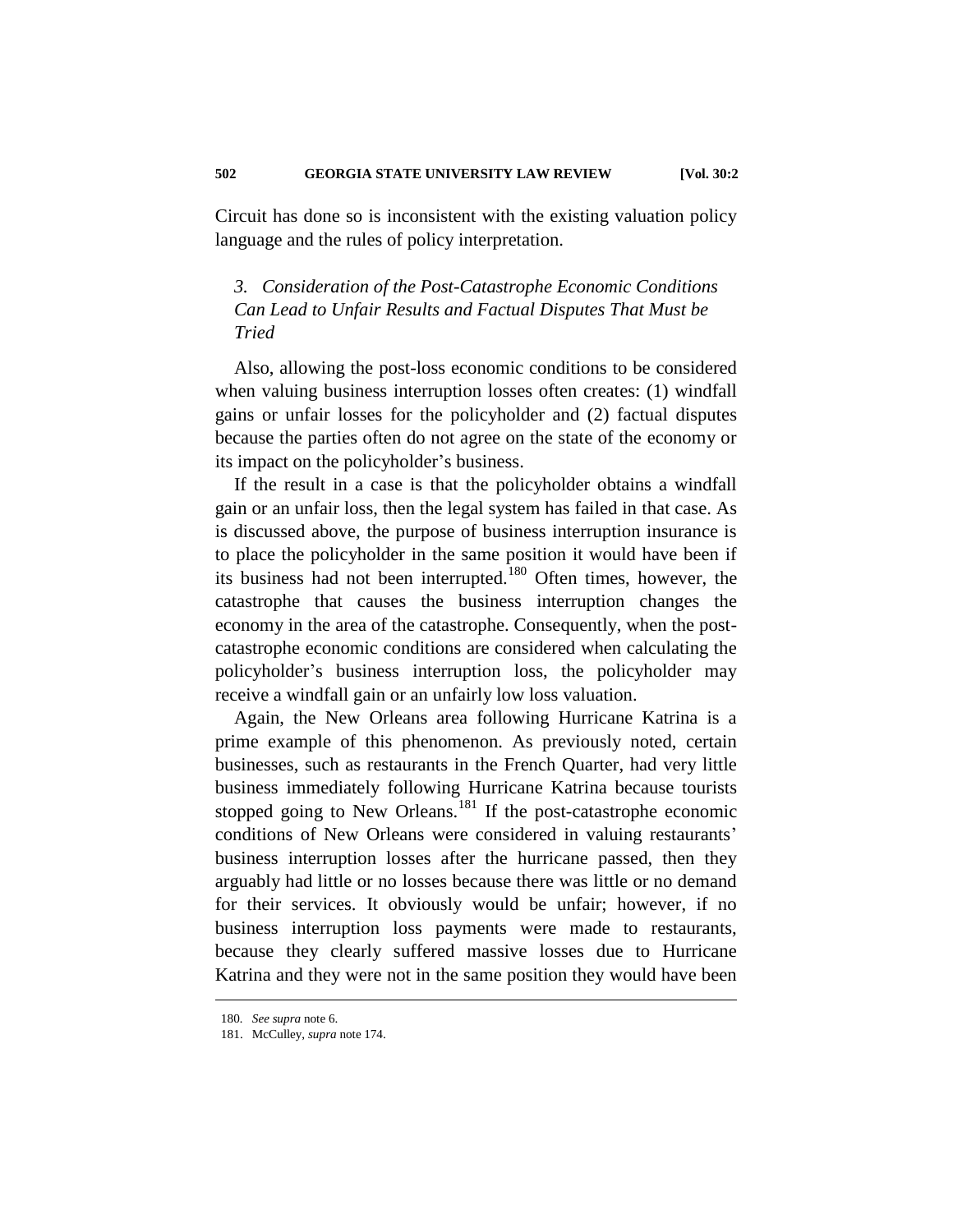had Hurricane Katrina missed New Orleans. Thus, by considering the post-catastrophe economic conditions in that situation, the purpose of business interruption insurance would not be fulfilled.

Conversely, the demand in the housing market in southern Louisiana increased after Hurricane Katrina.<sup>182</sup> Thus, if a landlord's business interruption losses following Hurricane Katrina were calculated using the post-Katrina rental values, then the landlord would receive a windfall gain because it would be placed in a better position than it would have been if no disaster had occurred and its business had not been interrupted. Indeed, the landlord would actually recover more for the period of interruption than it would have if no catastrophe had occurred.

In addition, the factual disputes that arise when discussing the state of the post-catastrophe economy increases the chances a case will need to be tried,<sup>183</sup> which places an unnecessary burden on the legal system. If a case has to be tried, it often means the outcome of the case is unpredictable because the parties would settle if they agreed on the outcome of the trial.<sup>184</sup> As evidenced by the tapestry of inconsistent decisions discussed above in Part III.C., the outcomes of

<sup>182</sup>*. See, e.g*., Sher v. Lafayette Ins. Co., 973 So.2d 39, 57 (La. Ct. App. 2007).

<sup>183</sup>*. See, e.g.*, Alabama v. North Carolina, 130 S. Ct. 2295, 2308 (2010) ("[S]ummary judgment is appropriate where there 'is no genuine issue as to any material fact' and the moving party is 'entitled to judgment as a matter of law."") (quoting FED. R. CIV. P. 56(c)); Montgomery v. Barrow, 692 S.E.2d 351, 353 (Ga. 2010) ("[T]he moving party must demonstrate that there is no genuine issue of material fact and that the undisputed facts, viewed in the light most favorable to the nonmoving party, warrant judgment as a matter of law.") (quoting Lau's Corp. v. Haskins, 405 S.E.2d 474, 475 (Ga. 1991)); UT Med. Grp., Inc. v. Vogt, 235 S.W.3d 110, 119 (Tenn. 2007) ("[A] grant of summary judgment is appropriate only when (1) there is no genuine issue with regard to the material facts . . . , and (2) based on undisputed facts, 'the moving party is entitled to a judgment as a matter of law.'") (quoting TENN. R. CIV. P. 56.04)).

<sup>184</sup>*. Cf.* Samuel R. Gross & Kent D. Syverud, *Don't Try: Civil Jury Verdicts in a System Geared to Settlement*, 44 UCLA L. REV. 1, 60 (1996) ("The trials that occur, nonetheless, are primarily in cases in which the parties remain so far apart in their predictions of the decision on liability that they are willing to gamble on a jury's notoriously unpredictable verdict."); Peter Toll Hoffman, *Valuation of Cases for Settlement: Theory and Practice*, J. DISP. RESOL. 1, 2 (1991) ("[I]f . . . a plaintiff values a case too high or the defendant too low, settlement becomes difficult or impossible. At a minimum, this prolongs negotiations and unnecessarily consumes the parties' and lawyers' time and resources. At worst, matters that should have been settled proceed to trial, placing heavy burdens on the court system and the parties.").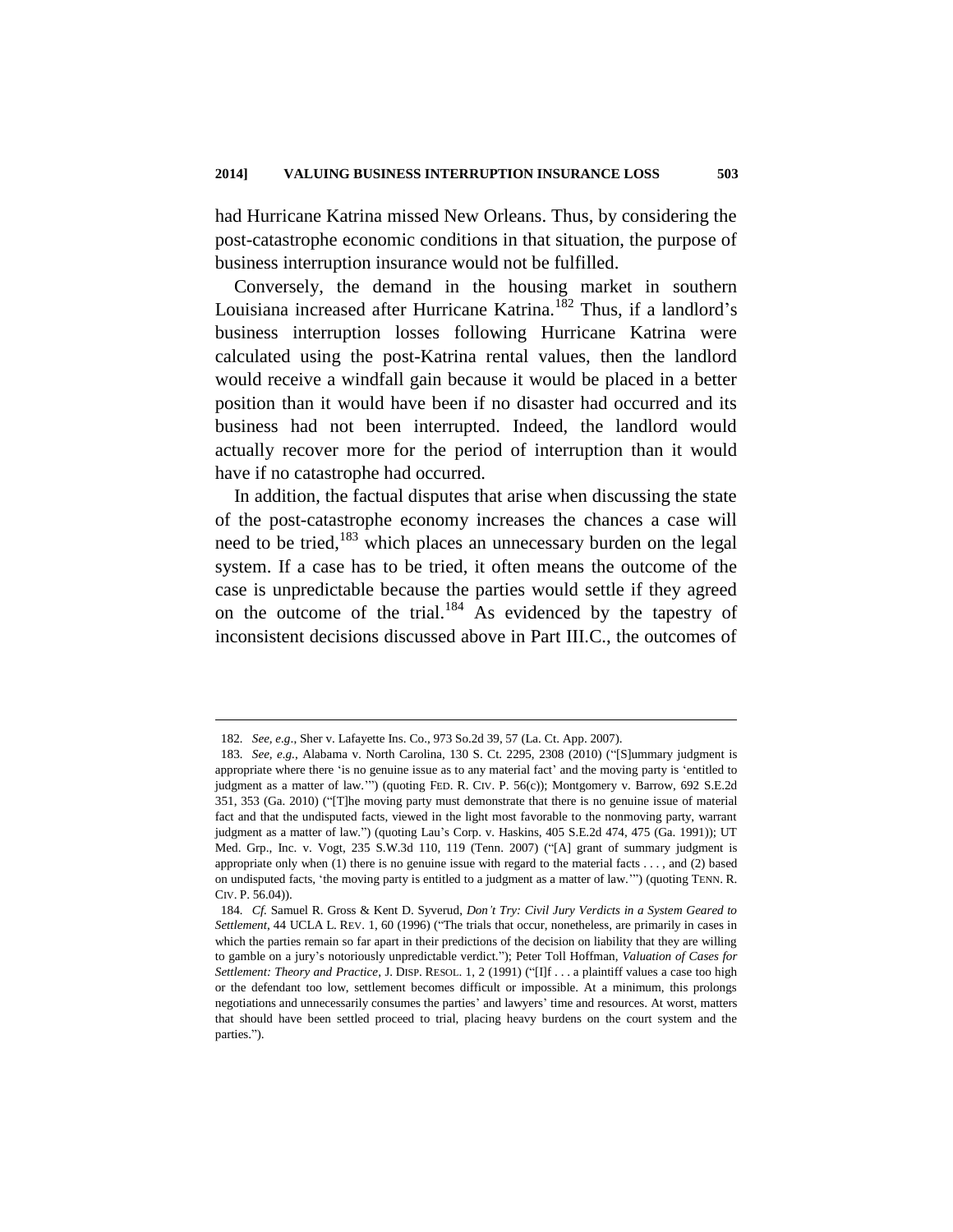disputes regarding the valuation of business interruption losses under the existing case law are unpredictable.<sup>185</sup>

Further, if a dispute arising from a contract (e.g., the insurance policy in this instance) has to be tried because the outcome of a trial is unpredictable, then one of the principal purposes of the contract also has failed. In addition to allowing the parties to memorialize their respective obligations, one of the principal purposes of contracts is to allow the parties to predict the results in the event of a breach by one of the parties.<sup>186</sup> The necessity of a trial in a breach of contract dispute suggests that the predictive power of the contract, in this situation standard form policy language, is poor.

In short, if a case has to be tried, then a greater burden is placed on the legal system because the case has to proceed through discovery, motions practice, and trial at great expense to the parties, courts, and jurors.<sup>187</sup> Consequently, an interpretation of policy language that unnecessarily results in trials is costly to the legal system; and thus, the policy language or the interpretation of it, should be changed.

*B. How Business Interruption Losses Should be Valued Under the Existing Policy Language*

<sup>185</sup>*. See supra* Part III.C.

<sup>186.</sup> MICHAEL HUNTER SCHWARTZ & DENISE RIEBE, CONTRACTS: A CONTEXT AND PRACTICE CASEBOOK 5 (2009) ("[P]redictability promotes our free market economy by providing certainty for those involved in exchanging goods and services. If a merchant knows the legal consequences of her negotiating efforts or of the language she selects for her contracts, she can act accordingly. This predictability encourages people to enter into contracts, secure in the knowledge that those contracts will be enforced."); Eric A. Posner, *A Theory of Contract Law Under Conditions of Radical Judicial Error*, 94 NW. U. L. REV. 749, 751 (2000) ("Long-term contracts raise a straightforward, but seemingly intractable problem: in the long term events are so hard to predict, that parties will not be able to allocate future obligations and payments in a way that maximizes the value of their contract.").

<sup>187</sup>*. See, e.g*., Ehrheart v. Verizon Wireless, 609 F.3d 590, 595 (3d Cir. 2010) ("Settlement agreements are to be encouraged because they promote the amicable resolution of disputes and lighten the increasing load of litigation faced by the federal courts. In addition to the conservation of judicial resources, the parties may also gain significantly from avoiding the costs and risks of a lengthy and complex trial.") (citation omitted); Murchison v. Grand Cypress Hotel Corp*.*, 13 F.3d 1483, 1486 (11th Cir. 1994) ("We favor and encourage settlements in order to conserve judicial resources."); Miller v. State Farm Mut. Auto. Ins. Co*.*, 155 P.3d 1278, 1281 (Mont. 2007) ("The declared public policy of this State is to encourage settlement and avoid unnecessary litigation . . . Settlement eliminates cost, stress, and waste of judicial resources.").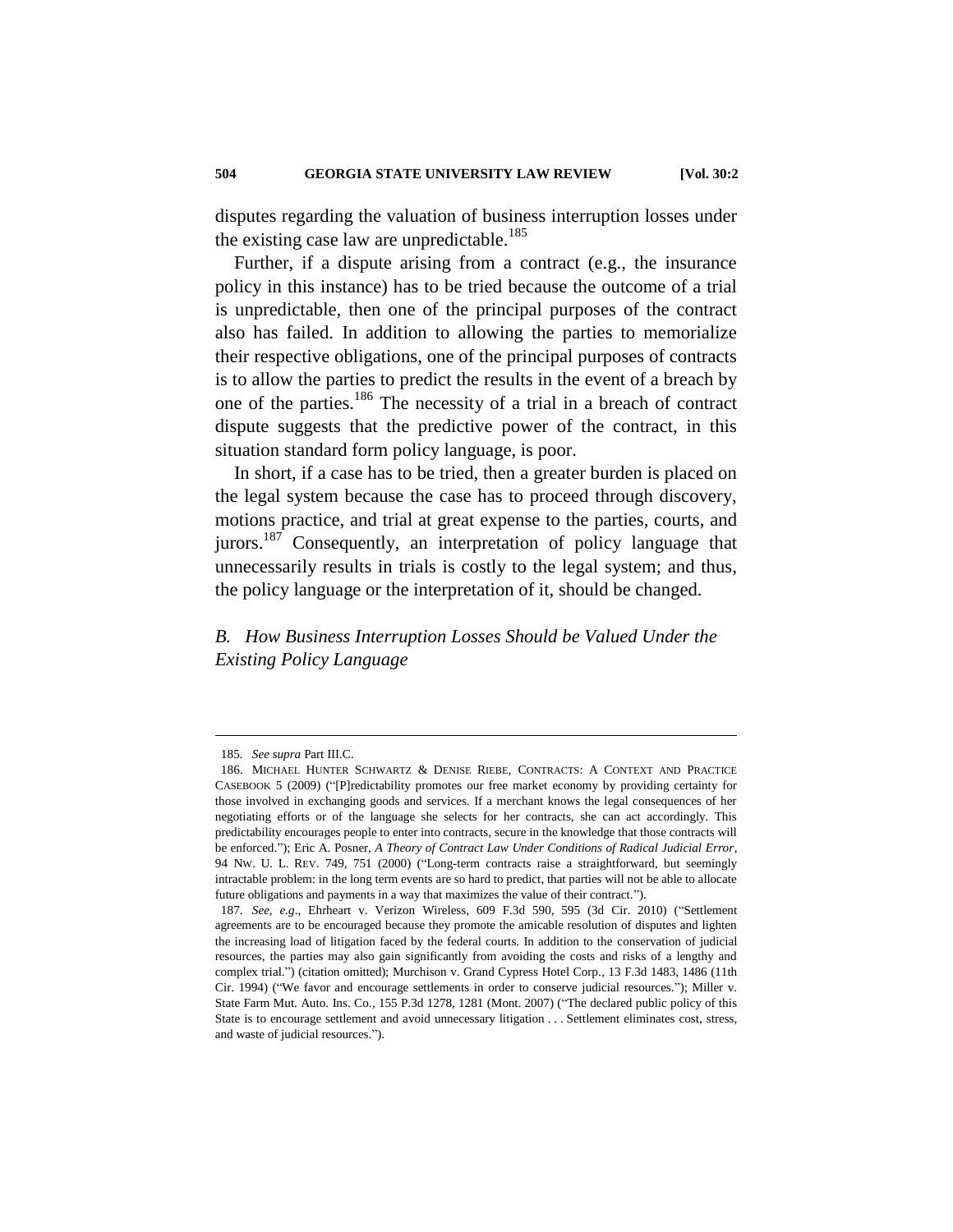## *1. Applying the Rules of Policy Interpretation to Loss Valuation Language*

Under the existing rules of policy interpretation, the postcatastrophe economic conditions should be considered when they favor the policyholder and ignored when they do not.<sup>188</sup> Heads the policyholder wins, tails the insurer loses. How can that be right? Simply stated, the existing valuation language in business interruption policies is ambiguous. Thus, the language should be construed in favor of policyholders because insurers drafted it.<sup>189</sup>

Consider again the relevant policy language that states how a business interruption loss should be calculated:

[D]ue consideration shall be given to the experience of the business before the date of the damage or destruction and to the probable experience thereafter had no loss occurred.<sup>190</sup>

No formula for calculating business interruption losses is set forth. Nor does the language state how one should determine what the policyholder's "probable experience thereafter" would have been. Because the policy is silent on that issue, it is open to multiple interpretations. The policyholder may think its "probable" experience was going to be great because it had some great marketing ideas it had intended to implement. Should the policyholder's marketing ideas be part of the loss equation? If so, who and how do you value them? The policyholder also may have been projecting growth in its industry or had a new product it planned to introduce that it expected would be well received by the market. Are these factors that should be part of the loss equation under this policy language? The policy does not address such matters. To the contrary, the language is intentionally open-ended and vague.

Similarly, what does the phrase "had no loss occurred" mean? Does it mean: (1) had the catastrophe not occurred, (2) had the

<sup>188</sup>*. See supra* Part III.

<sup>189</sup>*. See supra* Part III.A.

<sup>190.</sup> Finger Furniture Co. v. Commonwealth Ins. Co, 404 F.3d 312, 314 (5th Cir. 2005).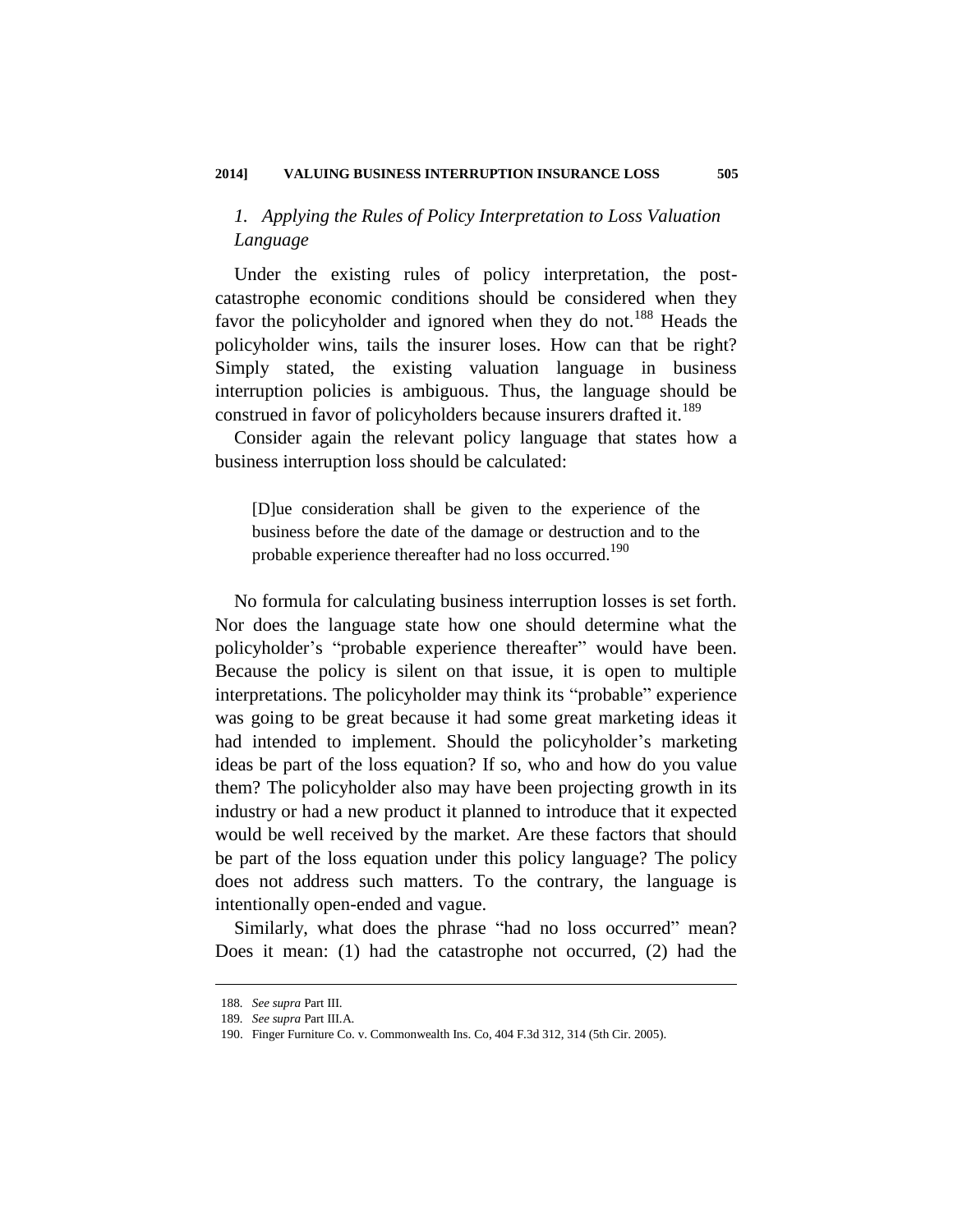interruption of the policyholder's business not occurred (but ignore whether the catastrophe changed the demand for the policyholder's services or product), or (3) had the business interruption of the policyholder not occurred (but consider the impact the catastrophe had on the demand for the policyholder's services or product)? It is unclear what the answers to these questions are under the existing policy language. Thus, because it is open to multiple reasonable interpretations, the language is ambiguous.

These ambiguities are highlighted by the fact that courts have interpreted the same or similar business interruption loss valuation policy language and reached opposite conclusions regarding its meaning.<sup>191</sup> On the one hand, the Fifth Circuit, for example, has interpreted the language to only allow for the consideration of the policyholder's historical financial information when valuing the loss.  $192$  On the other hand, the state courts in Louisiana have interpreted the language to allow for the consideration of post-catastrophe economic conditions when valuing the loss.<sup>193</sup> When two conflicting interpretations are both reasonable, the policy language must be ambiguous.<sup>194</sup>

Hornbook insurance law dictates that ambiguous policy language should be construed in favor of the policyholder and against the insurer.<sup>195</sup> That means the post-catastrophe economic conditions should be considered if they are favorable to the policyholder. If the post-catastrophe economic conditions are unfavorable to the policyholder, then they should not be considered.

Further, the reasonable expectations doctrine also dictates that the post-catastrophe economic conditions should not be considered if the demand for the policyholder's products or services was negatively impacted by the catastrophe.<sup>196</sup> A policyholder does not reasonably

<sup>191</sup>*. See supra* Parts II.A. and II.B.

<sup>192</sup>*. Finger Furniture*, 404 F.3d at 314.

<sup>193</sup>*. See, e.g.*, Sher v. Lafayette Ins. Co., 973 So. 2d 39, 57 (La. Ct. App. 2007).

<sup>194.</sup> Bonner v. United Servs. Auto. Ass'n, 841 S.W.2d 504, 506 (Tex. Ct. App. 1992).

<sup>195</sup>*. See supra* Part III.A.

<sup>196.</sup> The reasonable expectations doctrine does not, however, dictate that the post-catastrophe economic conditions be considered if it would result in the policyholder receiving a windfall. *See* discussion *supra* Part III.B. In most contexts, policyholders will be hard pressed to credibly argue that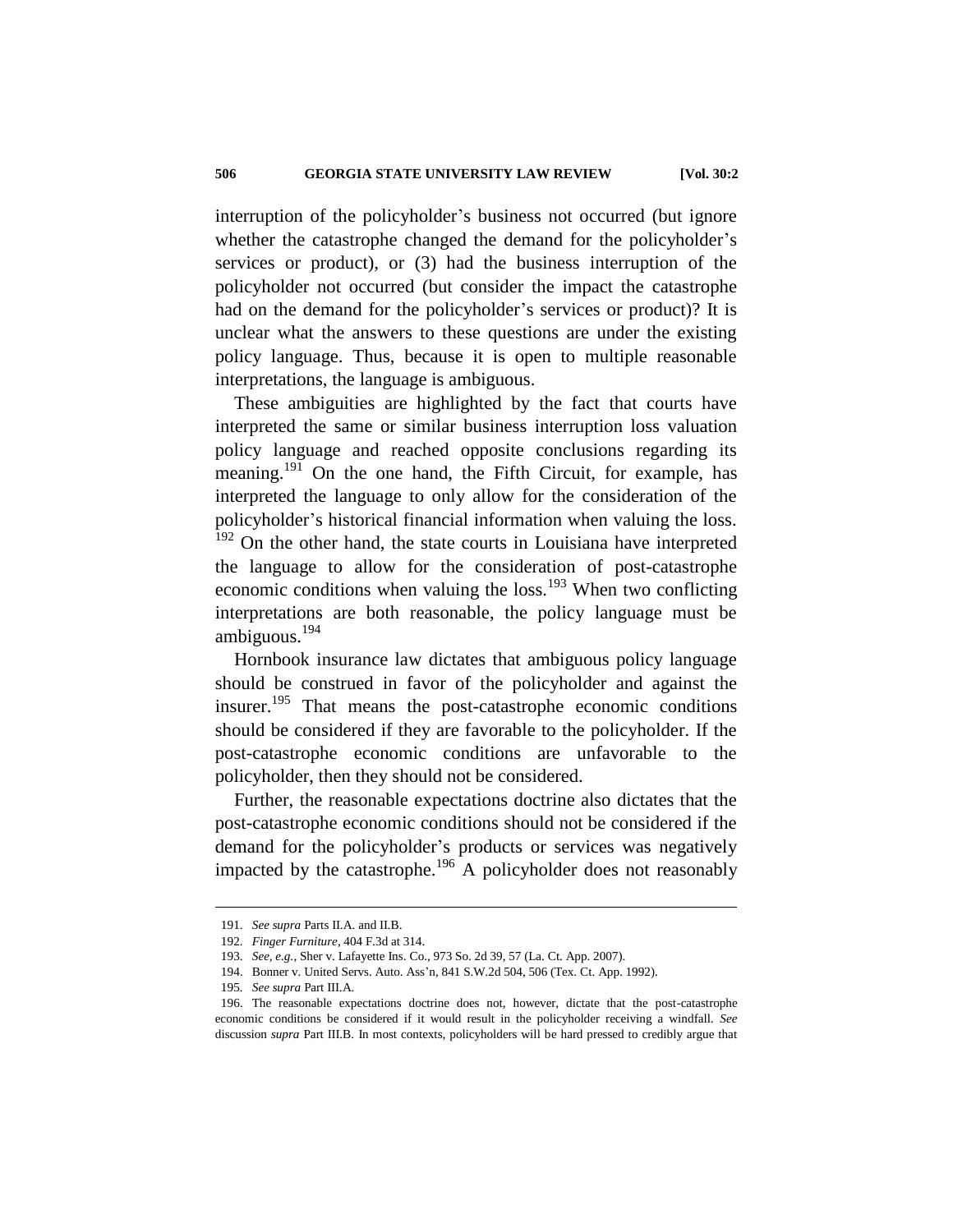expect to find itself in a situation where its business has been interrupted but no "loss" has occurred for insurance purposes simply because the area near its business also was destroyed and thus there is little or no demand for the policyholder's services or products postcatastrophe. A policyholder reasonably expects that, after paying premiums for business interruption insurance, $197$  it will be paid something when its business is interrupted.<sup>198</sup> If the policy language were construed in such a way that the post-catastrophe conditions would be considered in situations where there was little or no demand for the policyholder's services or products due to the catastrophe (and thus, according to some insurers, no business interruption loss actually occurred), then the reasonable expectations of the policyholder would not be fulfilled. Indeed, no policyholder would reasonably expect that if a disaster destroys its business and the area near its business, then its insurance would become worthless. To the contrary, one of the primary reasons a policyholder purchases insurance such as business interruption insurance is to cover losses caused by disasters.

Again, Hurricane Katrina is a good example to illustrate the point. Many of the policyholders' restaurants were profitable before the hurricane.<sup>199</sup> Then, there was an interruption in their businesses caused by the hurricane. In such circumstances, the policyholders reasonably expected they would be covered. Indeed, why would a policyholder whose business is located in a tourist town on the Gulf Coast, which is known for selling a drink called "the Hurricane,"  $200$ buy business interruption insurance if the insurance would not cover

they reasonably expected their business interruption insurance would provide recoveries greater than their historical earnings simply because a disaster occurs. *Id.*

<sup>197.</sup> Insurers, of course, make money by collecting more in premiums than they pay in claims *and* by investing the premiums until claims are paid. Eliot Martin Blake, *Rumors of Crisis: Considering the Insurance Crisis and Tort Reform in an Information Vacuum*, 37 EMORY L.J. 401, 422–23 (1988) ("Insurers do not simply hang onto premiums, of course; they invest them for the time period between payment of premiums and payment of losses. . . . The role of investment income in the [insurance] industry is particularly important. Studies have concluded that investment income allows the industry to remain profitable as a whole even with significant negative underwriting losses.").

<sup>198</sup>*. See supra* Part III.B.

<sup>199</sup>*. See* McCulley, *supra* note 174.

<sup>200.</sup> Keith I. Marszalek, *Home of the "Hurricane" Pat O'Brien's Turns 75 This Week*, NOLA.COM (Nov. 30, 2008, 4:47 PM), http://blog.nola.com/anguslind/2008/11/pat\_os\_turns\_75\_this\_week.html.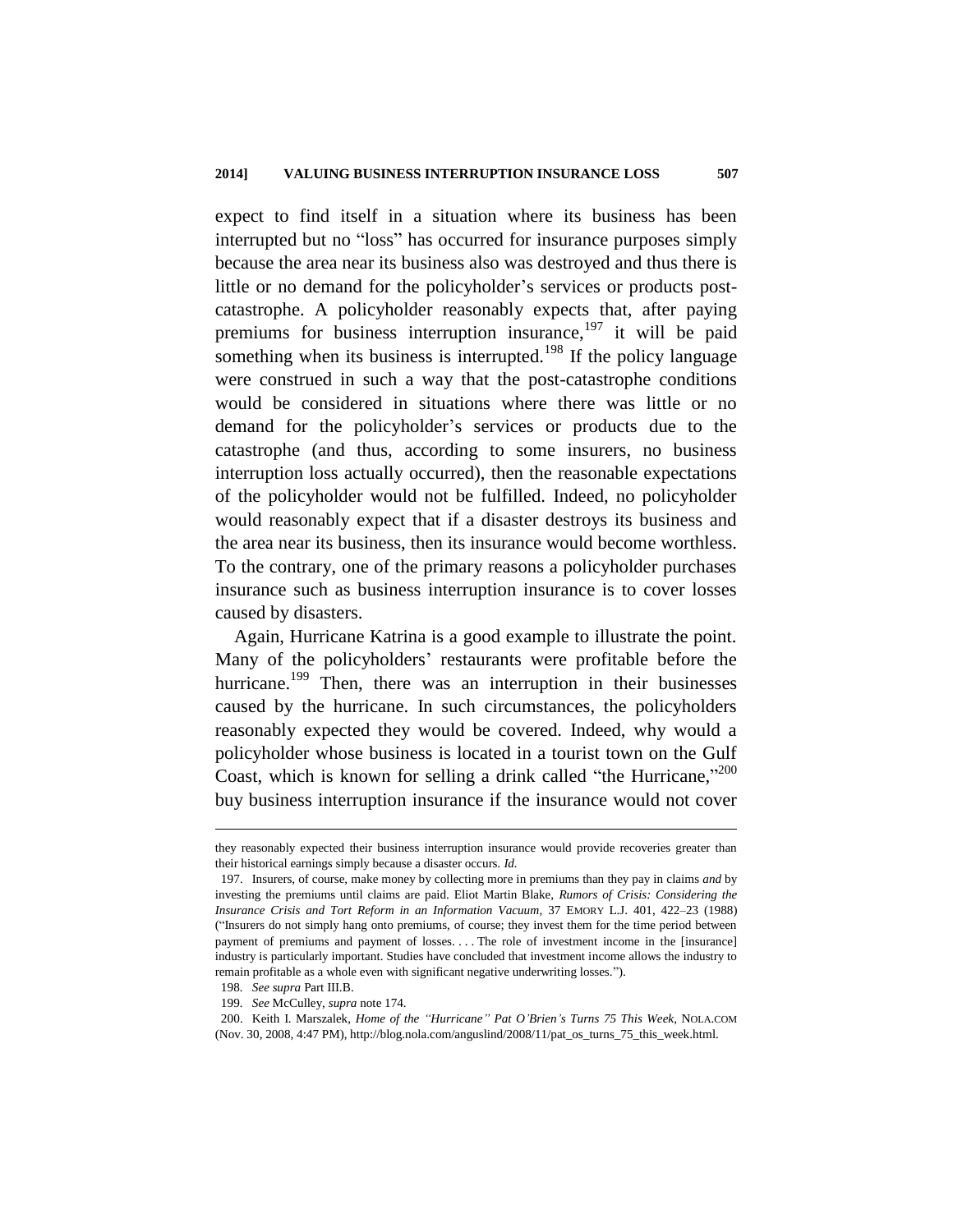the loss of earnings caused by hurricanes that prevent tourists from going to the area?

Similarly, the policy interpretation rule which provides that all of the provisions of a policy should be interpreted in a harmonious way that gives effect to the primary purpose of the insurance also dictates a result favorable to policyholders.<sup>201</sup> The purpose of business interruption insurance is to transfer the risk of a loss of earnings due to business interruptions from the policyholder to the insurer.<sup>202</sup> Indeed, business interruption insurance's primary purpose is to maintain the policyholder's revenue stream during periods of interruption such that the policyholder will be returned to the same position it would have been had no business interruption occurred.<sup>203</sup> Thus, with these primary purposes of the insurance in mind, the valuation language should be interpreted in a way that ensures the policyholder will be made whole, which means the post-catastrophe economic conditions should not be considered if doing so would result in the policyholder effectively becoming uninsured for its loss of earnings following a catastrophe.

## *2. Analyzing the Loss Valuation Policy Language as a "Defective Product"*

In recent years, some scholars have advanced the theory that because policies are non-negotiated contracts of adhesion with standardized language drafted by insurers and are sold on a take-itor-leave-it basis, policies should be viewed as akin to products or "things" rather than simply contracts.<sup>204</sup> This theory is further supported by the fact that policyholders often do not receive a copy of the policy itself until many months after it was purchased and they rarely read the many pages and terms of the policy when it finally is received.<sup>205</sup> Consequently, most policyholders are not even aware of

<sup>201</sup>*. See supra* Part III.C.

<sup>202</sup>*. See supra* Part I.A.

<sup>203</sup>*. See supra* note 6.

<sup>204</sup>*. See, e.g.*, Schwarcz, *supra* note 153, at 1389; Jeffrey W. Stempel, *The Insurance Policy as a Thing*, 44 TORT TRIAL & INS. PRAC. L.J. 813, 835 (2009).

<sup>205</sup>*. See* KEETON & WIDISS, *supra* note 151*,* § 6.3, at 634; Kenneth S. Abraham, *Four Conceptions of*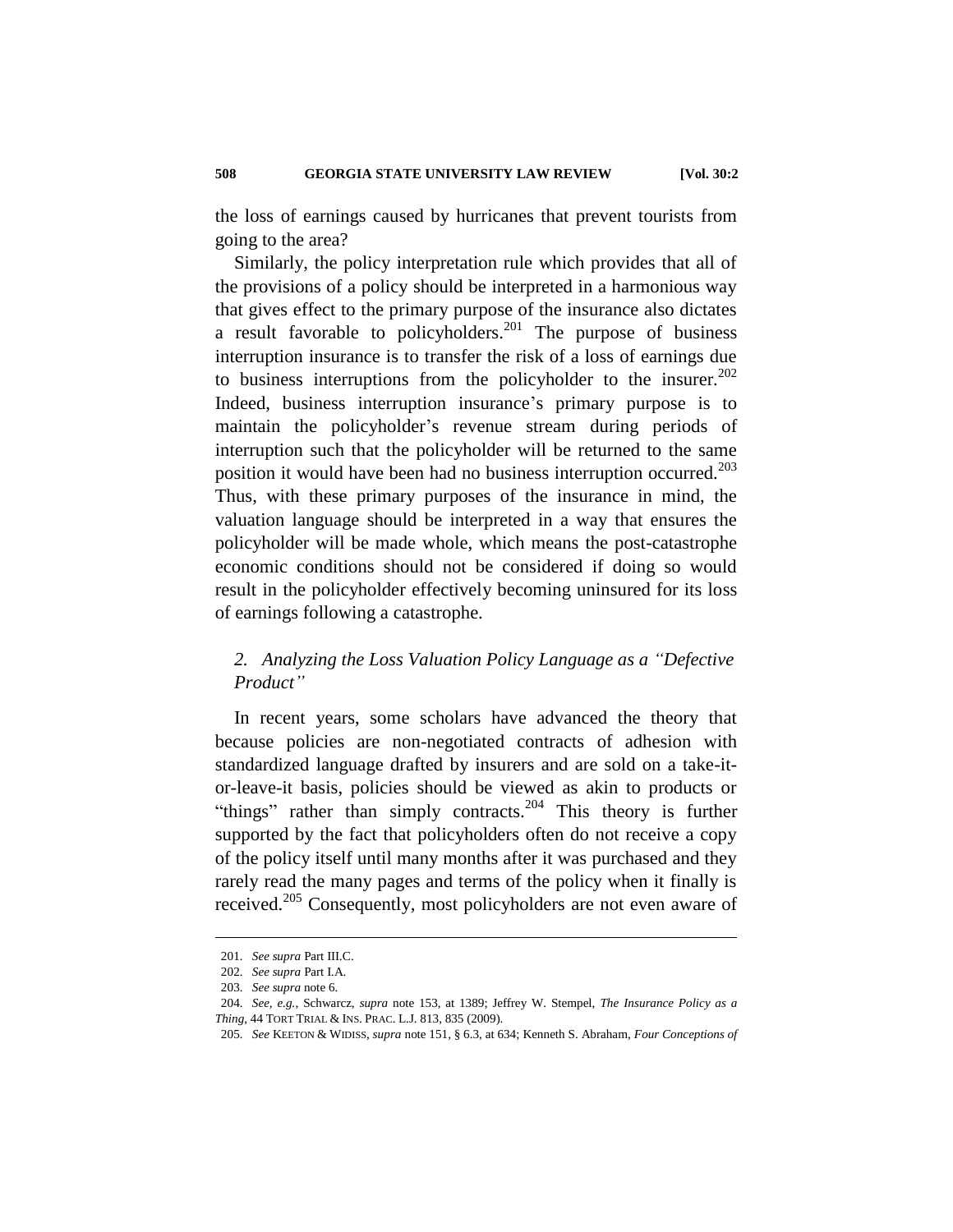what the specific language is in the policies.<sup>206</sup> Even policyholders who attempt to review the pages and pages of terms and conditions set forth in the policy likely do not understand them due to the length and complexity of the language used. $207$ 

Further, the insurance industry routinely refers to insurance policies as "products" that are researched, designed, marketed, and sold like manufactured goods.<sup>208</sup> Similarly, the purchasers of insurance also consider insurance a "good" and brand loyalty for insurance products is very high.<sup>209</sup>

When a policy is viewed as a product, the "reasonable expectations" doctrine and *contra proferentem* can be understood as judicially created contractual interpretation tools that courts apply in order to attempt to ensure that policyholders actually receive the product they thought they were purchasing.<sup>210</sup> Instead of applying those interpretive tools to what can be viewed as a contract in name only, policies instead can be viewed as products. As a product, the question to be answered is whether the product that was sold is defective because it fails to perform as reasonably expected by the purchaser of the product—the policyholder. Of course, if a product is defective, then the seller of the product—the insurer—is responsible for any harm or damage caused by the product. $^{211}$ 

In the business interruption context, when a policyholder purchases a business interruption policy it reasonably expects to be paid the full amount of its loss less the deductible in the event that its business is interrupted. If the loss valuation language allows the insurer to pay nothing or less than the full amount of the loss in the event of a business interruption, then the policy is defective from the policyholder's perspective. Consequently, the policyholder is injured

*Insurance*, 161 U. PA. L. REV. 653, 660 (2013).

<sup>206.</sup> KEETON & WIDISS, *supra* note 151*,* § 6.3, at 634; Abraham, *supra* note 205, at 660.

<sup>207.</sup> KEETON & WIDISS, *supra* note 151*,* § 6.3, at 634; Abraham, *supra* note 205, at 660.

<sup>208.</sup> Stempel, *supra* note 204, at 831.

<sup>209</sup>*. Id*. at 832.

<sup>210</sup>*. Id*. at 831.

<sup>211.</sup> RESTATEMENT (THIRD) OF TORTS: PRODUCTS LIABILITY § 1 (1998) ("One engaged in the business of selling or otherwise distributing products who sells or distributes a defective product is subject to liability for harm to persons or property caused by the defect.").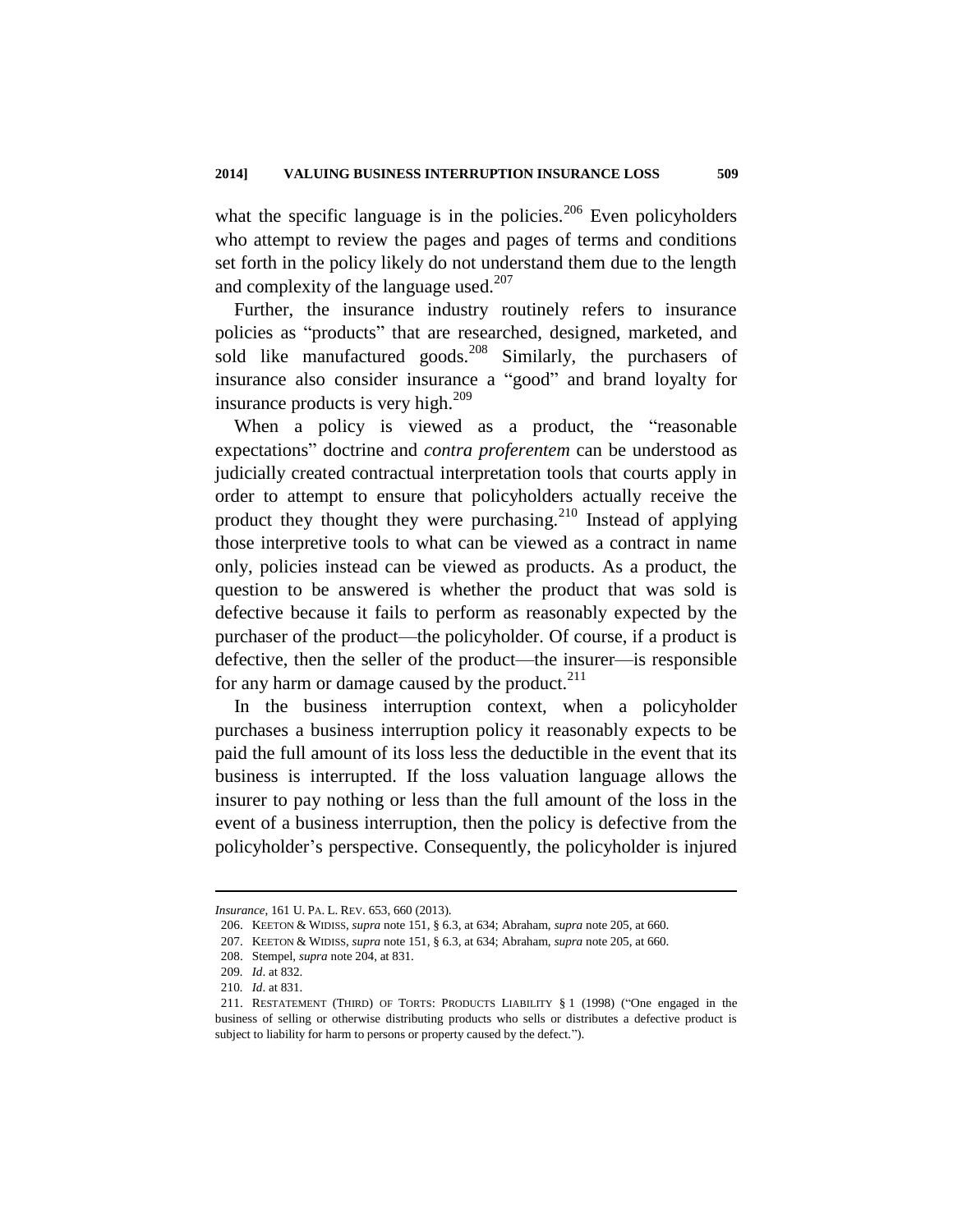by the defective product in so far as it suffers an uncompensated loss and cannot retroactively buy an insurance policy to cover the unreimbursed portion of the loss. Under strict liability principles applicable to injuries caused by defective products, the seller of the defective product—the insurer—is liable for the injuries caused by its product.<sup>212</sup> Thus, the insurer would be liable to the policyholder, under a products liability theory, for the amount of the policyholder's loss that the policy does not cover.

Does such an approach lead to a different result than when the reasonable expectations doctrine and *contra proferentem* are applied to the loss valuation language? No. Under both approaches, the insurer is legally responsible for ensuring that the product it sells the policy—fulfills the reasonable expectations of the purchaser of the product regarding the performance of the product. Considering policies as products, instead of contracts, however, is another way of analyzing the issue that confirms accuracy of the result under the traditional rules of policy interpretation.

# *C. Proposed Loss Valuation Formulas That are Based Upon the Original Purpose of Business Interruption Insurance and Which Provide Consistent, Predictable Results and the Efficient Resolution of Claims*

In this part, two proposed formulas for calculating business interruption losses are set forth and the public policy considerations associated with the payment of business interruption losses are analyzed. These proposals initially are intended for insurers, the drafters of policy language, because redrafting the policy language to incorporate either one of the proposals should eliminate many, if not all, of the disputes addressed in this Article that exist under the current policy language. $2^{13}$  If insurers fail to adopt one of the proposals, however, then courts and legislatures should act to ensure that the way business interruption losses are calculated changes.

<sup>212</sup>*. Id.* § 1 cmt. a.

<sup>213</sup>*. See supra* Part II.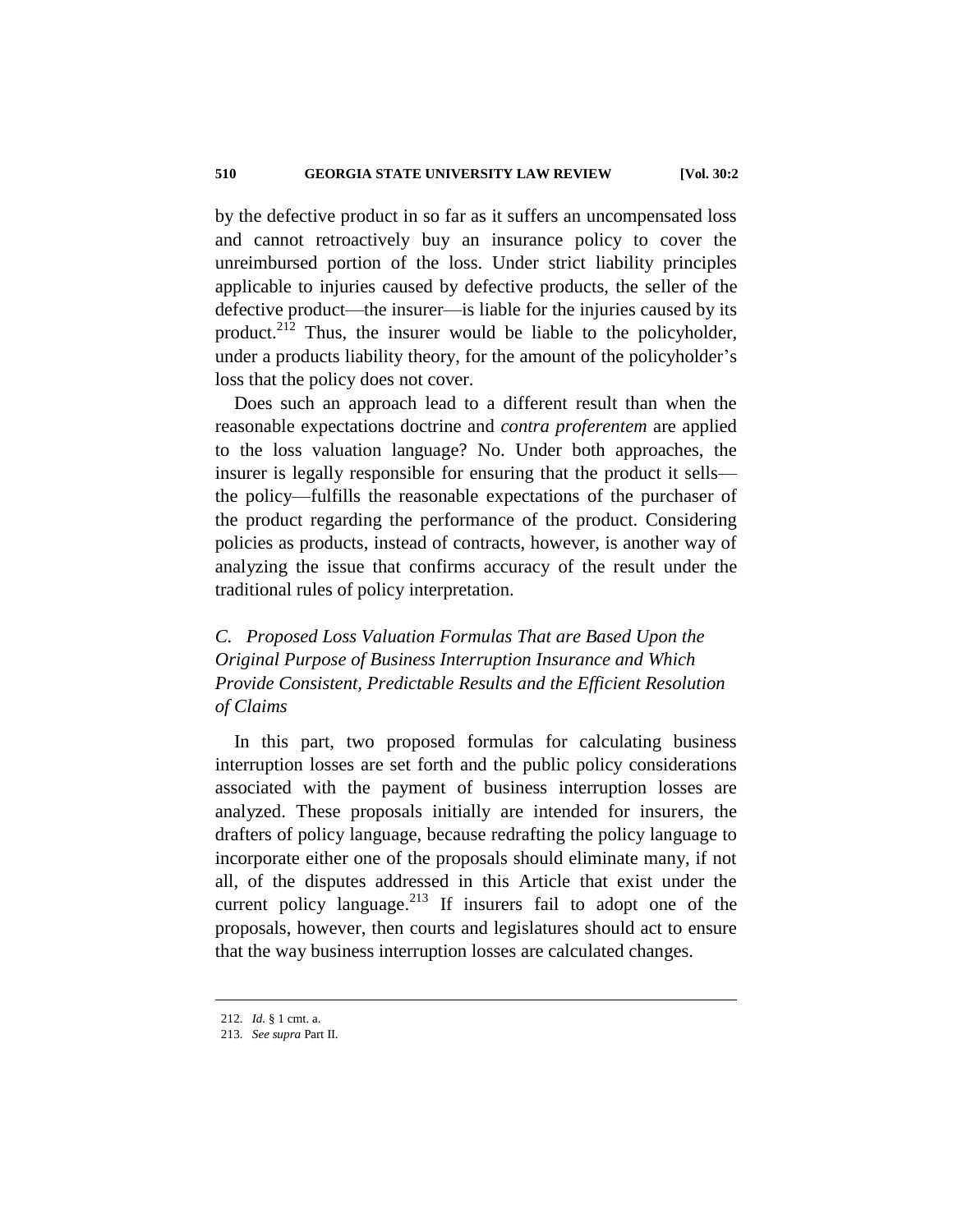*1. A Stated Daily Loss Value Set Forth in the Policy or Only the Policyholder's Prior Three Years of Historical Earnings and Expenses Should be Used When Valuing Business Interruption Losses*

Simply stated, to eliminate the problems with the existing policy language discussed in this Article, either a stated daily loss value or only the prior three years of the policyholder's historical earnings and cost information should be used to calculate business interruption losses. More specifically, the policies should contain a stated daily loss value for business interruption losses, just as the original "use and occupancy" policies did for lost rents. $^{214}$  A daily loss value is the amount of loss a business suffers each day its business's operations are suspended. $215$  During the annual policy renewal process, a policyholder provides a business interruption loss projection to the insurer's underwriters that is based upon the policyholder's current budget, revenue, and cost data that the insurer then uses to: (1) evaluate the insured risk, (2) calculate a daily loss value, and (3) in part, establish the amount of the premium. $216$  These same daily loss value figures could and should be used to calculate the loss in the event of a business interruption. Indeed, under disability insurance, which is analogous to business interruption insurance in that it insures a person for the income the person loses during time periods when the person is unable to work due to injury or illness, the amounts to be paid to the policyholder in the event of a disability are expressly stated in the policy and usually are a percentage of the policyholder's income.<sup>217</sup>

Using a stated daily loss value or a three-year time period of historical earnings and costs would eliminate arguments about whether earnings and costs were trending up or down before the business interruption or whether the policyholder's recent results

<sup>214.</sup> TORPEY, LENTZ & MELTON, *supra* note 1, at 6.

<sup>215</sup>*. Id.* at 5.

<sup>216.</sup> Johnson & O'Toole, *supra* note 18, at 65 (discussing how most policyholders are required to submit business interruption values as a part of the initial underwriting, and insurers will use the values to measure, *inter alia*, basis for annual premiums, deductibles, limits, and daily value deductibles). 217. KENNETH S. ABRAHAM, INSURANCE LAW AND REGULATION 430 (5th ed. 2010).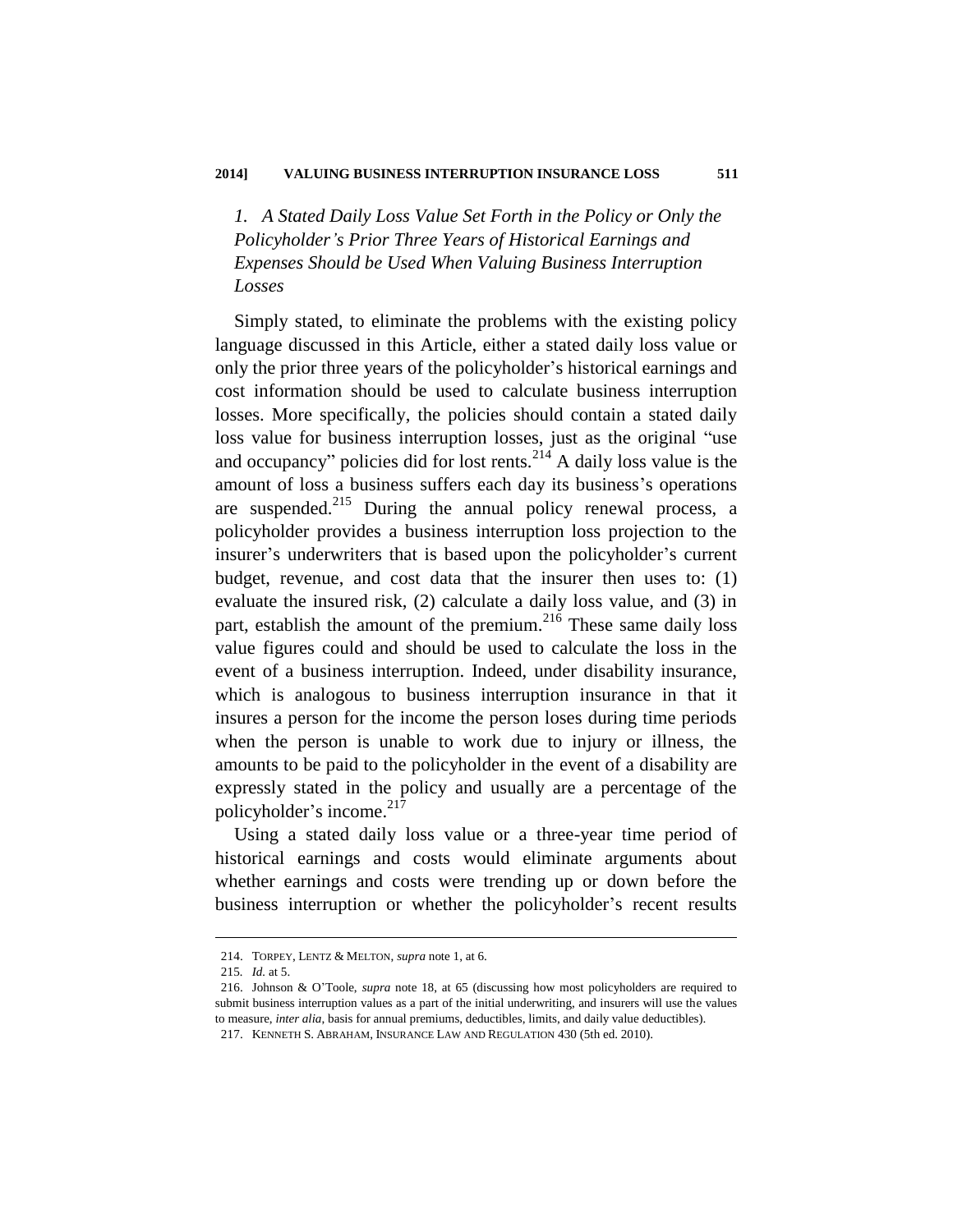were anomalous.<sup>218</sup> Using a stated daily loss value or a three-year time period of historical financial results also would account for the state of the economy without the necessity of speculating about what the future would have held. As the Fifth Circuit has stated, "the strongest and most reliable evidence of what a business would have done had the catastrophe not occurred is what it had been doing in the period just before the interruption."<sup>219</sup> The loss valuation policy language should be changed to reflect that reality.

The cost savings for the legal system should be significant under either of these proposals. Under these proposals, the parties would not need to hire experts to debate the state of the economy. Nor would they need to hire experts to opine on the industry trends for the policyholder's business. Instead, the loss calculation would be a simple mathematical calculation in which the number of days the business was interrupted is multiplied by either the daily loss value contained in the policy or the historical average daily earnings and expenses. Thus, instead of hiring expensive forensic accountants to fight about the policyholder's "probable" experience during the period of interruption, the policyholder or its accountant easily could do the calculation. Insurers also could easily confirm the accuracy of the calculation.

Under these approaches, courts and juries similarly would not need to grapple with the issue of whether the policyholder has proven what "would have happened" to a "reasonable degree of certainty."  $220$ What would have happened is moot. The past becomes the proxy for the future and it would be expressly stated in the policy.

These proposals also would eliminate the windfall gain or unfairly low or non-existent claim payments that now occur when the

<sup>218.</sup> This proposal would not be appropriate, however, for new businesses or product lines that open during the policy period or do not have a historical record of earnings and costs. In such circumstances, an industry average for a comparable business or line of business for the prior three-year time period should be used. Of course, the policyholder may have done better or worse than the industry average, but using the industry average should eliminate the disputes about the state of the economy, industry trends, and what the policyholder "would have done" in the hypothetical way in which such claims are analyzed today.

<sup>219.</sup> Finger Furniture Co. v. Commonwealth Ins. Co., 404 F.3d 312, 314 (5th Cir. 2005).

<sup>220</sup>*. See supra* Part II.D.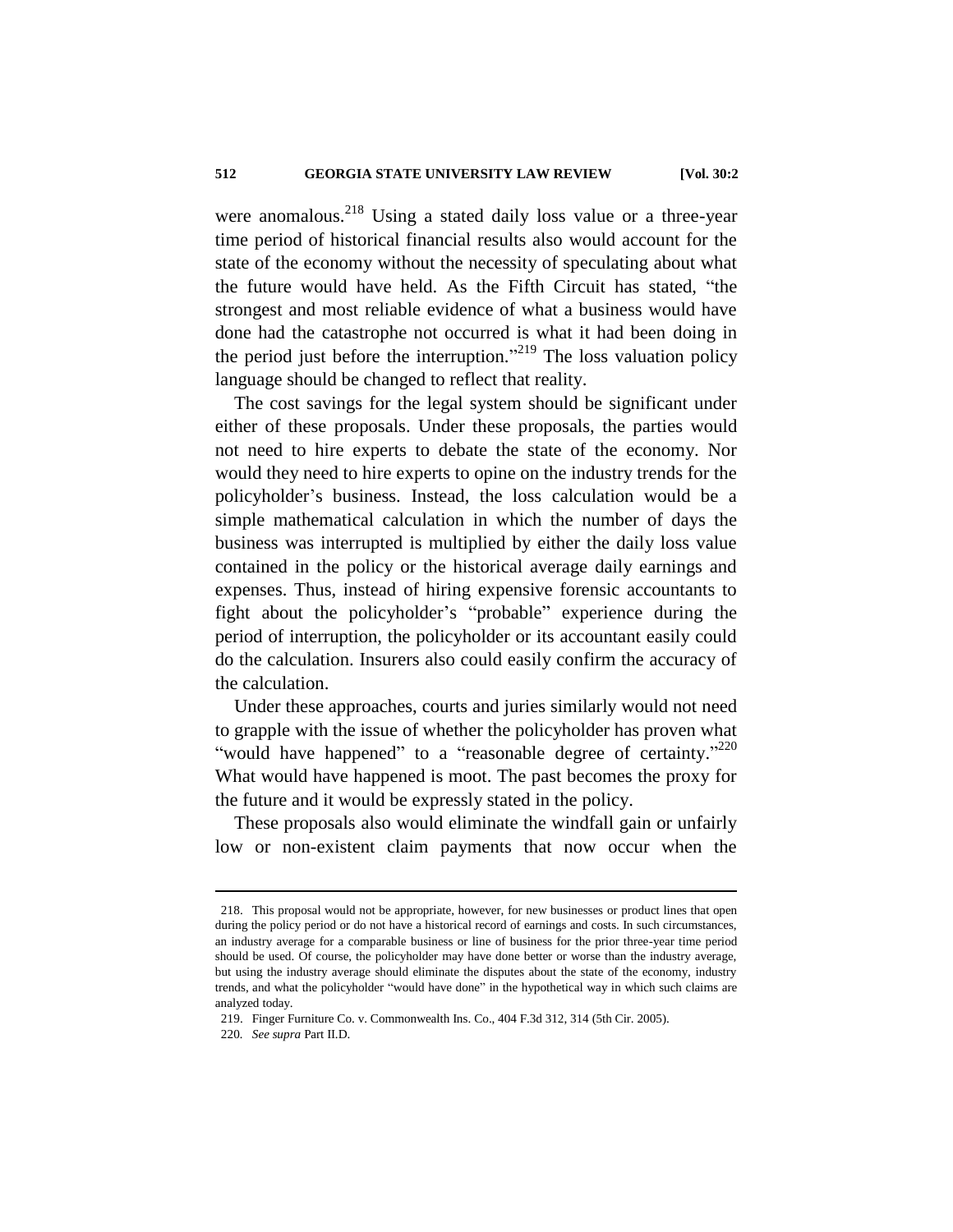economic conditions post-catastrophe are considered for purposes of calculating the loss. $^{221}$  The policyholder would not get a windfall benefit due to the increased demand for its product or services that is created by the catastrophe in some circumstances or an unfairly low or non-existent insurance payment when demand decreases in other circumstances. Instead, the policyholder would receive its continuing expenses and exactly what it had been earning before the catastrophe occurred. Using a daily loss value or only historical financial information would put the policyholder in the same position the parties agreed at the time of underwriting that the policyholder most likely would have been if the catastrophe had not occurred, which is the very purpose of business interruption insurance.

Does the policyholder receive precisely what it would have received had the catastrophe not occurred under this proposal? It is impossible to know. One cannot predict the future with a high degree of accuracy, which is why the "reasonable degree of certainty" evidentiary standard is misplaced when attempting to value business interruption insurance losses under the existing policy language. $^{222}$ Nor can one create an accurate and complete picture of what a hypothetical world would have looked like in the absence of a catastrophe. The policyholder's past, however, is known. Using the policyholder's past as a proxy for the policyholder's future provides a fair outcome for both the policyholder and the insurer in a situation where one hundred percent accuracy is not possible.

Using a stated daily loss value or only the policyholder's revenue and cost data for the three-year time period immediately preceding the loss when valuing the loss also should lead to consistent and predictable outcomes. Although insurers may be required to pay claims they might otherwise have chosen to litigate under the vague valuation provisions currently used in their policies, the outcome of disputes in which an insurer chooses to contest the payment of a claim under these proposals should be fairly predictable because the dispute would be decided under a bright line rule. Consequently,

<sup>221</sup>*. See supra* Part II.B.

<sup>222</sup>*. See supra* Part IV.A.1.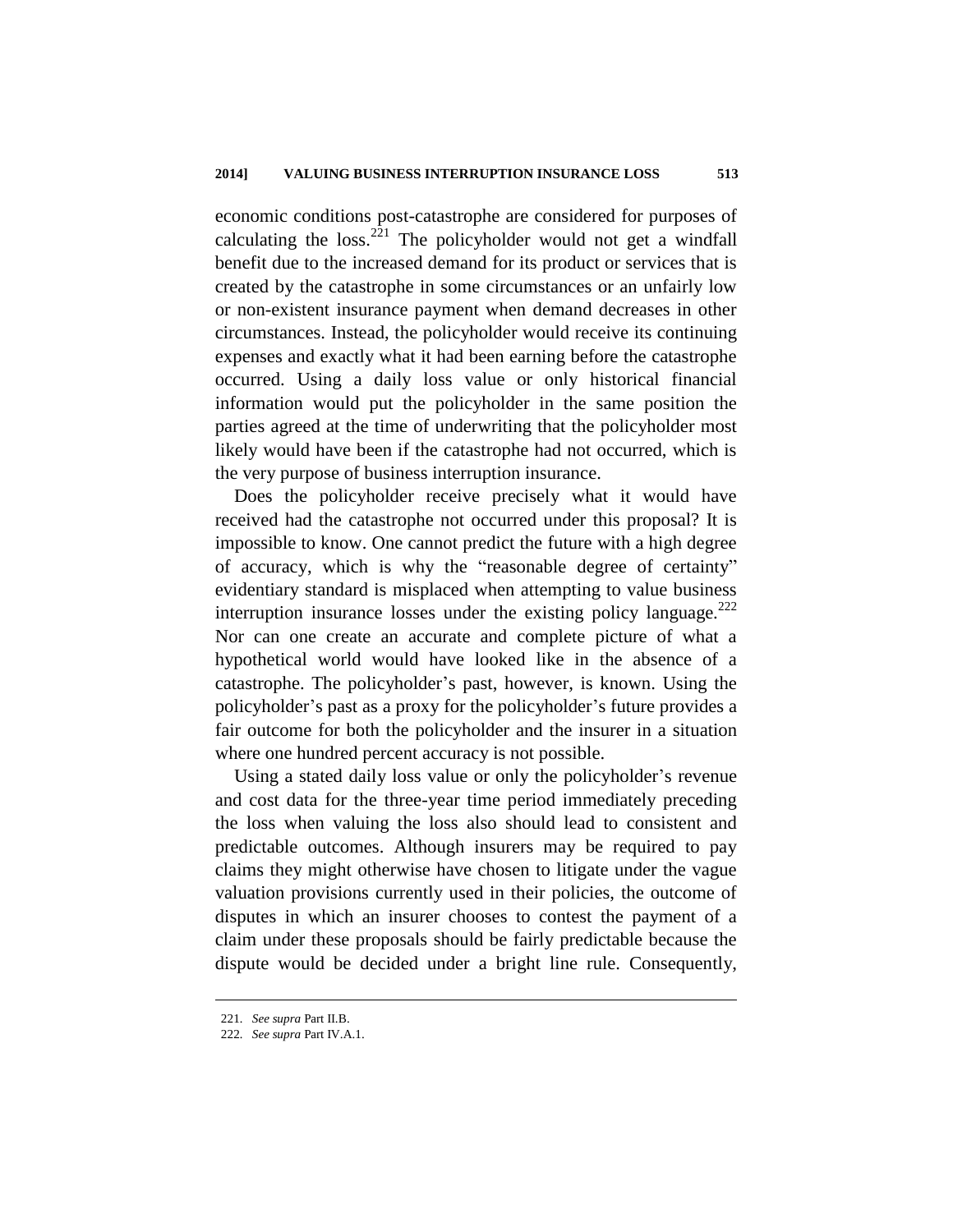insurers would be incentivized *not* to litigate claims they likely would lose in order to avoid incurring wasteful litigation costs.

In addition to reducing the incentive to litigate, this predictability in the outcome of disputes would be beneficial to insurers as well because it would allow them to reserve for claims more accurately and to establish with more certainty the amount of premiums needed to cover claims and be profitable.<sup>223</sup> Thus, this predictability also should result in cost savings for insurers.

Using a stated daily loss value or only the policyholder's historical revenue and cost data when valuing business interruption losses also should lead to a more cost-effective claims adjustment process. By using a bright line formula, the parties should not need to retain experts to engage in hypothetical debates regarding what would have happened had the catastrophe not occurred. Nor should the parties need to debate the impact the current state of the economy would have on the policyholder's hypothetical earnings and costs. Nor, in most cases, should the courts and parties even need to conduct trials regarding the amount of the loss. Further, to the extent the parties cannot agree on the amount of the loss, the court in many instances nonetheless should be able to resolve the dispute on a motion for summary judgment because, assuming the facts are not in dispute, resolution of the dispute would be a question of law. The judge would only need to apply the daily loss value or the average historical earnings and expenses to the number of days the policyholder's business was interrupted in order to determine the amount of the covered loss.<sup>224</sup> Thus, few trials should be needed, and,

<sup>223</sup>*. See, e.g.*, Sanchez v. Lindsey Morden Claims Servs., Inc*.*, 84 Cal. Rptr. 2d 799, 802 (Cal. Ct. App. 1999) ("Insurance is a highly uncertain and risky endeavor, because it requires accurate predictions about the occurrence and cost of future events. Insurers are able to define and limit the risks, and to set premium levels commensurate with the risks, using complex and nuanced contracts (policies)."); Nancy R. Page, *Risky Business: Consumer Protection in the Insurance Industry*, 23 HARV. J. ON LEGIS. 287, 291 (1986) ("Predicting claims and pooling risks is the business of insurance. When accurate prediction is no longer possible, some liability markets become theoretically too risky for insurance.").

<sup>224</sup>*. See, e.g.*, Private Bank & Trust Co. v. Progressive Cas. Ins. Co*.*, 409 F.3d 814, 816 (7th Cir. 2005) ("We are presented with a question of insurance policy interpretation, which is a question of law . . . ."); *In re* Frederick Petroleum Corp*.*, 912 F.2d 850, 852 (6th Cir. 1990) (noting that a question of policy interpretation is a question of law); Farmers Home Mut. Fire Ins. Co. v. Bank of Pocahontas, 129 S.W.3d 832, 835 (Ark. 2003) ("Whether the policy language is ambiguous is a question of law to be resolved by the court."); Penzer v. Transp. Ins. Co*.*, 29 So. 3d 1000, 1005 (Fla. 2010) ("This case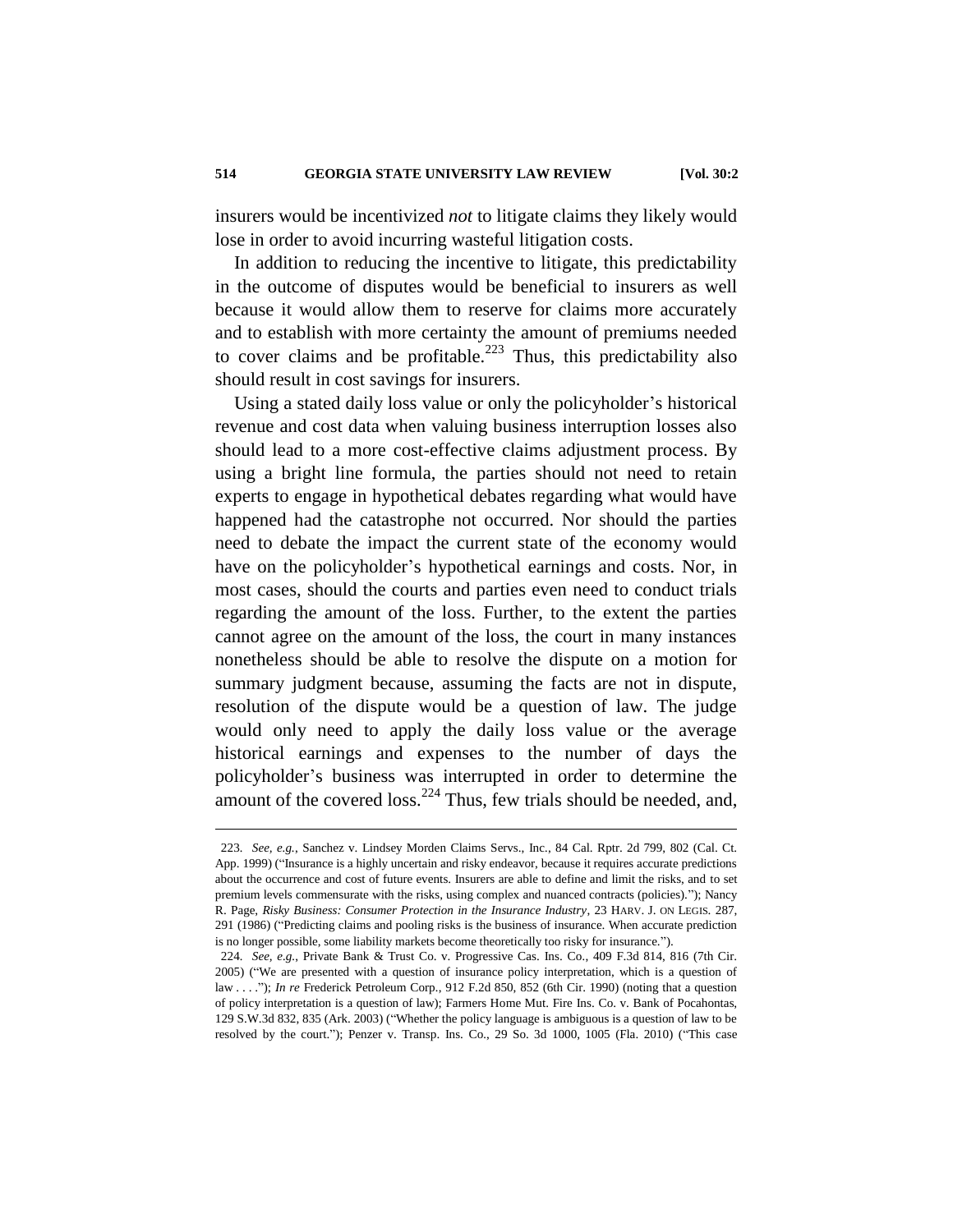in most cases, the parties should be able to resolve the claims without even retaining experts or involving the courts.

#### *2. Public Policy Considerations*

Public policy also favors using a stated daily loss value or only the historical earnings and costs of the policyholder when valuing business interruption losses. As an initial matter, no obvious public policy considerations favor the haphazard approach to valuing business interruption losses that currently exist. Nor would the typical theoretical concerns of insurers, such as adverse selection and moral hazard, be implicated if a stated daily loss value or only historical earnings and cost information were used. $225$ 

Adverse selection in the insurance context is "the disproportionate tendency of those who are more likely to suffer losses to seek insurance against those losses."<sup>226</sup> Insurers already face adverse selection issues in the context of business interruption insurance because businesses that are located in areas prone to floods, hurricanes, or tornadoes naturally would be more incentivized to purchase business interruption insurance.<sup>227</sup> Changing the loss valuation language, as proposed in this Article, however, should not impact that problem positively or negatively.

Moral hazard is the tendency of a policyholder to take fewer precautions when insured.<sup>228</sup> Another commentator has defined the

presents a question of insurance policy interpretation, which is a question of law . . . .").

<sup>225.</sup> Some critics of the concepts of adverse selection and moral hazard have argued that these alleged threats are overblown and that the exclusions designed to address them are overly broad. *See, e.g.*, Tom Baker, *On the Genealogy of Moral Hazard*, 75 TEX. L. REV. 237, 240 (1996); Peter Siegelman, *Adverse Selection in Insurance Markets: An Exaggerated Threat*, 113 YALE L.J. 1223, 1234 (2004).

<sup>226.</sup> Kenneth S. Abraham & Lance Liebman, *Private Insurance, Social Insurance, and the Tort Reform: Toward a New Vision of Compensation for Illness and Injury*, 93 COLUM. L. REV. 75, 102 n.82 (1993). *See also* MARK S. DORFMAN, INTRODUCTION TO RISK MANAGEMENT AND INSURANCE 95 (8th ed. 2005) (describing the difficulty underwriters have in determining the risk of insuring persons in poor health); EMMETT J. VAUGHAN & THERESE VAUGHAN, FUNDAMENTALS OF RISK AND INSURANCE 21–22 (8th ed. 1999) (noting how adverse selection accumulates bad risks, which disrupts underwriters' predictions about future losses).

<sup>227.</sup> Abraham & Liebman, *supra* note 226, at 103; VAUGHAN & VAUGHAN, *supra* note 226, at 21–22. 228. Adam F. Scales, *The Chicken and the Egg: Kenneth S. Abraham's* "*The Liability Century,"* 94 VA. L. REV. 1259, 1263 (2008) (reviewing KENNETH S. ABRAHAM, THE LIABILITY CENTURY: INSURANCE AND TORT LAW FROM THE PROGRESSIVE ERA TO 9/11 (2008)) ("Moral hazard is the tendency to take fewer precautions in the presence of insurance. Adverse selection is the tendency of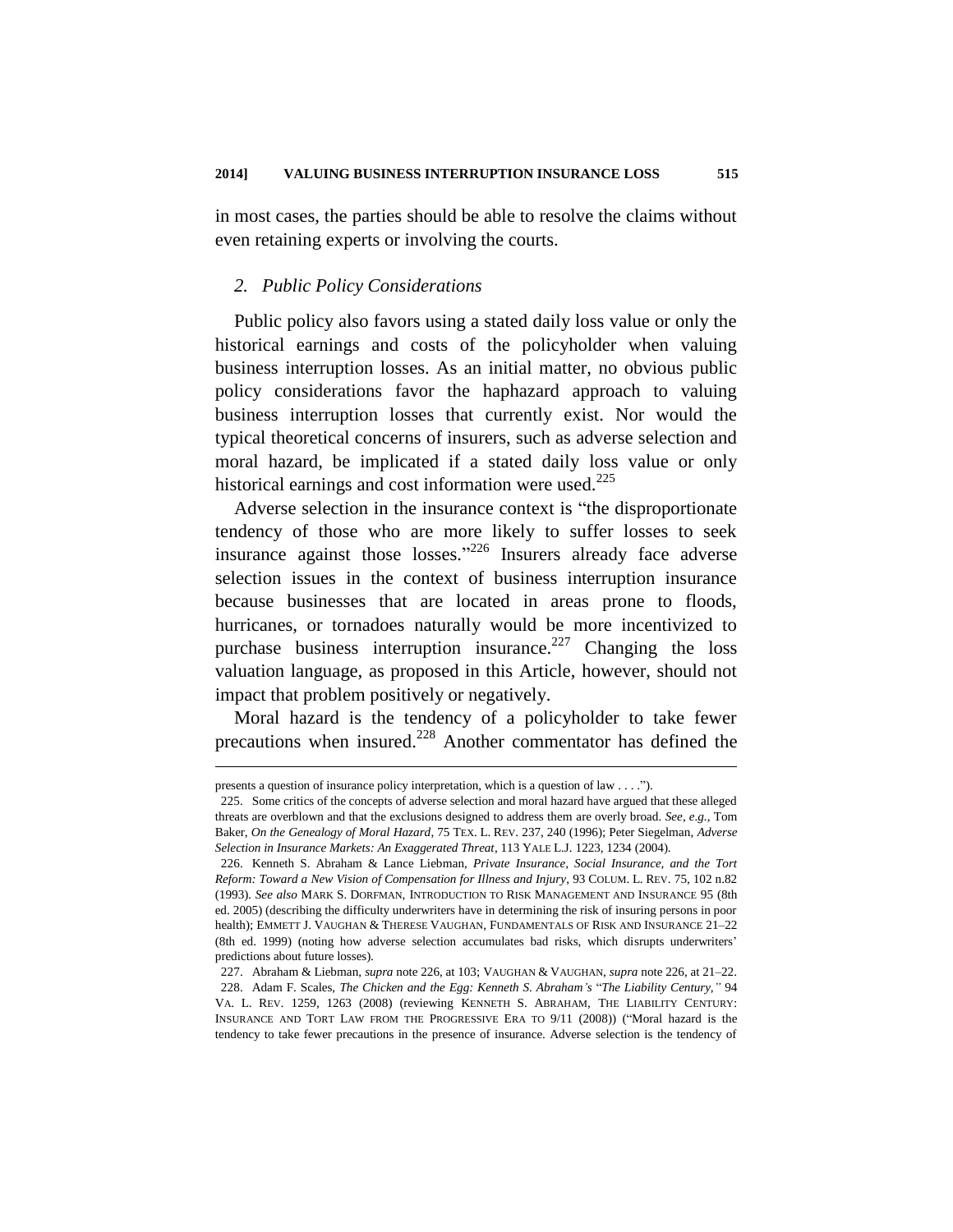concept of "moral hazard" as a situation where "[a] person . . . deliberately causes a loss . . . [or] exaggerates the size of a claim to defraud an insurer."<sup>229</sup>

As a practical matter, there should be little concern by insurers that policyholders would attempt to artificially increase their historical earnings in anticipation of suffering losses due to events like hurricanes, tornadoes, and floods. Indeed, doing so would lead to higher premiums that the policyholders actually would hope they never recouped because the last thing a policyholder running a profitable business hopes for is that a hurricane, tornado, or flood will hit it. Further, even if policyholders were inclined and able to inflate the daily loss value, because policyholders do not create or control catastrophic events such as hurricanes, tornadoes, and floods, policyholders would not have the ability to cause the business interruption losses that most commonly occur. Consequently, moral hazard concerns would not be created by changing the loss valuation language in accordance with this proposal.

Nonetheless, because daily loss values for business interruptions are established at the time of underwriting, insurers would be free to confirm or contest the accuracy of the cost and revenue numbers that underlie those calculations before accepting a premium for the policy.<sup>230</sup> Moreover, because such numbers are annually updated during the policy renewal process, there is little risk of the numbers becoming outdated.<sup>231</sup> Thus, any unlikely moral hazard concerns of the insurer could and should be resolved before the policy is placed.

In addition, insurance fills the socially important and desirable role of protecting the limited assets of individuals and business owners against catastrophic losses by spreading and transferring the risk of such losses to well-capitalized insurers.<sup>232</sup> Indeed, insurance is

riskier people to gravitate towards unsuspecting insurance pools, eventually raising premium rates and causing less risks people to exit. A great deal of insurer behavior is designed to combat, or at least manage, these problems.").

<sup>229.</sup> DORFMAN, *supra* note 226, at 480.

<sup>230</sup>*. See supra* note 216.

<sup>231</sup>*. Id.*

<sup>232.</sup> Jeffrey W. Stempel, *The Insurance Policy as Social Instrument and Social Institution*, 51 WM. & MARY L. REV. 1489, 1502 (2010).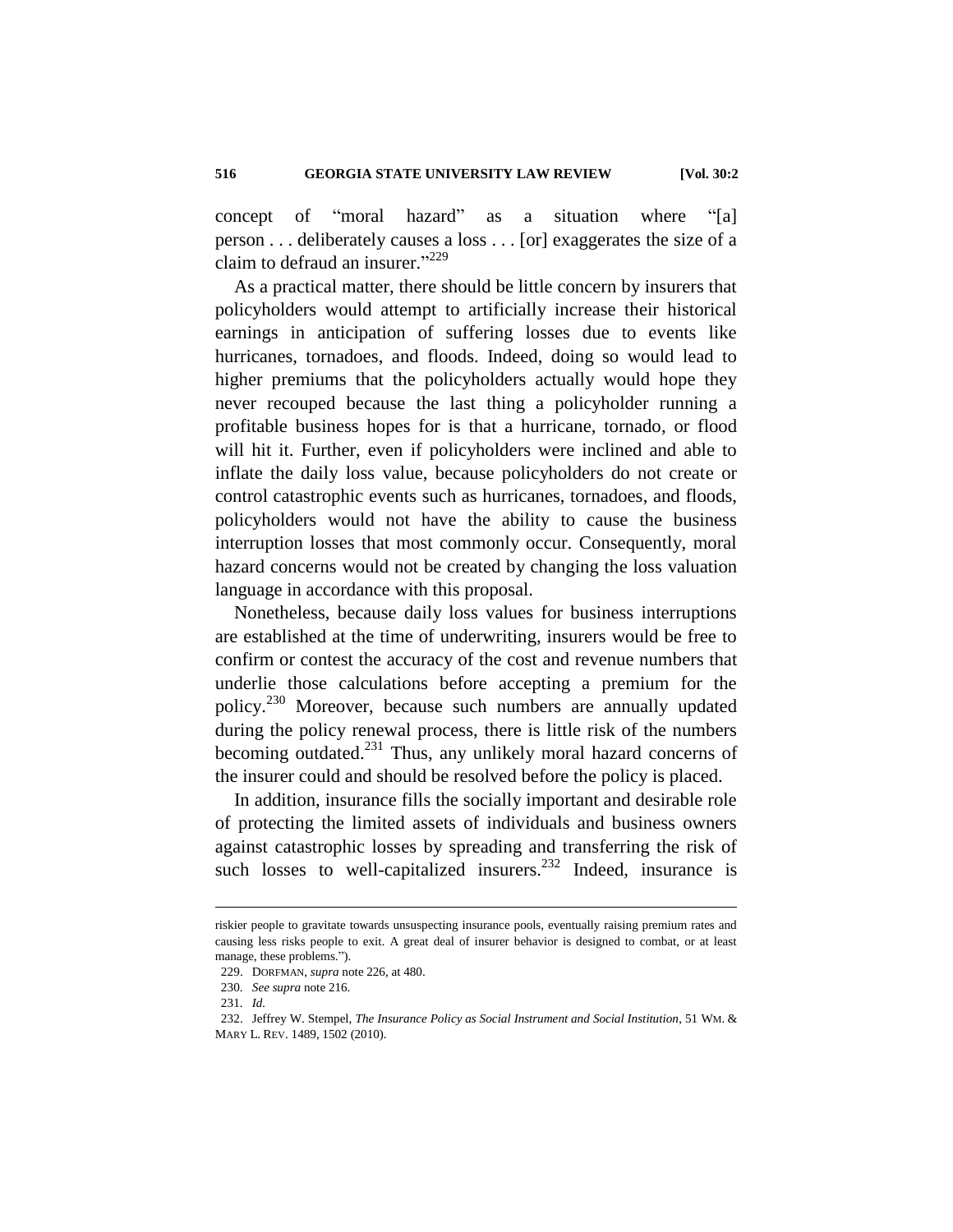integral to people's lives and the conduct of business in modern industrial economies.<sup>233</sup> Without insurance, people and businesses simply cannot function in today's world. For example, anyone who wants to purchase a house using a bank to finance the mortgage is required to have homeowners insurance in an amount adequate to cover the mortgage.<sup>234</sup> Anyone who wants to drive a car must have auto insurance.<sup>235</sup> Most states require businesses to have worker's compensation insurance.<sup>236</sup>

Similarly, if someone wants to live or do business in areas prone to hurricanes, tornadoes, and floods, they need insurance to protect their homes and businesses. Without it, they risk bankruptcy with each passing storm. Further, if the business interruption insurance that is actually purchased by a business owner does not cover the business's loss during a period of interruption, then the primary purpose of the insurance has failed and the business owner and society in general are in a worse position. Consequently, the adoption of either one of these proposals would ensure that business interruption insurance fulfills its important role in society.

The long-standing public policy of enforcing contracts also favors the full payment of business interruption losses under insurance policies.<sup>237</sup> Indeed, as one court correctly noted, in the area of insurance law, "[t]here is more than one public policy. One such policy is that an insurance company which accepts a premium for covering all liability for damages should honor its obligation."<sup>238</sup> Insurers draft the policies, which are then sold on a take-it-or leave-it basis.<sup>239</sup> As drafters of the language contained in insurance policies, at a minimum, insurers should state in the policies, in clear terms, the specific way that business interruption losses will be valued. They have failed to do so and public

1

239*. See supra* note 9.

<sup>233</sup>*. Id.*at 1497.

<sup>234</sup>*. Id.*

<sup>235</sup>*. Id.* at 1497–98.

<sup>236</sup>*. Id.* at 1498.

<sup>237</sup>*. See, e.g.*, Nw. Nat'l Cas. Co. v. McNulty, 307 F.2d 432, 444 (5th Cir. 1962) (Gewin, J., concurring) (noting that public policy favors the enforcement of contracts); Union Camp Corp. v. Cont'l Cas. Co*.,* 452 F. Supp. 565, 568 (S.D. Ga. 1978) ("Exercise of the freedom of contract is not lightly to be interfered with. It is only in clear cases that contracts will be held void as against public policy."). 238. Creech v. Aetna Cas. & Sur. Co*.,* 516 So. 2d 1168, 1174 (La. Ct. App. 1987).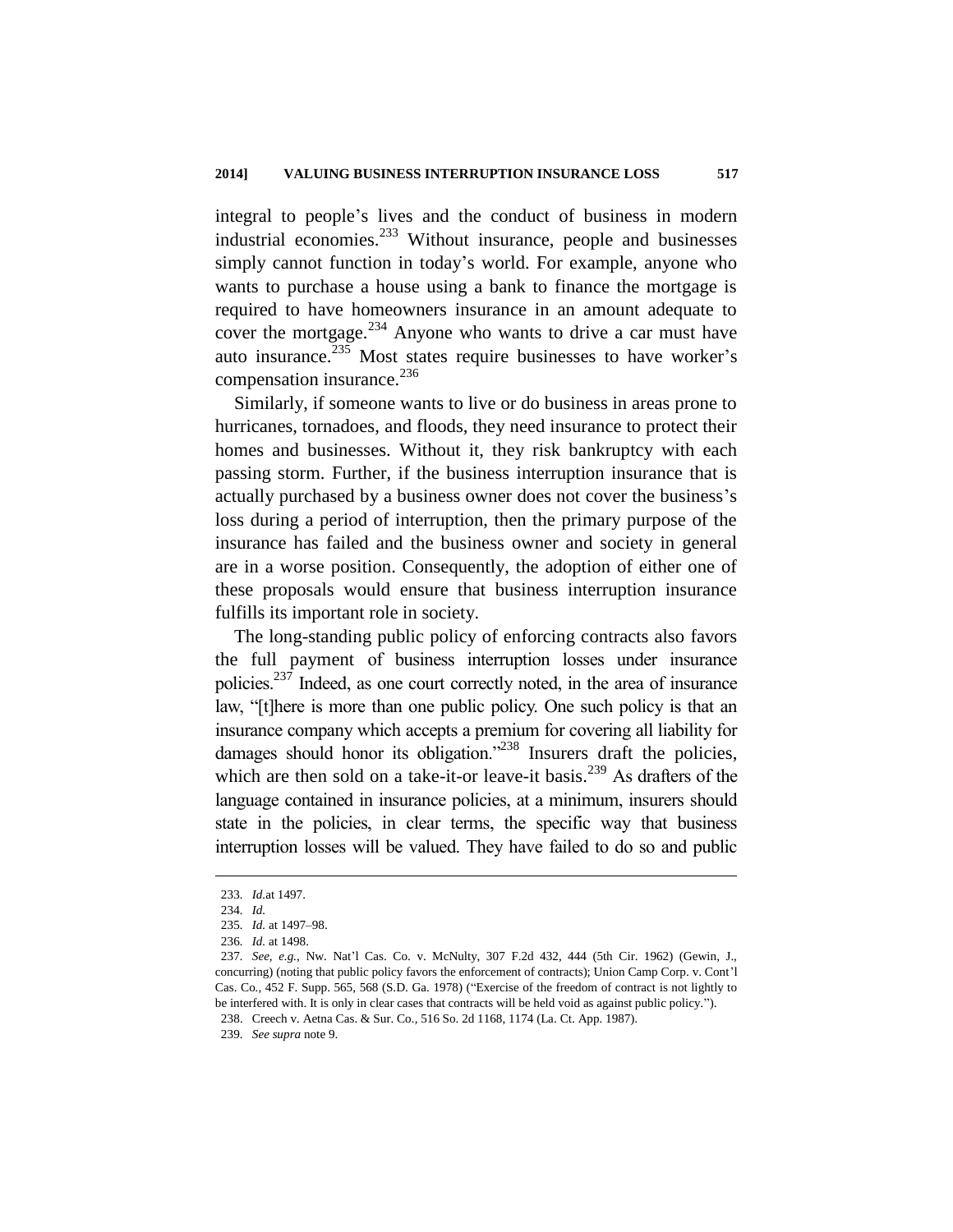policy, as well as the rules of policy interpretation, dictates that insurers should not be given the benefit of the doubt in such circumstances in their quest to maximize their own profits. $240$ 

Consequently, in light of the fact that the purpose of business interruption insurance is to protect the policyholder's earnings in the event business operations are interrupted, $^{241}$  public policy favors interpreting or using a loss calculation formula that ensures policyholders' losses will be paid in full in the event of catastrophes. To do otherwise creates the very real possibility that policyholders could lose the reasonably expected coverage they bought, which expectation is consistent with the purpose of insurance generally and business interruption insurance specifically.

Basic principles of fairness also dictate this result. Insurers should not be allowed to inconsistently apply the nebulous policy language they themselves drafted in a coverage-minimizing or coveragedefeating manner depending upon whether the post-catastrophe economic conditions favor the policyholder. Nor should policyholders be required to prove the amount of their losses to a reasonable degree of certainty when such calculations are based upon a hypothetical world in which no interruption of the policyholder's business occurs. In short, public policy favors an interpretation or use of a valuation provision that provides consistent, fair results. Using a stated daily loss value or only the three prior years of the policyholder's revenue and cost data will provide consistent and fair results.

Thus, insurers should redraft the valuation language in accordance with either of the proposals discussed in this Article. If they fail to do

<sup>240.</sup> Sch. Dist. for City of Royal Oak v. Cont'l Cas. Co., 912 F.2d 844, 849 (6th Cir. 1990) ("Had the company wished to exclude coverage for intentional religious discrimination in employment, it could and should have said so."); *Union Camp*, 452 F. Supp. at 568 ("Continental and other insurers which have issued policies containing such clauses have not up to now conceived that they were violating public policy by writing insurance policies insuring against losses resulting from discriminatory employment practices."); Ranger Ins. Co. v. Bal Harbour Club, Inc*.,* 509 So. 2d 945, 947 (Fla. Dist. Ct. App. 1987) (citing *Union Camp*, 452 F. Supp. at 567–68*);* Univ. of Ill. v. Cont'l Cas. Co*.,* 599 N.E.2d 1338, 1350–51 (Ill. App. Ct. 1992) ("[T]he insurer is an informed contracting party with no inferiority in bargaining position and should not be allowed to escape from the contract it freely entered into . . . . This court will not rewrite the . . . policy to create an exclusion."); Indep. Sch. Dist. No. 697 v. St. Paul Fire & Marine Ins. Co*.,* 495 N.W.2d 863, 868 (Minn. Ct. App. 1993) ("The carrier is, of course, free to expressly provide an exclusion for such conduct in the future.").

<sup>241</sup>*. See supra* note 6.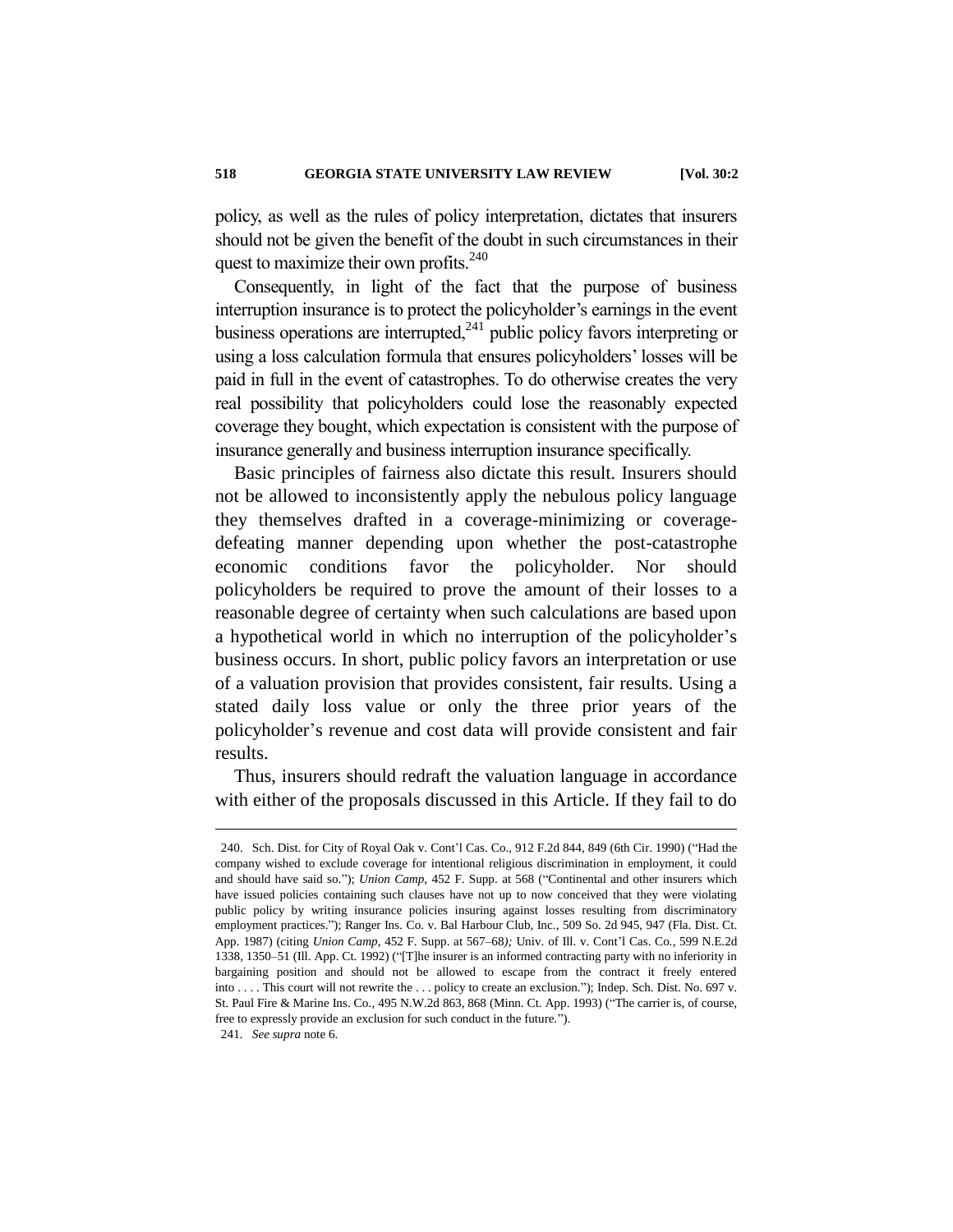so, then the courts should strictly construe the ambiguities in the existing language against insurers. If neither insurers nor courts are able to remedy the current problems, then legislatures need to enact statutes that dictate how business interruption losses will be valued. Indeed, history is replete with examples of legislatures acting to reverse unsatisfactory decisions by courts<sup>242</sup> or insurers' refusals to pay certain types of claims such as fire loss claims after the 1906 earthquake in San Francisco<sup>243</sup> or to provide health insurance to people who are sick. $^{244}$  The valuation of business interruption losses may be another area of insurance law in which legislatures need to dictate the right solution if insurers and courts fail to do so. Of the two proposals set forth in this Article, the author submits that the easiest and fairest to apply would be to use a stated daily loss value because it is a number that is agreed to by the parties at the time the policy is purchased.

#### **CONCLUSION**

Business interruption losses can be enormous when a catastrophe or disaster occurs. How such losses are valued for insurance purposes can be the difference between a business surviving or failing. The loss valuation language currently used in business interruption policies provides almost no guidance regarding how such losses should be valued. $245$  This vacuum has resulted in unnecessary

<sup>242.</sup> CAL. INS. CODE § 10113.5 (West 2013) (statute provides that a life insurance policy is void "if an impostor is substituted for a named insured in any part of the application process . . ." after the Supreme Court of California, in Amex Life Assurance Co. v. Superior Court, 930 P.2d 1264 (Cal. 1997), allowed a beneficiary to recover under a life insurance policy where the insured was HIV positive but sent an imposter to do the medical exam required in order to procure the policy); Christopher C. French, *Construction Defects: Are They "Occurrences"?*, 47 GONZ. L. REV. 1, 27 n.91 (2011) (noting that several states have passed statutes which mandate that construction defects are covered "occurrences" under commercial general liability policies in light of certain court decisions that held construction defects are not occurrences).

<sup>243.</sup> French, *supra* note 142, at 217.

<sup>244</sup>*. See generally* Patient Protection and Affordable Care Act, Pub. L. No. 111-148, 124 Stat. 119 (2010), *amended by* Healthcare and Education Reconciliation Act, Pub. L. No. 111-152, 124 Stat. 1029 (2010) (requiring, among other things, insurers to sell health insurance to people with preexisting health conditions and disallowing insurers to cancel or refuse to renew policies of sick people). 245*. See supra* Part I.B.